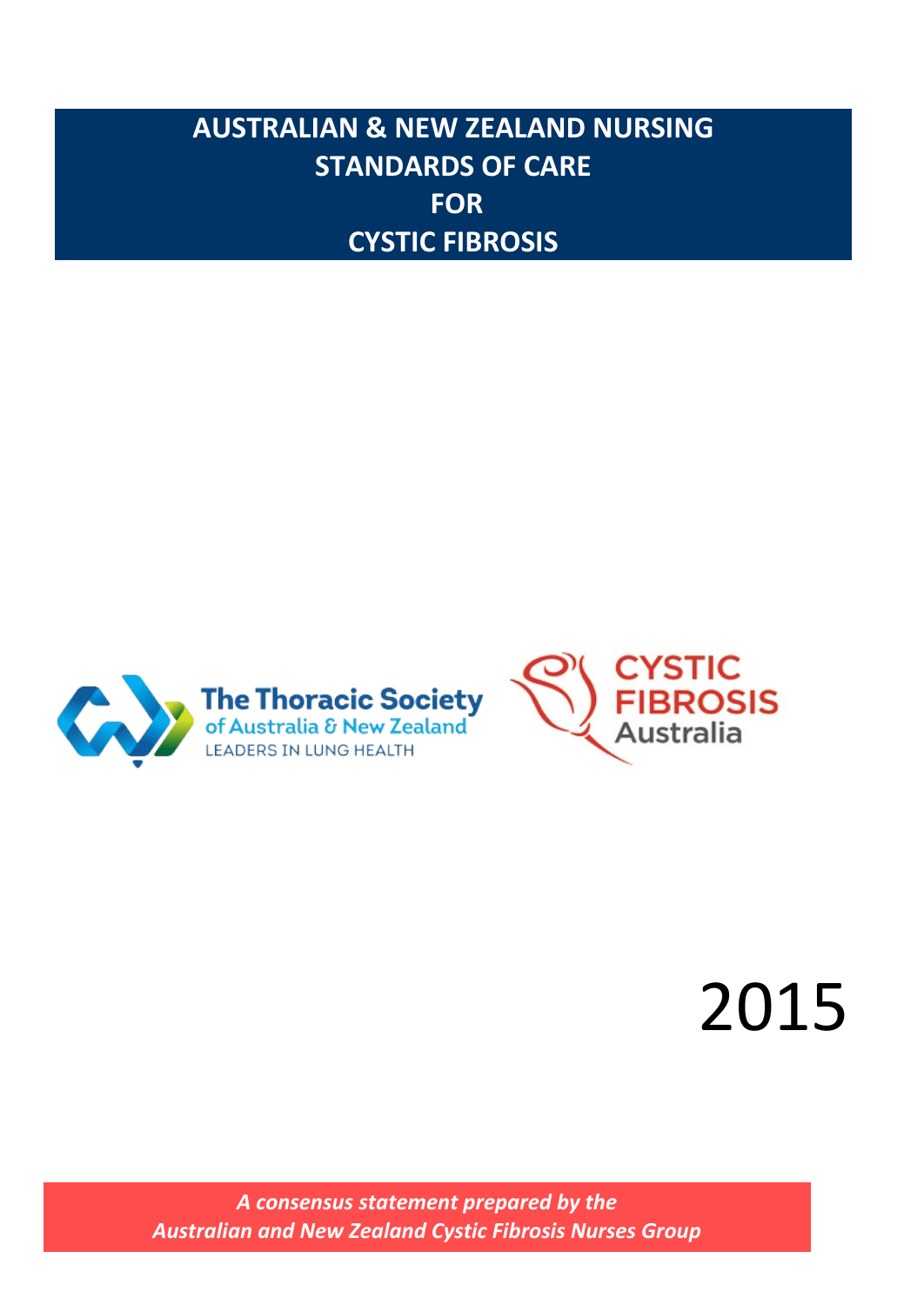#### **FOREWORD**

The following Australasian Nursing Standards of Cystic Fibrosis Care document has been written by nurses with specialist knowledge of, and experience in, the physiological, psychological and functional impact of cystic fibrosis on affected individuals and families. The clinical practice standards are evidencebased where evidence has been found in the currently available literature and/or as agreed by the authors. Formal grading of the evidence has not been undertaken for this version in deference to the new grading system to be applied to the review of the Australasian Standards of Care for Cystic Fibrosis 2008, due for completion in 2017.

The creation of this document has been supported by Cystic Fibrosis Australia and has been endorsed by the Thoracic Society of Australia and New Zealand.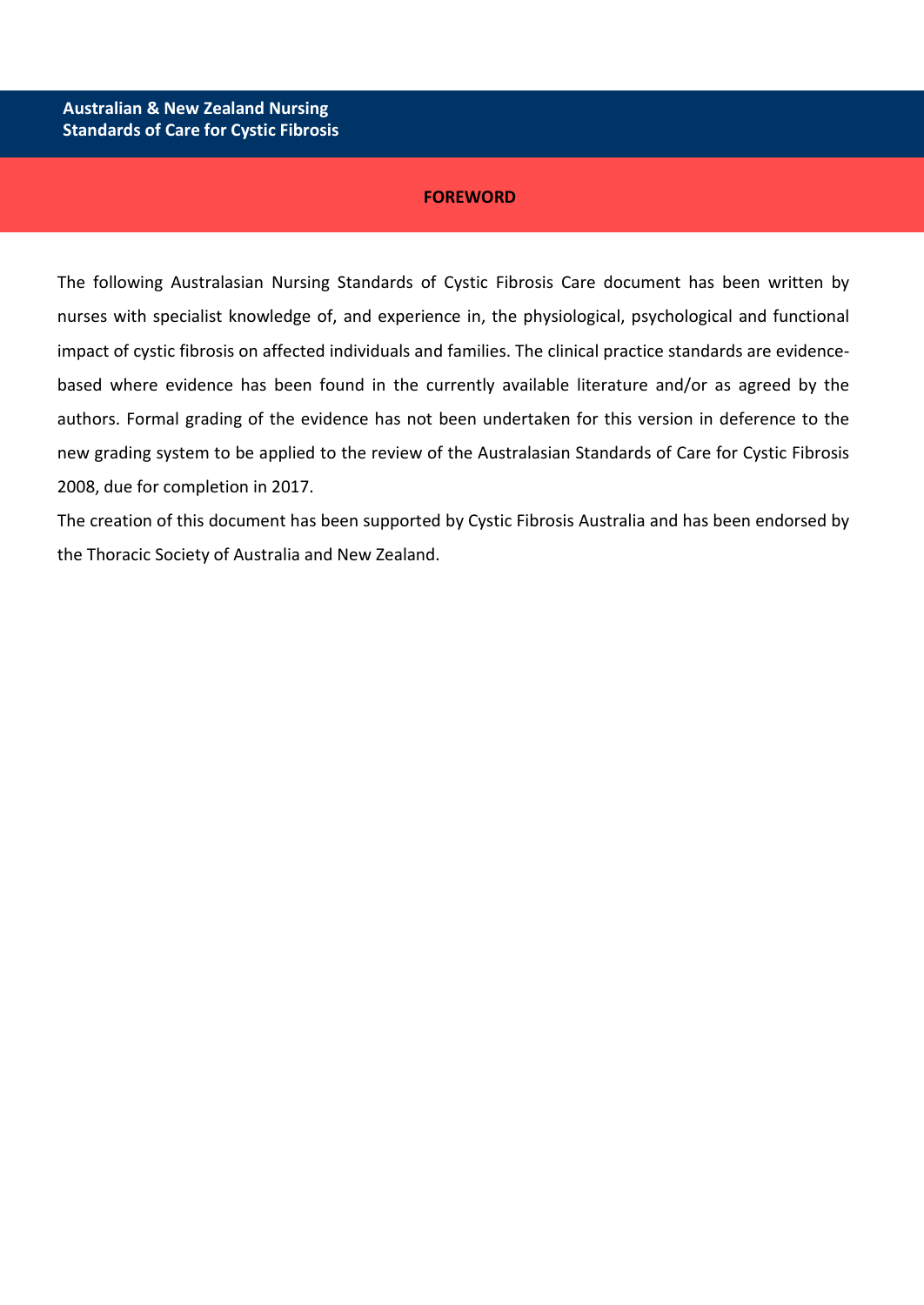**Australian & New Zealand Nursing** 

## **Steering Committee and Major Contributing Co-authors:**

Julie Bunting RN Clinical Nurse Consultant, The Prince Charles Hospital, Brisbane, Queensland Felicity Finlayson BSc RN MPH Coordinator Cystic Fibrosis Service, Alfred Health, Melbourne, Vic Sharon Hunt MN Clinical Nurse Consultant, The Children's Hospital Westmead, Randwick, NSW Penny Mitchell BA Nur Clinical Nurse Consultant, Hospital Lady Cilento Children's Hospital, Brisbane Elizabeth Shevill, Clinical Nurse Consultant, Lady Cilento Children's Hospital, Brisbane

| <b>New</b><br><b>South</b><br><b>Wales</b> | Queensland                  | <b>Victoria</b>              | <b>Tasmania</b>           | Western<br><b>Australia</b> | <b>South</b><br><b>Australia</b> | <b>New</b><br><b>Zealand</b> |
|--------------------------------------------|-----------------------------|------------------------------|---------------------------|-----------------------------|----------------------------------|------------------------------|
| Sharon<br>Simmonds                         | Rebecca<br>Keating          | Vanessa<br>Edwards           | Rowan<br><b>Bridley</b>   | Elizabeth<br><b>Balding</b> | Rosie<br>Player                  | Catherine<br>Lamont          |
| Lucy<br>Keatley                            | Katrina Jess<br>Peta Yarrow | Elyssa<br><b>Williams</b>    | Gaylene<br><b>Bassett</b> | John Croft<br>Sue Morey     | Sue<br>Goodwin                   | Jan Tate                     |
| Carmel<br>Moriarty                         | Maureen<br>Zimmerman        | Denise Clark<br>Jacqueline   |                           |                             |                                  |                              |
| <b>Sharon</b><br>Hunt                      | Elizabeth                   | <b>Burton</b>                |                           |                             |                                  |                              |
|                                            | <b>Shevill</b>              | <b>Felicity</b><br>Finlayson |                           |                             |                                  |                              |
|                                            | Penny<br><b>Mitchell</b>    |                              |                           |                             |                                  |                              |
|                                            | <b>Julie Bunting</b>        |                              |                           |                             |                                  |                              |

# **Contributing authors by State or Country:**

## **Editorial Review:**

We are grateful to Anna Montgomery (RN) who gave generously of her time to provide expert opinion and editing advice.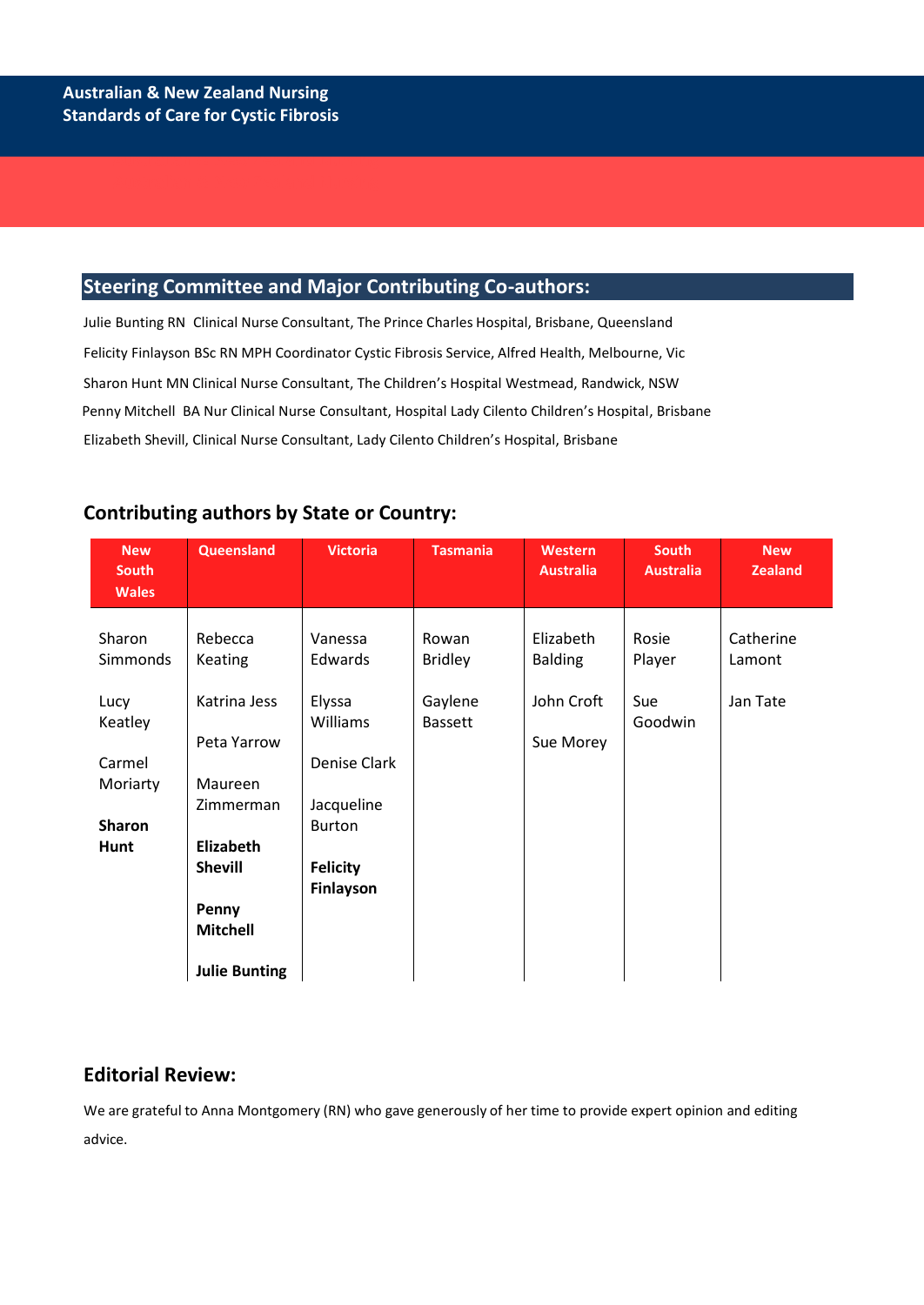#### **INTRODUCTION**

#### **Background**

Nursing care of people with cystic fibrosis (CF) is multifactorial. The CF Nurse Specialist is involved in the overall management of the patient and support of the family. Areas of practice include advocacy, clinical management, support and advice, research and education of patients, families and staff involved in the management of patients with CF as well as education of external agencies such as schools and community organisations.

To date there has been no specific document to guide nursing care of CF in Australia and New Zealand. These guidelines are intended to outline the key nursing roles and responsibilities in the care of people with CF from diagnosis through the lifespan.

This document will refer to the Nurse Specialist. This can be translated to any suitably experienced nurse whose role is focused on the day to day management and nursing care of people with CF regardless of the title he or she holds.

#### **Purpose and Scope**

The goal of this document is to optimise provision of nursing care for all people with CF in Australia and New Zealand.

The purpose of these Standards of Care is:

- To provide recommendations supporting best practice in the identified key areas of nursing care for infants, children and adults with CF.
- To standardise the nursing care provided to people with CF across Australia.
- To promote nursing care to people with CF that is based on the best available evidence and expert knowledge
- This document can be used a reference tool to support the training of nurses in the care of people with CF as well as provide direction to nurses who care for people with CF in rural and remote settings.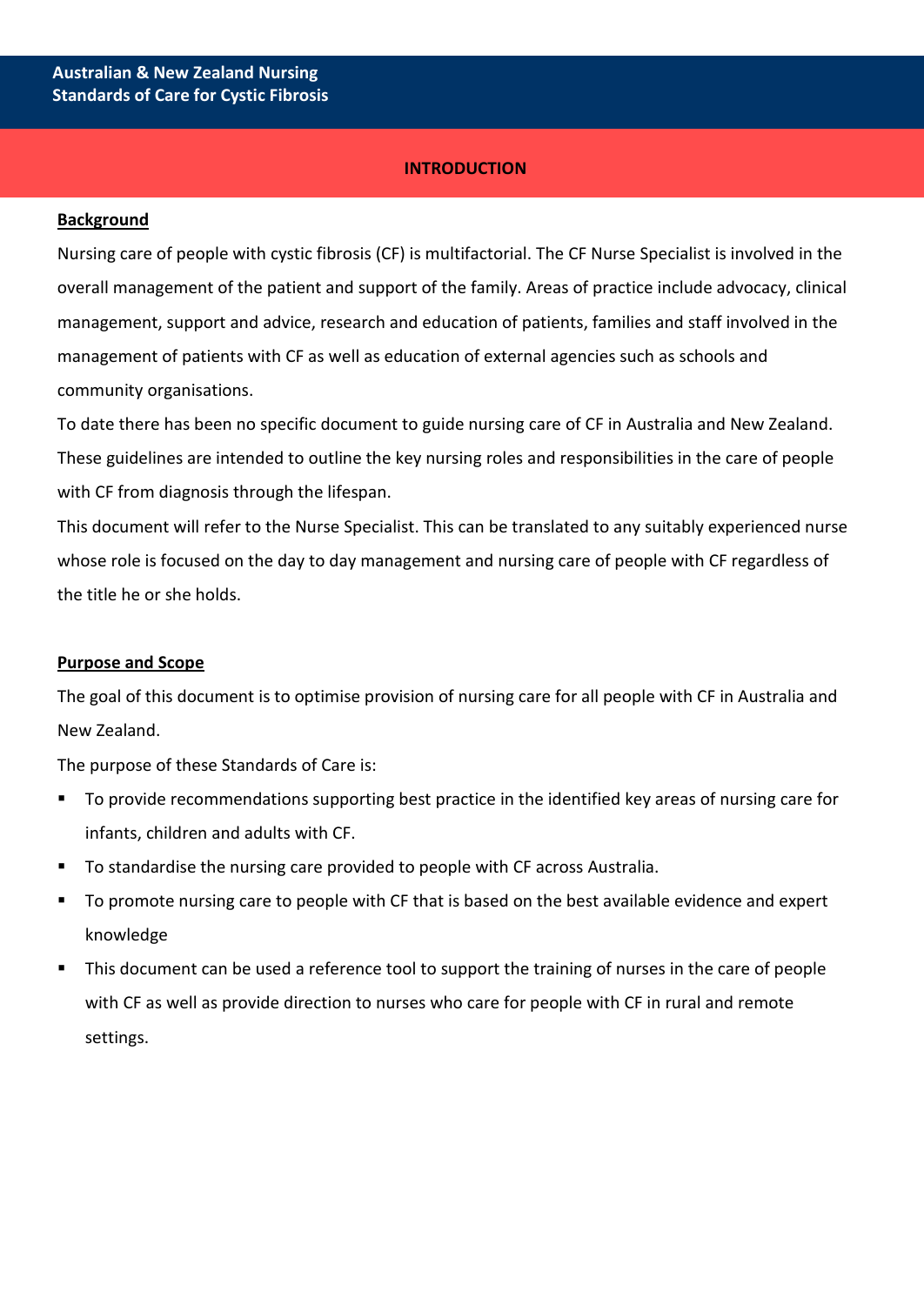#### **INTRODUCTION**

#### **Consultation Process**

The value of having a document outlining nursing standards of care has been recognised now for several years. Following the development of the National Standards of Care document and similar documents from the Cystic Fibrosis Physiotherapy and Nutrition groups, it is timely that nursing formalised their practice through their own standards of care document.

#### **Timeline**

August 2009 - State representatives were identified to coordinate the writing of the document, incorporating feedback from their states. A steering committee was also formed made up of members from the state representative group.

November 2009 -Steering committee met and identified key areas for the standards of care document.

Nov 2009 - June 2010 - Key areas that had been identified were allocated to each state to begin developing.

June 2010 - Steering committee met, collated and formatted the key areas that had been written by the individual states.

August 2010 - Work to date was presented at the Biannual Australian and New Zealand CF Nurses Conference in Perth. Comments and suggestions were sought from the group.

September 2010 - March 2011- First draft was finalised and formatted incorporating feedback provided to date.

August 2011 - Draft document presented at the 9<sup>th</sup> Australian New Zealand Cystic Fibrosis Conference (Melbourne).

February 2012 – August 2014 - Draft document submitted to key stakeholders for final review and changes.

September 2014 – Final draft submitted to Cystic Fibrosis Australia and The Thoracic Society of Australia and New Zealand for ratification.

October2014 – June 2015 – Inclusion of additional evidence

August 2015 – Launch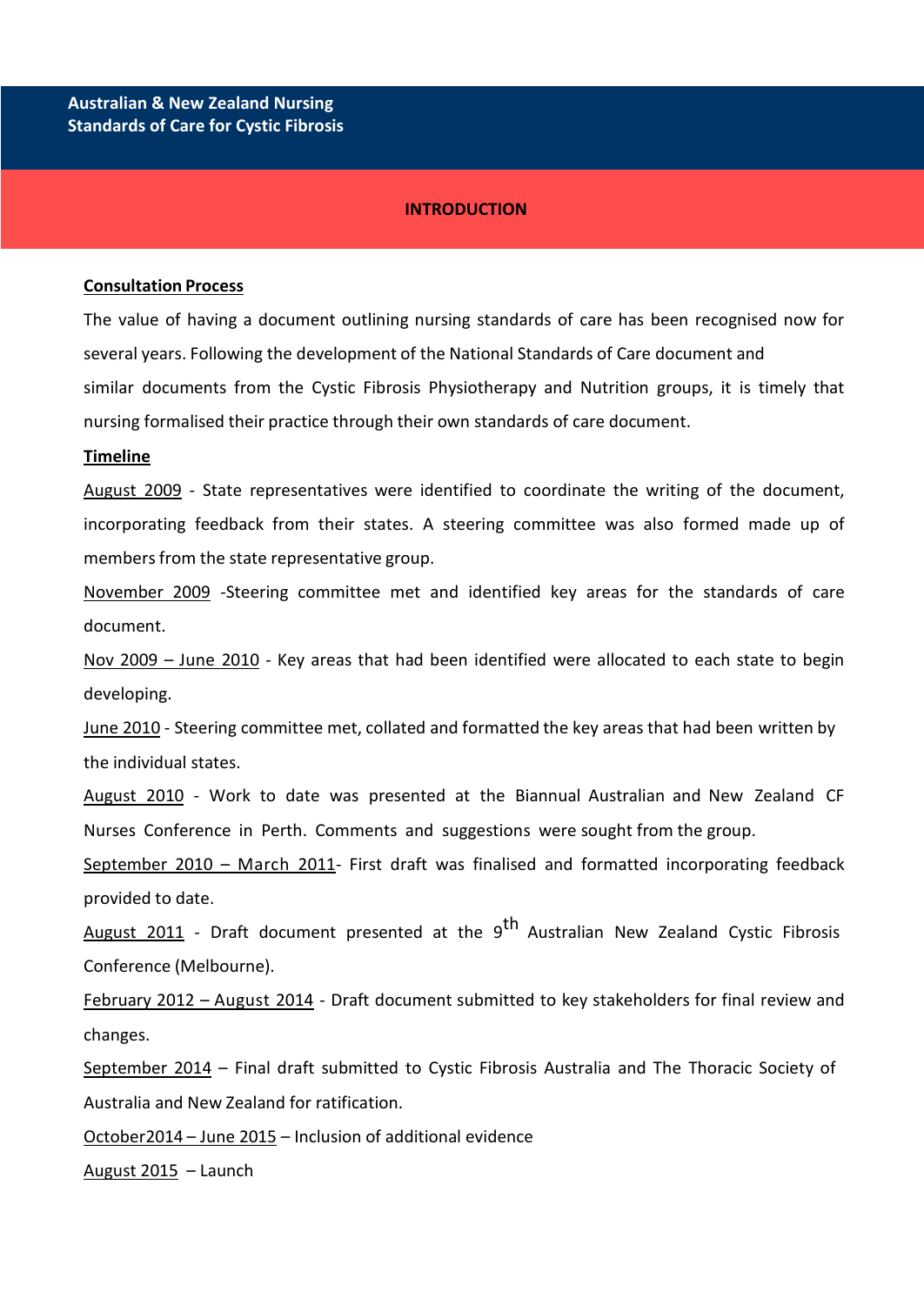## **INTRODUCTION**

#### **Methods**

A combination of review of current literature and expert opinion has been used to guide the development of these standards. The recommendations have been written by specialist nurses with experience in the area of CF and are based on the evidence that is available. They were formulated by general agreement amongst the writing group.

#### **Review Process**

This document will be reviewed every 4 years. The review will include updating new evidence and incorporate changes based on the evaluation of the evidence.

#### **Disclosure Statement**

The development of this document has been funded in part by unrestricted education grants from Roche pharmaceuticals and Cystic Fibrosis Australia. The funding was used to support travel for the steering committee members to meet and to facilitate editing of the document. There has been no involvement in the formulation of the standards document by any parties who provided funding support**.**

The following authors have declared Conflicts of interest having received reimbursement of expenses incurred as a result of participation on Advisory Panels or attendance at professional development meetings.

| Novartis Pharmaceutical | <b>Sharon Simonds</b>     | (Abbott Products)                  | Lucy Keatley      |
|-------------------------|---------------------------|------------------------------------|-------------------|
| Australia Pty ltd       | <b>Sharon Hunt</b>        | now Mylan                          | Elizabeth Shevill |
|                         | Penny Mitchell            |                                    |                   |
|                         | <b>Felicity Finlayson</b> |                                    |                   |
|                         | Lucy Keatley              |                                    |                   |
|                         | Peta Yarrow               |                                    |                   |
|                         | <b>Julie Bunting</b>      |                                    |                   |
|                         | Elyssa Williams           |                                    |                   |
|                         | Elizabeth Shevill         |                                    |                   |
| Pharmaxis Ltd           | Penny Mitchell            | <b>Vertex Pharmaceuticals Inc.</b> | Elyssa Williams   |
|                         | <b>Felicity Finlayson</b> |                                    | Lucy Keatley      |
|                         |                           |                                    | Elizabeth Balding |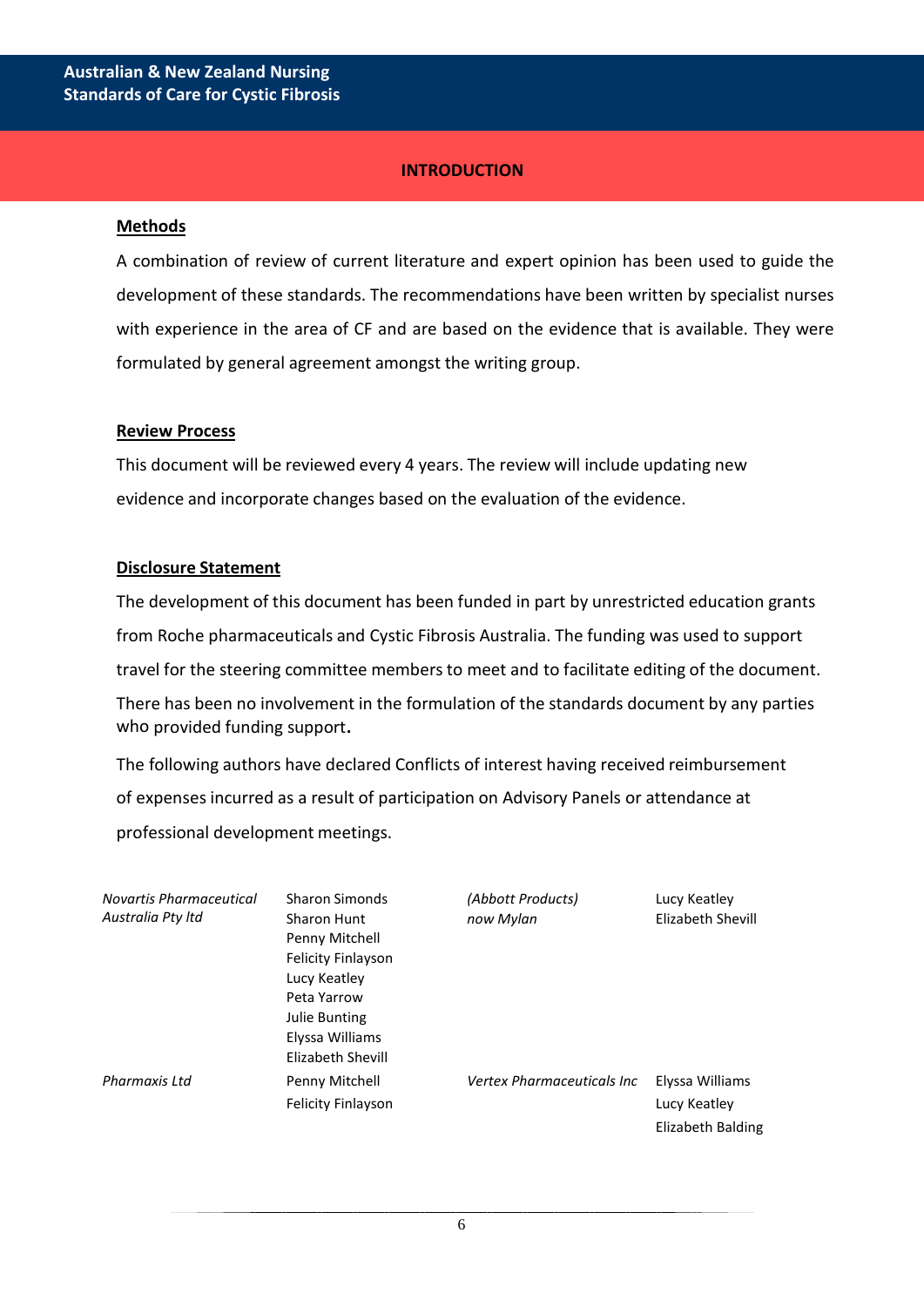## **TABLE OF CONTENTS**

# **Nursing Standards of Care**

| 1. The role of the CF Nurse Specialist | p. 9  |
|----------------------------------------|-------|
| 2. Paediatric Diagnosis                | p. 12 |
| 3. Adolescent and Adult Diagnosis      | p. 16 |
| 4. Inpatient Care                      | p. 20 |
| 5. Outpatient Care                     | p. 24 |
| 6. Sexual and Reproductive Health      | p. 28 |
| 7. Transition                          | p. 31 |
| 8. Transplantation                     | p. 35 |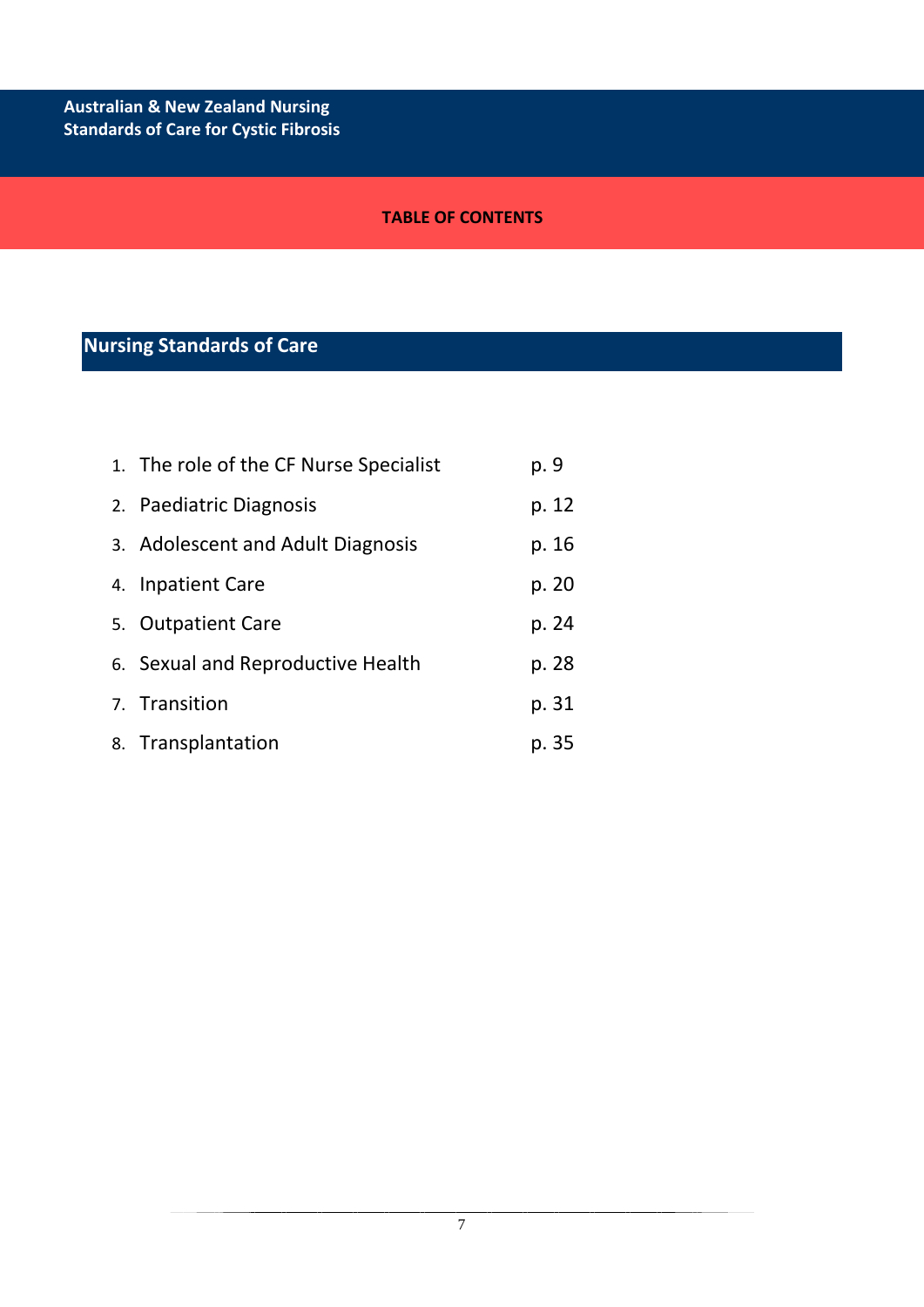## **TABLE OF CONTENTS**

# **Nursing Clinical Practice Standards**

9. **Australian & New Zealand Nursing** 

| 1. | <b>Cystic Fibrosis Bone Disease (CFBD)</b>              | p. 39 |  |
|----|---------------------------------------------------------|-------|--|
| 2. | <b>Cystic Fibrosis Related Diabetes (CFRD)</b><br>p. 42 |       |  |
| 3. | Distal Intestinal Obstruction Syndrome (DIOS)<br>p. 46  |       |  |
| 4. | <b>Gastrointestinal complications:</b>                  | p. 50 |  |
|    | Gastro Oesophageal Reflux (GOR)<br>٠                    |       |  |
|    | Pancreatitis<br>٠                                       |       |  |
|    | <b>Cystic Fibrosis Liver Disease (CFLD)</b><br>ш        |       |  |
| 5. | Haemoptysis                                             | p. 54 |  |
| 6. | <b>Enteral Nutrition</b>                                | p. 56 |  |
|    | Percutaneous tubes<br>п                                 |       |  |
|    | Nasogastric tube<br>п                                   |       |  |
|    | <b>Total parenteral feeding</b><br>п                    |       |  |
| 7. | <b>Nebulised Medication Administration</b>              | p. 62 |  |
| 8. | Non- Invasive Ventilation (NIV)                         | p. 65 |  |
| 9. | Oxygen therapy                                          | p. 67 |  |
|    | 10. Pneumothorax<br>p. 69                               |       |  |
|    | 11. Salt Replacement<br>p. 71                           |       |  |
|    | 12. Glossary<br>p. 73                                   |       |  |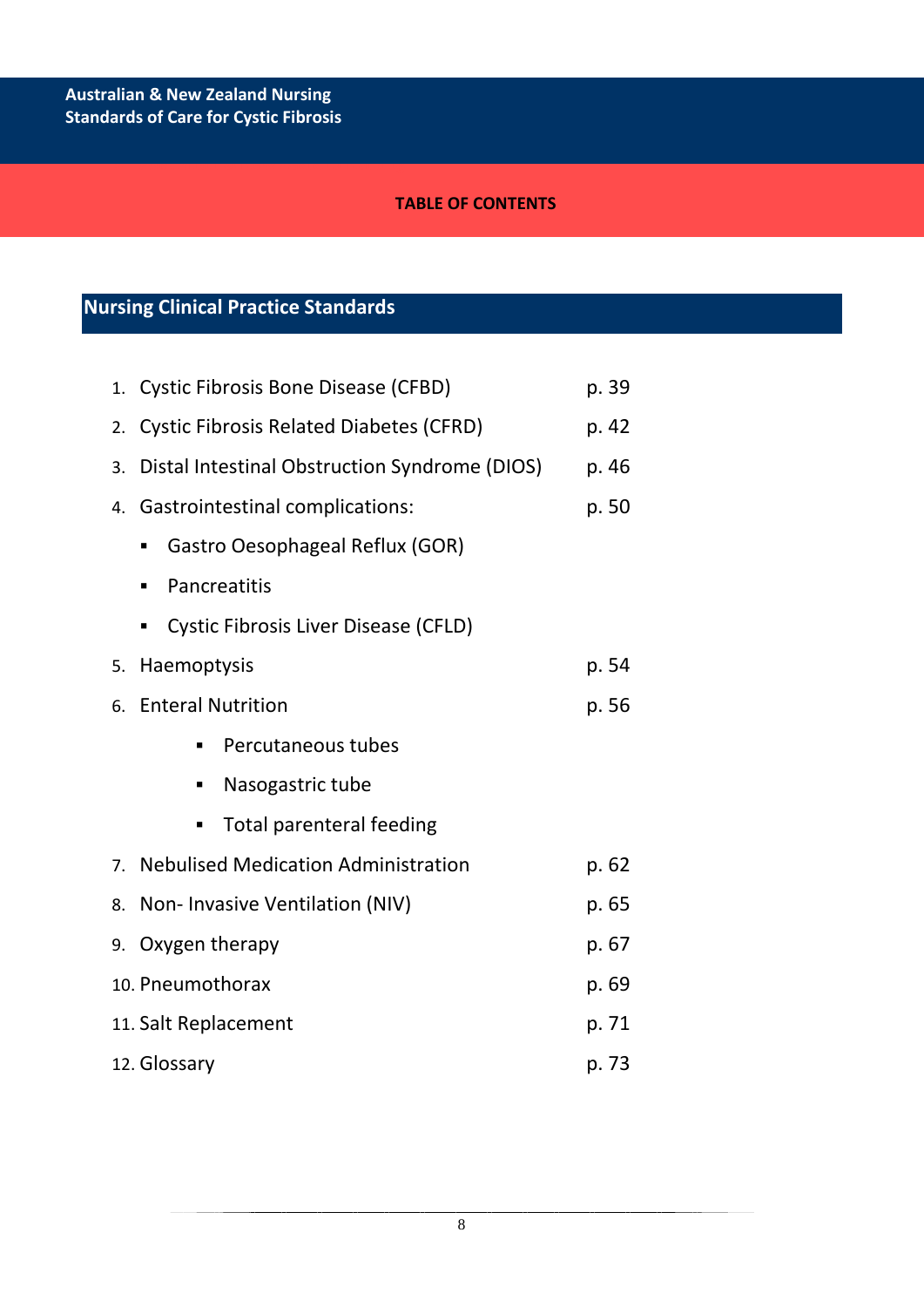#### **NURSING STANDARD of CARE 1: THE ROLE OF THE CF NURSE SPECIALIST**

*"Nursing is a partnership between the patients, carers and nurses".*

National Consensus Standards for the Nursing Management of Cystic Fibrosis. UK Trust 2001.

The CF Nurse Specialist is involved in all aspects of the overall management of the patient. These include the domains of clinical management and leadership, advocacy, education and research. These five domains are essential to inform a holistic plan of care for the patient and family.

The CF Nurse Specialist provides an important link for the patients and families to access both hospital and community based services.

This document acknowledges that there may be variation within the nursing role between Centres. For the purpose of this document, the term CF Nurse Specialist applies equally to the following; the Clinical Care Coordinator, Clinical Nurse Consultant and Clinical Nurse Specialist, Clinical Nurse and Nurse Practitioner.

#### **Clinical Management**

- Responsible and accountable for assessing, recommending and coordinating the multidisciplinary plans of care for people with cystic fibrosis.
- Triage and develop an interim management plan with referral to the appropriate members of the specialist medical and allied health team.
- Ensure continuity of care between the acute and ambulatory settings.
- Facilitate the transition from paediatric to adult care.
- Ensure infection control best practice is maintained.

#### **Advocacy**

The CF Nurse Specialist will:

 Ensure patients and families have access to information and resources to enable them to make informed choices about their health care.

9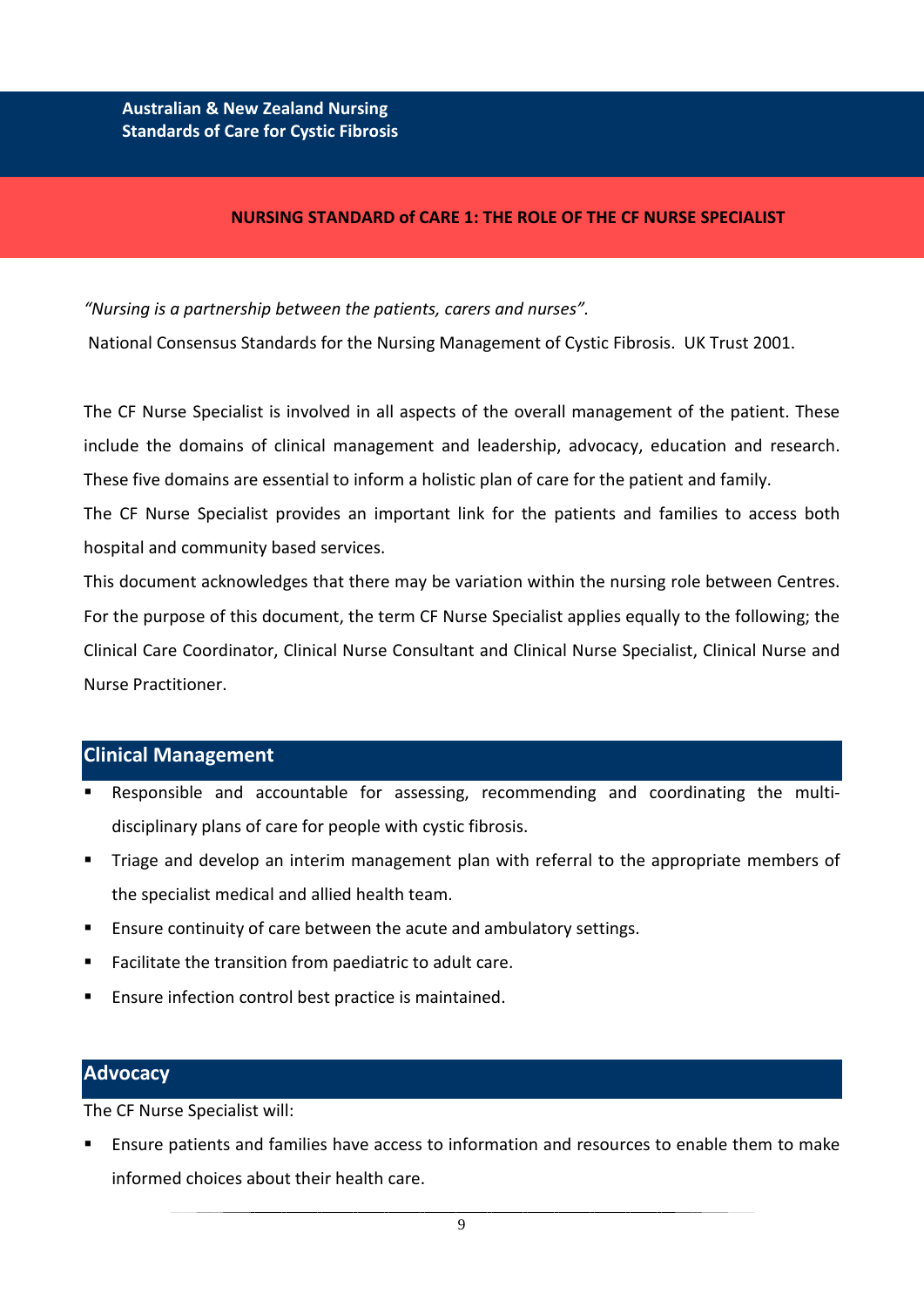#### **NURSING STANDARD of CARE 1: THE ROLE OF THE CF NURSE SPECIALIST**

- Facilitate communication between people with CF and health care providers.
- Respond to issues raised that have the potential to increase risk or reduce quality of patient care.
- Liaise with other specialist care providers, hospitals, health care and community agencies to engage services on behalf of people with CF and families as required.
- Prepare supporting documentation to ensure adequate resources for CF care.

#### **Leadership**

The CF Nurse Specialist will:

- Establish collaborative relationships with the cystic fibrosis specialist team and other cystic fibrosis care providers.
- Mentor nurses with a special interest in cystic fibrosis to enable succession planning to ensure continuity of service provision.
- Foster links with colleagues in specialist centres nationally and internationally.
- Maintain membership of relevant professional bodies.
- Develop and support evidence-based clinical practice.
- Contribute to policy development as it relates to quality and safety of delivery of nursing care.

## **Education**

The CF Nurse Specialist will:

- Develop and provide education resources for people with CF, families, carers and the community.
- **Develop and provide education resources for healthcare professionals caring for people with** CF.
- **Participate in ongoing professional development.**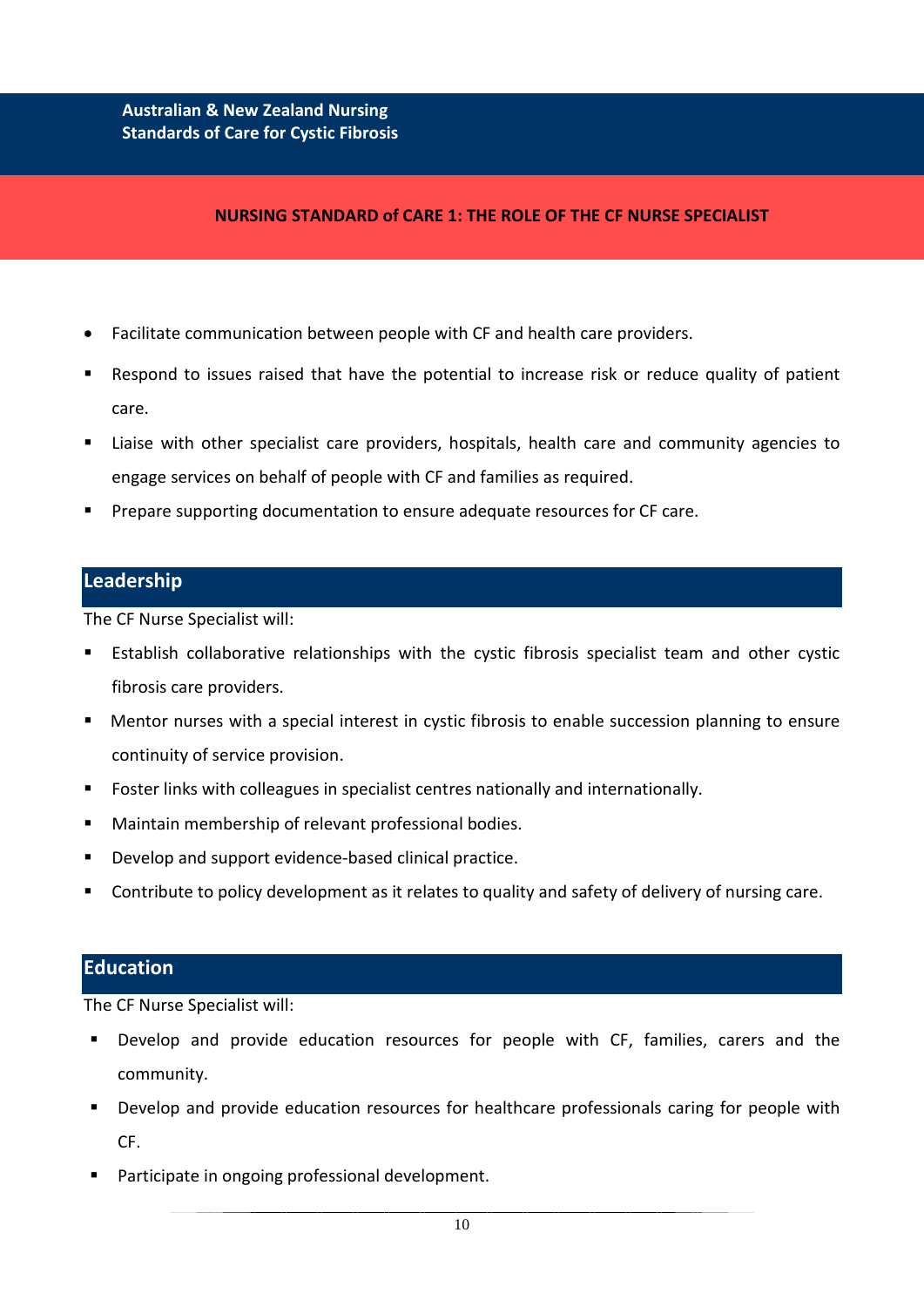## **NURSING STANDARD of CARE 1: THE ROLE OF THE CF NURSE SPECIALIST**

## **Research**

The CF Nurse Specialist will:

- **Monitor health outcomes according to key performance indicators.**
- **•** Develop and evaluate evidence-based programs to improve outcomes.
- Actively conduct, participate in and promote nursing research.
- **Present and/or attend at local, national and international scientific meetings.**
- **Support and encourage junior researchers.**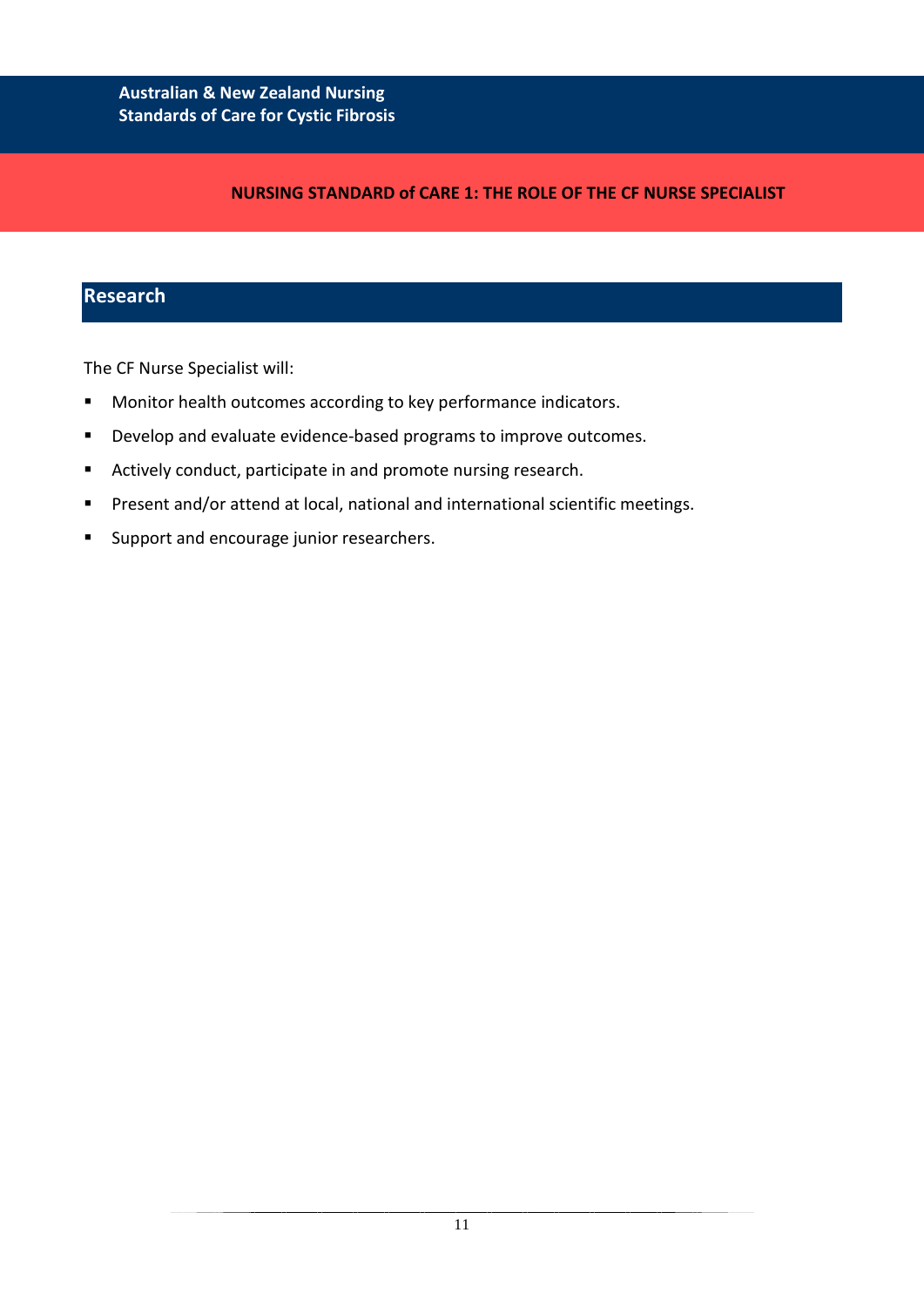**& New Zealand Nursing** 

## **NURSING STANDARD of CARE 2: PAEDIATRIC DIAGNOSIS**

# **CF Standards of Care, Australia (2008) Section 2: Newly diagnosed children with cystic fibrosis (P22-23)**

## **Standard 1**

Infants diagnosed through newborn screening should have prompt access to experienced medical and allied health CF personnel.

## **Standard 2**

Following diagnosis, infants should be assessed for pancreatic insufficiency and enzyme therapy commenced when indicated.

# **Standard 3**

Families should have access to up to date educational material regarding CF from the time of diagnosis.

# **Standard 4**

Families of infants diagnosed with CF by newborn screening should have access to genetic counselling services.

## **Standard 5**

Salt, electrolyte and vitamin replacement therapy should be considered in all infants at diagnosis; particularly in those geographical areas where hot and humid conditions prevail.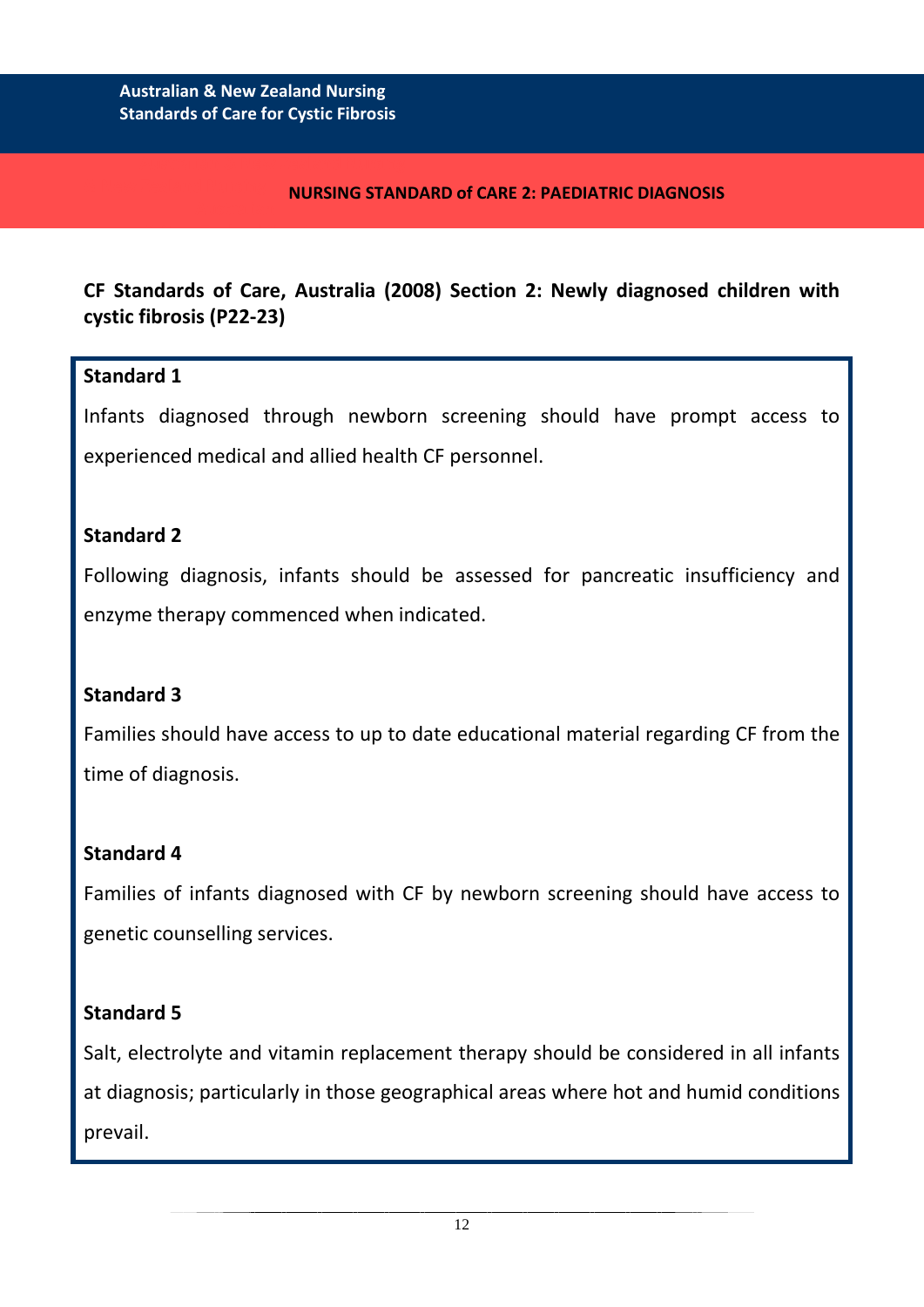## **NURSING STANDARD of CARE 2: PAEDIATRIC DIAGNOSIS**

*Giving the diagnosis of cystic fibrosis needs to be handled confidently and sensitively. Families describe the way they were told about the diagnosis of cystic fibrosis for many years to come and, if*  done poorly, it can be a long term source of sadness and anxiety. (National Consensus Standards for the Nursing Management of Cystic Fibrosis, UK Cystic Fibrosis Nurses Specialist Group, CF Trust, May 2001, p4)

**Nursing Standards of Care** as per Cystic Fibrosis Standards of Care, Australia 2008 (p22-23)

**Newly diagnosed patients should ideally be transferred to a paediatric tertiary CF treatment centre for initial assessment and parental education.**

- If the diagnosis is given by a local paediatrician or GP, the CF Nurse Specialist should make contact with the parents/carers the same day, or as soon as possible, after the parents receive notification of the diagnosis.
- If the diagnosis is to be given by the CF team, the CF Nurse Specialist should contact the family and arrange an appointment at the parents/carers earliest convenience. The diagnosis should be given in a face to face meeting, rather than over the phone whenever possible.
- The CF Nurse Specialist should ensure appropriate tests have been ordered, and carried out, to confirm diagnosis. This should include but is not limited to the following; repeat IRT, bloods for genetic typing and sweat testing. Sweat testing should be carried out in an accredited laboratory.
- During the initial discussion on the phone with the family, the information to be given should include, but is not limited to;
	- what is factually known from the tests carried out,
	- **E** explanation of what tests (if any) still need to be conducted,
	- who makes up a CF team and who they will see at the hospital,
	- the approximate length of time they will need to be present to complete the post diagnosis education,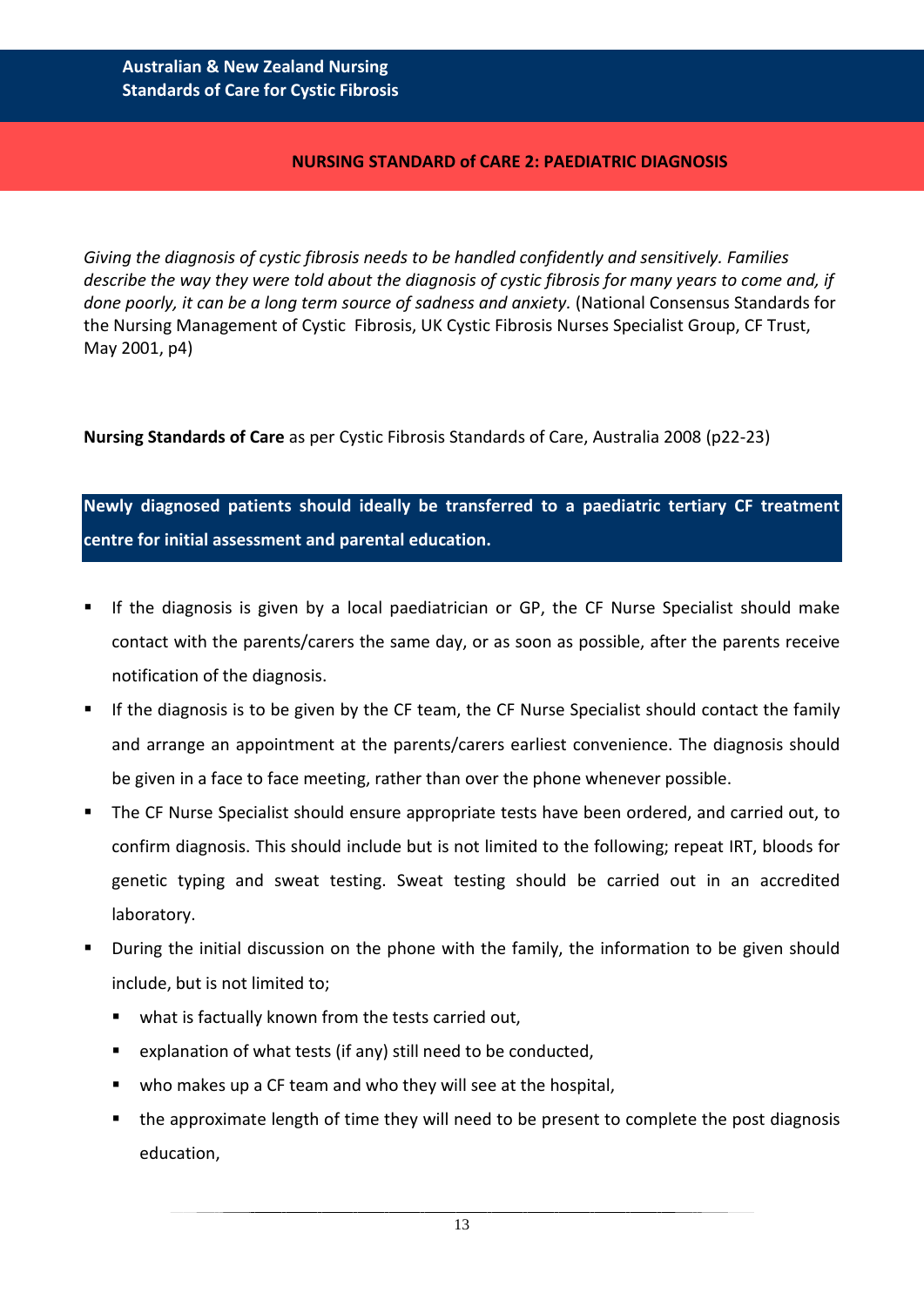# **Answer and Standards of Care for Cystic Fibrosis Standards of Care for Cystic Fibrosis Australian & New Zealand Nursing**

## **NURSING STANDARD of CARE 2: PAEDIATRIC DIAGNOSIS**

- suggest some suitable web sites if the family wish to do their own search about CF prior to meeting with the CF team.
- The CF Nurse Specialist will ensure the parents/carers are aware of the availability and the role of both a genetic counsellor and a social worker post diagnosis.
- Arrangements for the patient, with their parent/carer to be reviewed at a recognised CF centre should be made as soon as is suitable for the family. Minimising the time between diagnosis and initial contact with the CF team is important. (Sawyer and Glazner 2004)
- New patients should be reviewed in an outpatient or "care by parent" environment when possible, and medically suitable, to avoid unnecessary mixing with children who are unwell in a ward environment.

## **Initial Education**

- The CF Nurse Specialist should co-ordinate the education process for the family ensuring they have access to all members of the CF team. They should ensure there is ample time for each team member.
- The patient's allocated physician would normally be the first person to see the family/patient and start the education process. The CF Nurse Specialist should be present during this education session whenever possible to explain anything the family need further clarification on.
- The CF Nurse Specialist should make sure the education and testing is spread out over a suitable period of time to ensure the family do not become too overwhelmed with the amount of information they are receiving.
- The CF Nurse Specialist should ensure the family/carer are aware of the following:
	- The role of the CF Nurse Specialist.
	- How and when to contact the CF Nurse Specialist.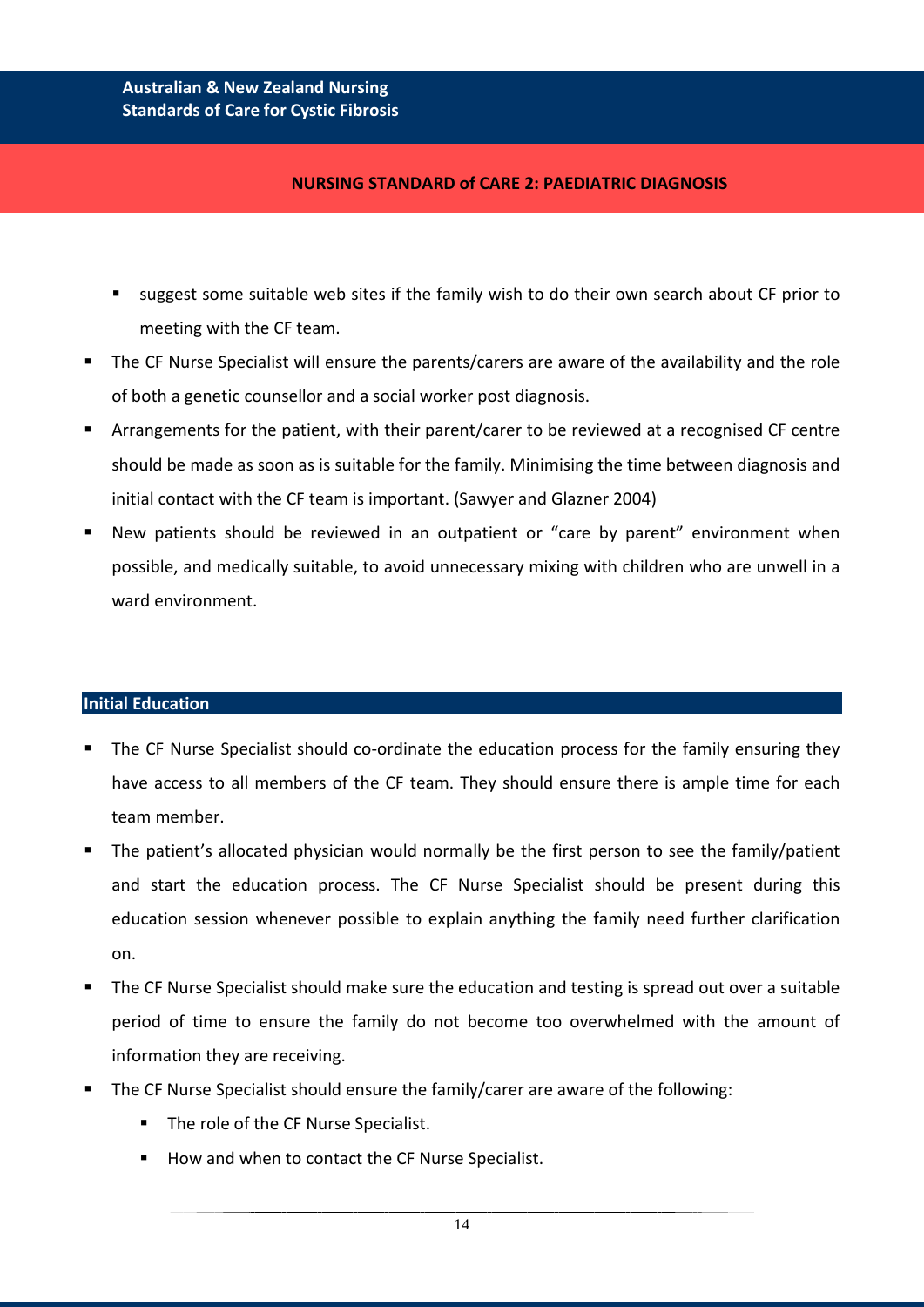## NURSING STANDARD of CARE 2: PAEDIATRIC DIAGNOSIS

- **Management of changes in respiratory symptoms.**
- Initial medication requirements including dosage and role in the care of CF.
- How to obtain ongoing medications for the patient.
- **What happens at CF clinic including how to make appointments and its location.**
- Written and/or visual material should be provided to supplement the verbal education. This should include but not be limited to:
	- Daily management plan
	- Plan for changes in symptoms
	- Contact numbers
	- **Informative websites**
	- Basic written CF information to share with their family and friends

#### **Follow-up**

- The CF Nurse Specialist will ensure the patient has a follow up clinic appointment in a timely manner.
- It would be suitable for the CF Nurse Specialist to make regular phone contact with the family in the days immediately following education to ensure no new questions had arisen and the family was coping well with trying to instigate new treatments.
- The CF Nurse Specialist will ensure information is sent to local supports as identified by the parents/carer. This may include but is not limited to general practitioner, paediatrician, baby health nurse, local Cystic Fibrosis Association.
- The CF Nurse Specialist will explain the concept and importance of an annual review.

#### **References**

Cystic Fibrosis Standards of Care, Australia. 2008

Sawyer, S.M and Glazner, J.A "What follows newborn screening? An evaluation of a residential education program for parents of infants with newly diagnosed Cystic Fibrosis." Pediatrics 2004;114(2):411-6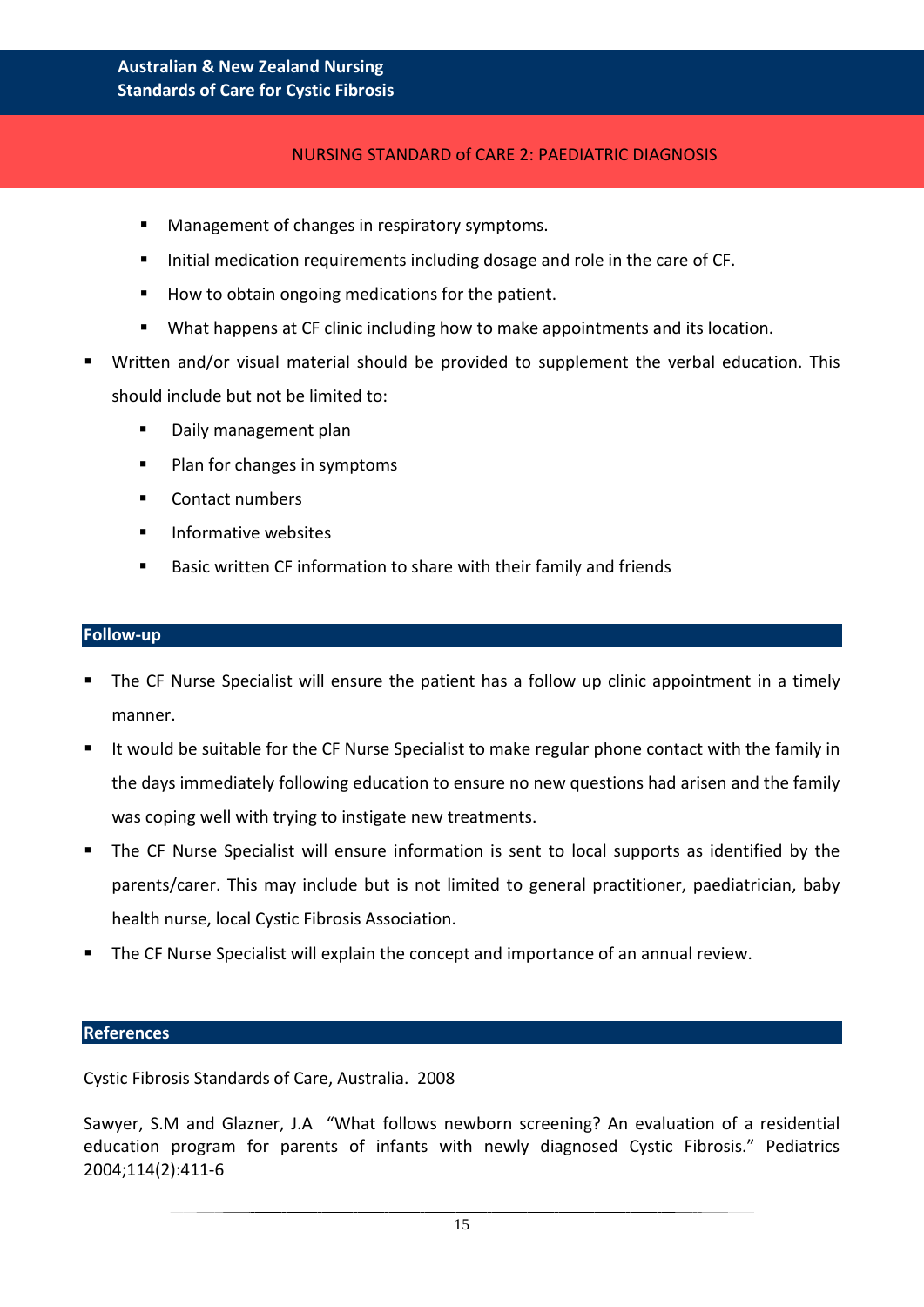## **NURSING STANDARD of CARE 3: ADOLESCENT AND ADULT DIAGNOSIS**

**CF Standards of Care, Australia (2008) Section 2: Newly diagnosed children with cystic fibrosis (P22-23, 26-28)**

## **Standard 1**

Investigations such as a sweat test (sweat chloride >60mmol/L) and standard CFTR mutation testing may not be confirmatory in many cases of "atypical" CF.

# **Standard 2**

For those patients with sinopulmonary symptoms, careful clinical assessment for extra-pulmonary symptoms and medical imaging of the sinuses and lungs is required (CT scan of the sinuses and high resolution CT chest).

# **Standard 3**

After a diagnosis of "atypical" CF has been made, it is recommended that the patient receive medical follow-up by a physician expert in the management of patients with CF.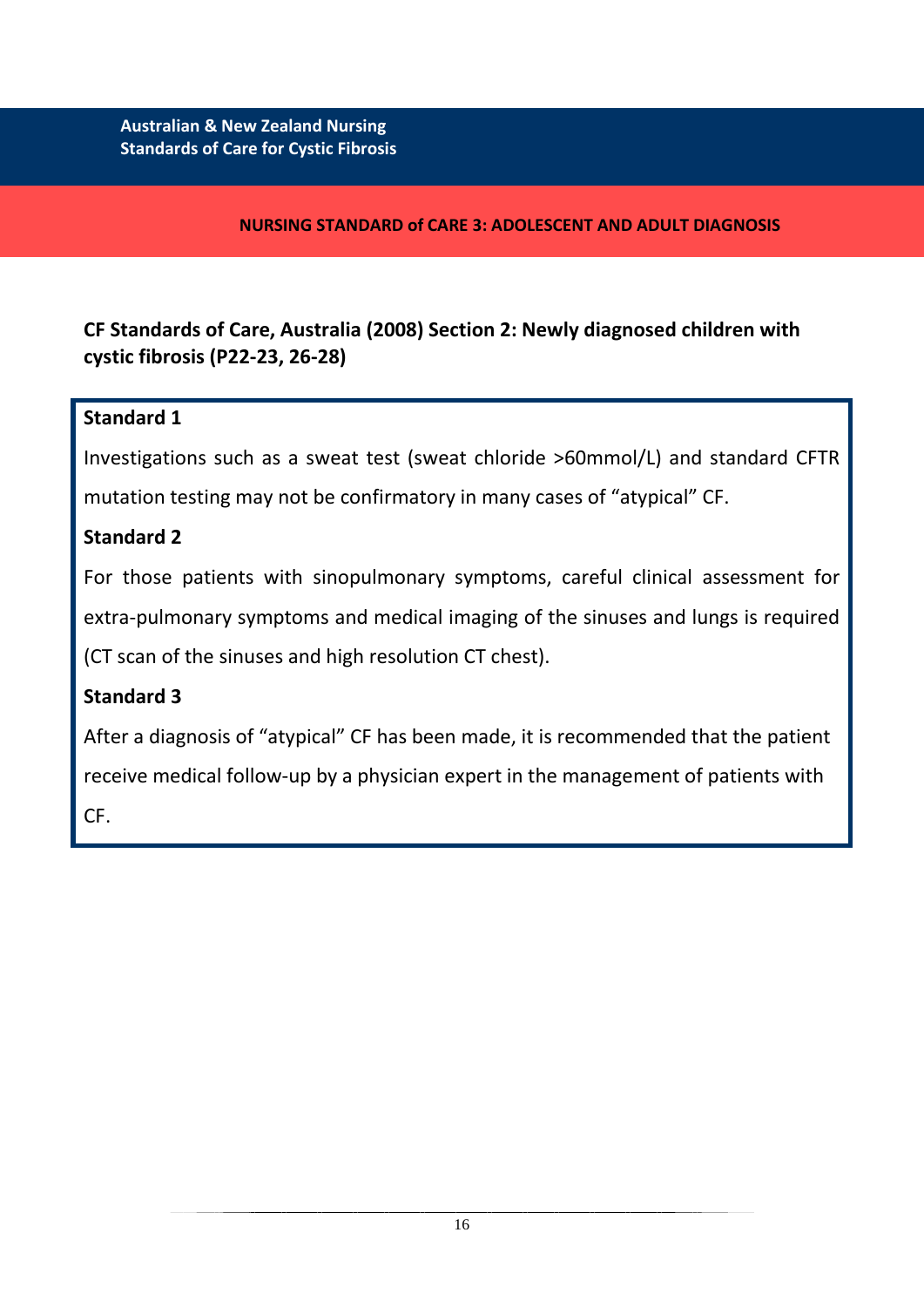#### **NURSING STANDARD of CARE 3: ADOLESCENT AND ADULT DIAGNOSIS**

*Giving the diagnosis of Cystic Fibrosis needs to be handled confidently and sensitively. A late diagnosis when an individual is an adolescent or adult can have a profound psychological impact on them and their families. This will also have implications for the adult or adolescent's family in relation to cascade genetic screening. .* (National Consensus Standards for the Nursing Management of Cystic Fibrosis, UK Cystic Fibrosis Nurses Specialist Group, CF Trust, May 2001, p4)

**Nursing Standards of Care** as per Cystic Fibrosis Standards of Care, Australia 2008 (pp 22- 23 & 26-28)

**Newly diagnosed patients should ideally be transferred to a tertiary CF treatment centre for initial assessment and education.**

- The CF Specialist Respiratory Physician involved in the diagnostic investigations is the appropriate person to give the diagnosis to the individual. The CF Nurse Specialist will contact the family and arrange an appointment at the earliest mutual convenience where the diagnosis can be given face to face. Minimising the time between diagnosis and initial contact with the CF team is important. (Sawyer and Glazner 2004)
- New patients should be initially reviewed in an outpatient area that is not the CF Clinic. This is to minimise the impact the diagnosis may have on the individual, as mixing with adults with CF may have a negative psychological impact when newly diagnosed. It also reduces the chance of cross infection.
- The CF Nurse Specialist may be required to provide initial support and counselling. They will provide the contact details and explain the relevance of the role of both a genetic counsellor and a social worker or clinical psychologist post diagnosis.
- The CF Nurse Specialist will be involved in the planning the most appropriate follow up for the individual including education, review of their health status and/or further diagnostic testing.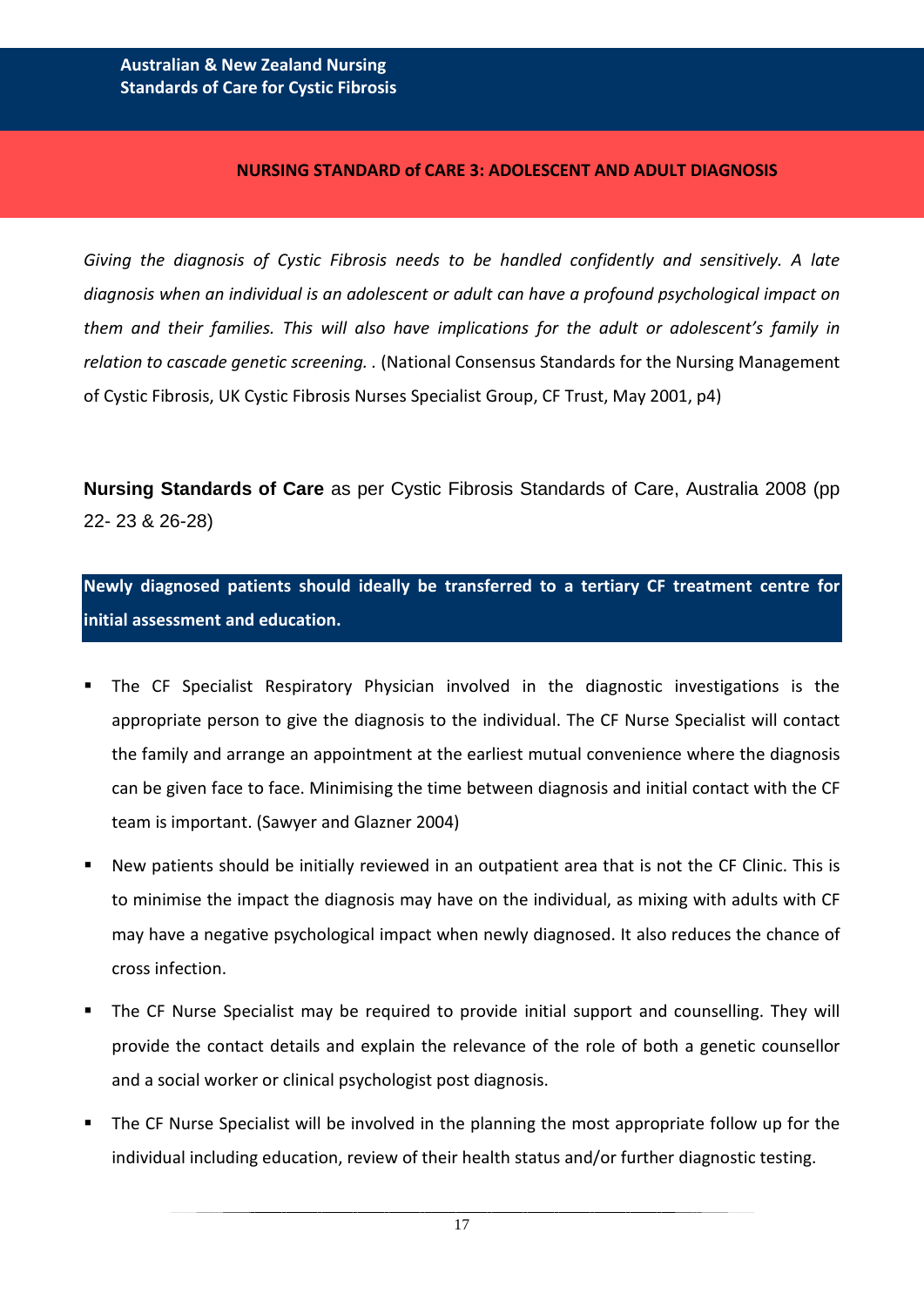#### **NURSING STANDARD of CARE 3: ADOLESCENT AND ADULT DIAGNOSIS**

## **Initial Education**

- The CF Nurse Specialist will co-ordinate the education process for the individual and their families ensuring they have access to and ample time with all appropriate members of the CF team.
- The allocated CF Physician would normally be the first person to see the individual and their families to start the education process. The CF Nurse Specialist should be present during this education session, whenever possible; to be able to explain anything the family may need further clarification about.
- The CF Nurse Specialist will, wherever possible, ensure the education and health status assessment is spread out over a suitable period of time and is individually tailored. This is to reduce the chance of the individual and their families becoming overwhelmed with the amount and type of information they are receiving.
- The CF Nurse Specialist should ensure the individual and their families are aware of the following:
	- **The role of the CF Nurse Specialist and the other CF team members.**
	- $\blacksquare$  How and when to contact the CF team.
	- **Recognition and management of changes in symptoms.**
	- Initial medication requirements including dosage, frequency, delivery route and relevance in the treatment of their condition.
	- How to obtain ongoing medications.
	- How to obtain, use and care for new equipment.
	- How to make future appointments.
	- **The location of appropriate areas of the hospital.**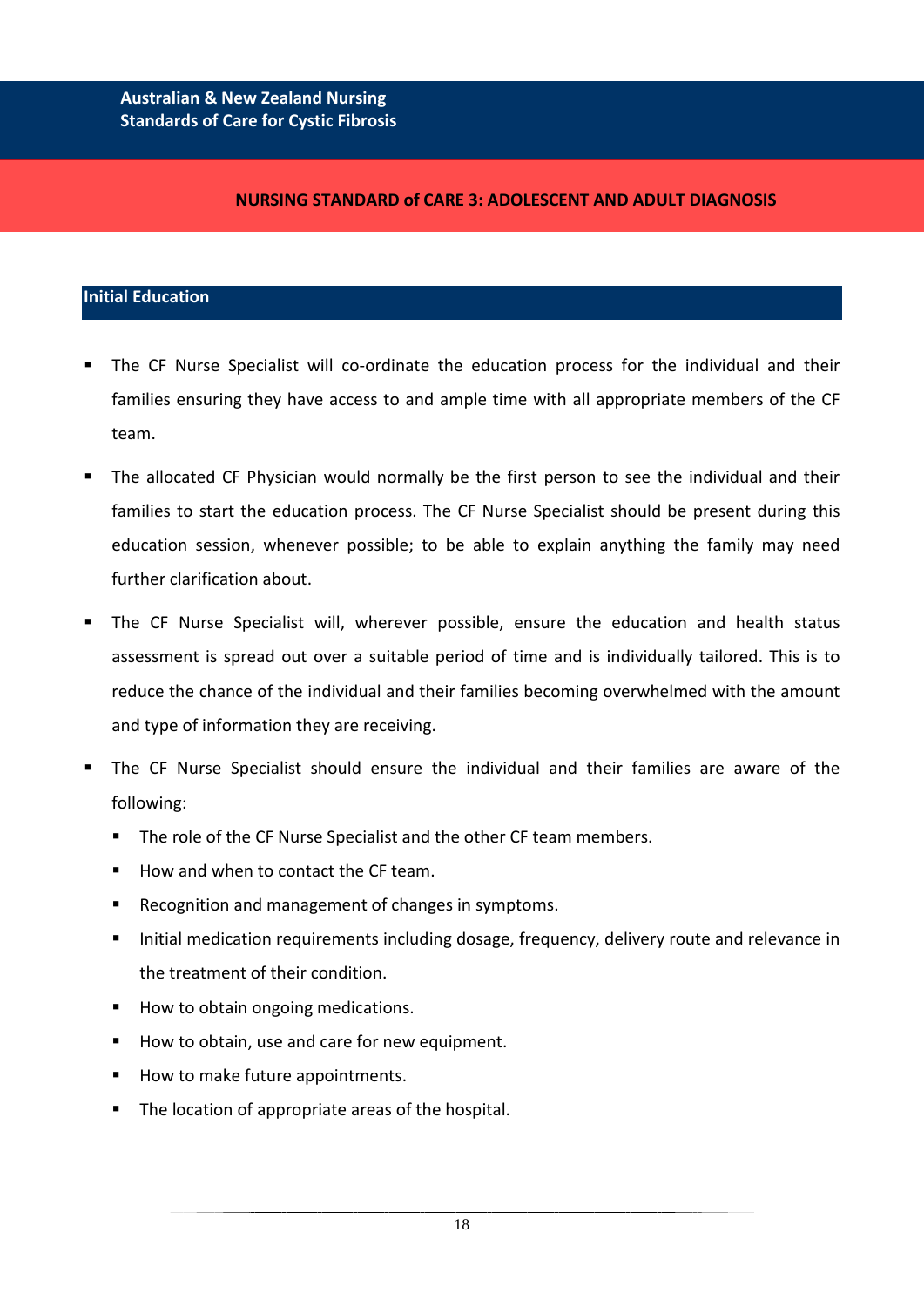#### **NURSING STANDARD of CARE 3: ADOLESCENT AND ADULT DIAGNOSIS**

- Written and/or visual material should be provided to supplement the verbal education. This should include but not be limited to:
	- A management plan for each co-morbidity including a medication list.
	- A plan for management of changes in symptoms.
	- Contact numbers/email addresses.
	- **Suitable websites.**

#### **Follow-up**

- The CF Nurse Specialist will ensure the patient has a follow up appointment in a timely manner, with the appropriate team members and in an appropriate venue.
- The CF Nurse Specialist will have ongoing phone and/or email contact with the individual and/or family after initial diagnosis and review, providing support and resolving any problems with treatments and answering questions.
- The CF Nurse Specialist will ensure information is sent to appropriate contacts such as the general practitioner and/or specialist health care professionals.
- The CF Nurse Specialist will explain the concept and relevance of an annual review and arrange this on an ongoing basis in consultation with their treating CF physician.

#### **References**

Cystic Fibrosis Standards of Care, Australia. 2008

Sawyer, S.M and Glazner, J.A. "What follows newborn screening? An evaluation of a residential education program for parents of infants with newly diagnosed Cystic Fibrosis." Pediatrics. 2004;114(2):411-6.

National Consensus Standards for the Nursing Management of Cystic Fibrosis: UK Cystic Fibrosis Nurse Specialist Group, Cystic Fibrosis Trust. May 2001.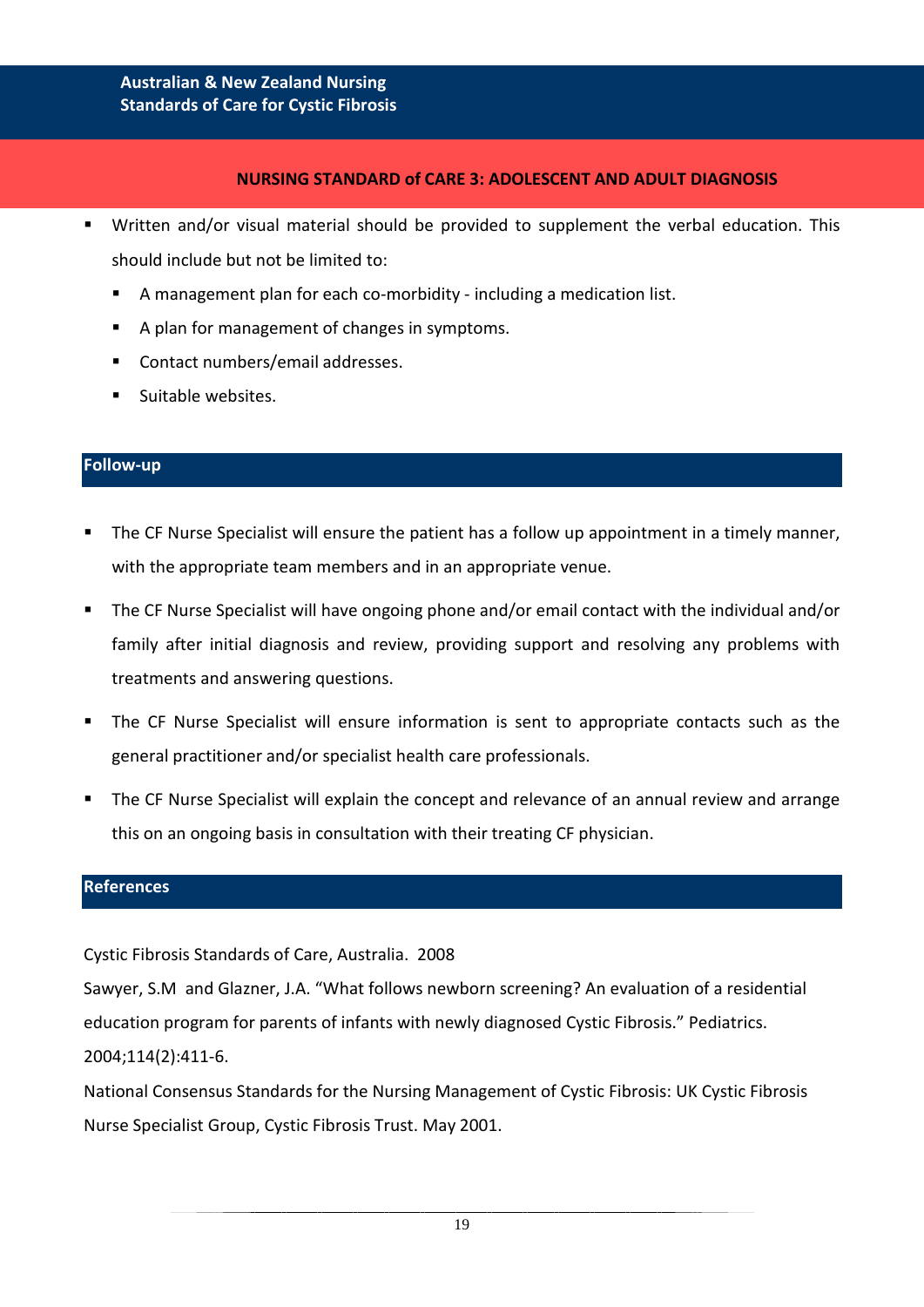## **NURSING STANDARD of CARE 4: INPATIENT CARE**

# **CF Standards of Care, Australia (2008): Inpatient Care**

# **Standard 1**

All hospitals should recognise the characteristics and needs of people with CF.

# **Standard 2**

All hospitals should have available facilities, staff, and services to manage all complications of CF or the ability to arrange early transfer to an appropriate hospital.

# **Standard 3**

All hospitals should have ward accommodation that meets the needs of people with CF, particularly with regard to optimal infection prevention.

# **Standard 4**

All should have plans for emergency assessment and admission.

# **Standard 5**

When people with CF are admitted to hospital and not under the direct care of the CF team, there should be prompt communication with the CF centre staff to ensure patients have access to the services, staff and facilities needed for optimal care.

# **Standard 6**

There should be protocols for management of all common complications of CF in hospitals to which people with CF are admitted/treated.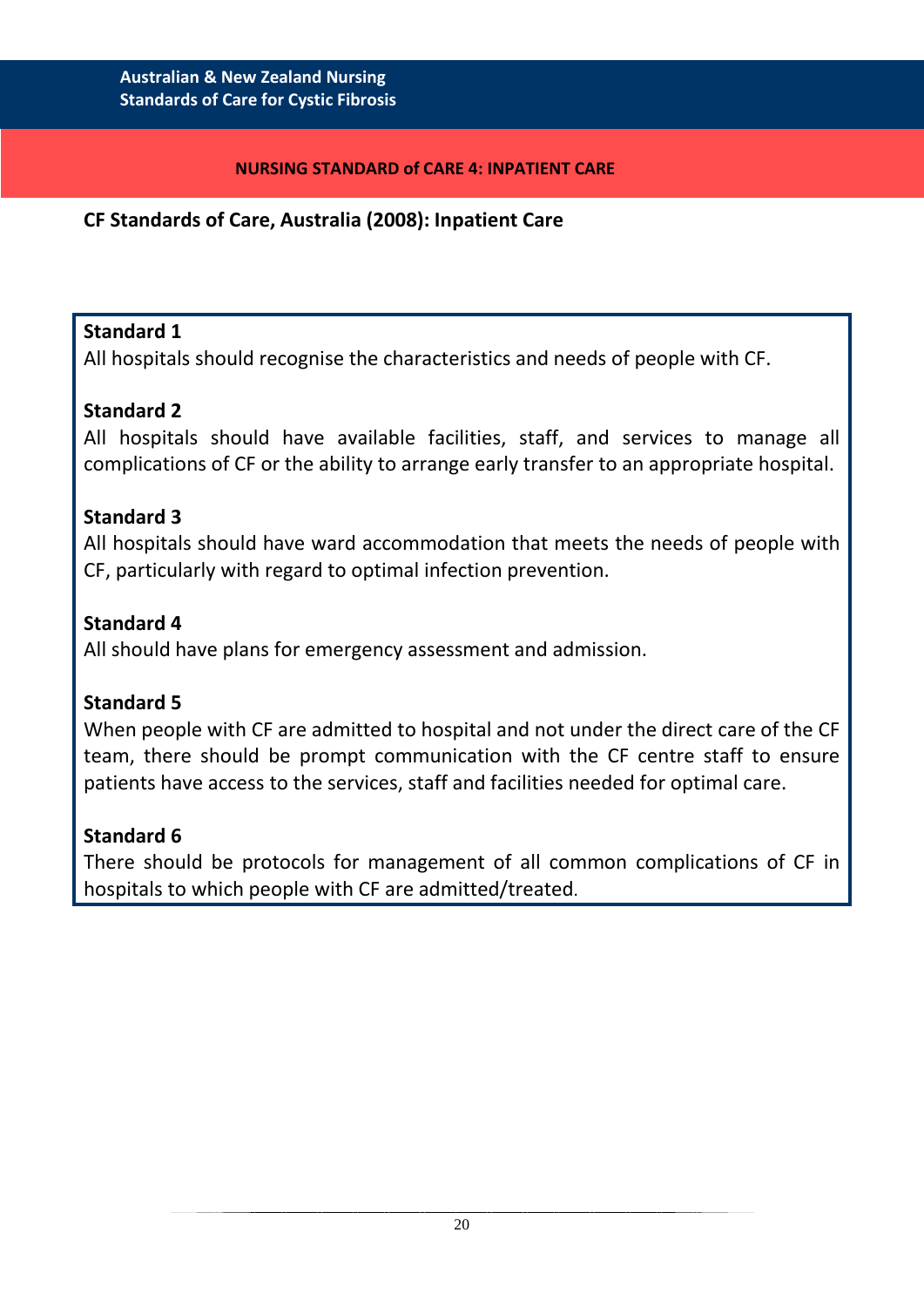#### **NURSING STANDARD of CARE 4: INPATIENT CARE**

*People with CF frequently require admission to hospital. The most common reason for admission is a respiratory exacerbation. Less frequent reasons include complications of respiratory disease, gastrointestinal disease, liver disease, unstable diabetes, psychological problems or peri-operative care.*

*Nursing staff should be aware that patients with CF will have a longer average length of stay than most patients (10-14 days on average). They also need to understand patients will usually not be unwell for most of their admission and should be given leave for school, work, study or recreation.*

#### **Admission**

CF admissions can either be planned or emergent. In each situation, the CF Nurse Specialist will be required to advocate for the patients to ensure their needs are met appropriately during the initial triage and admission process and then throughout the admission to discharge.

- The CF Nurse Specialist will facilitate admission to an appropriate ward area dependent upon patient's potentially infectious microbiological status, age, clinical status and familiar ward areas.
- Patients should be reviewed by the CF Nurse Specialist as soon as practical after admission and as needed throughout the admission.
- The CF Nurse Specialist is mindful of the importance of parent/carer support for the patient and will liaise with local supports to coordinate the availability of supports e.g. accommodation, car parking, transport.

#### **Venous Access**

The CF Nurse Specialist should ensure that venous access is planned either prior to, or on admission.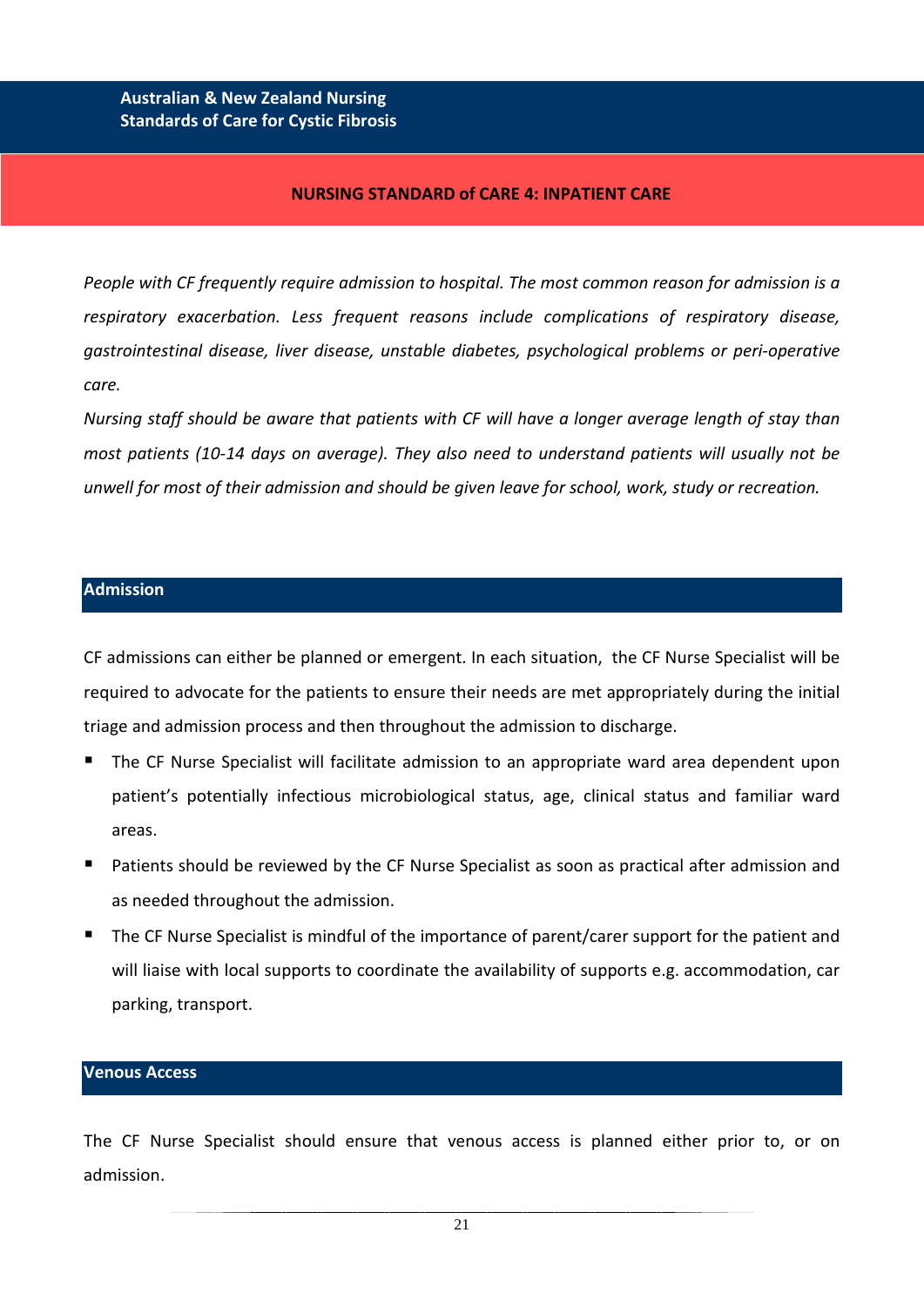#### **NURSING STANDARD of CARE 4: INPATIENT CARE**

CF Nurse Specialists need to ensure that:

- Intravenous access for each person is individualised based on knowledge of their history of access.
- Options for intravenous access should be discussed with patient and family at each admission.
- Clinical staff are made aware of hospital guidelines around safe management of the patient's intravenous access.

NB: Needle/procedural phobias are important considerations; sedation or general anaesthesia may be indicated. Diagnosed phobias require referral to clinical psychology or other appropriate therapeutically relevant services.

#### **Clinical Care**

Nurses caring for patients with CF on the ward must plan, assess, implement and monitor care according to the needs of each patient at every admission, taking into account the variability of the disease.

- The CF Nurse Specialist will ensure that each patient has access to allied health members of the CF team.
- The CF Nurse Specialist will advise on patient care according to local centre guidelines and best practice. This will include day to day care as well as management of complications such as haemoptysis, DIOS, pneumothorax, CFRD.
- The CF Nurse Specialist will provide education to local ward staff.

#### **Discharge Planning**

Expected date of discharge should be determined on the day of admission to optimise discharge planning.

- Arrangements for follow-up are to be discussed with the patient and family.
- In consultation with the patient, develop an ongoing management plan, with referral to the appropriate members of the specialist medical and allied health team.
- Discharge treatments are outlined and education provided for any new or changed treatment.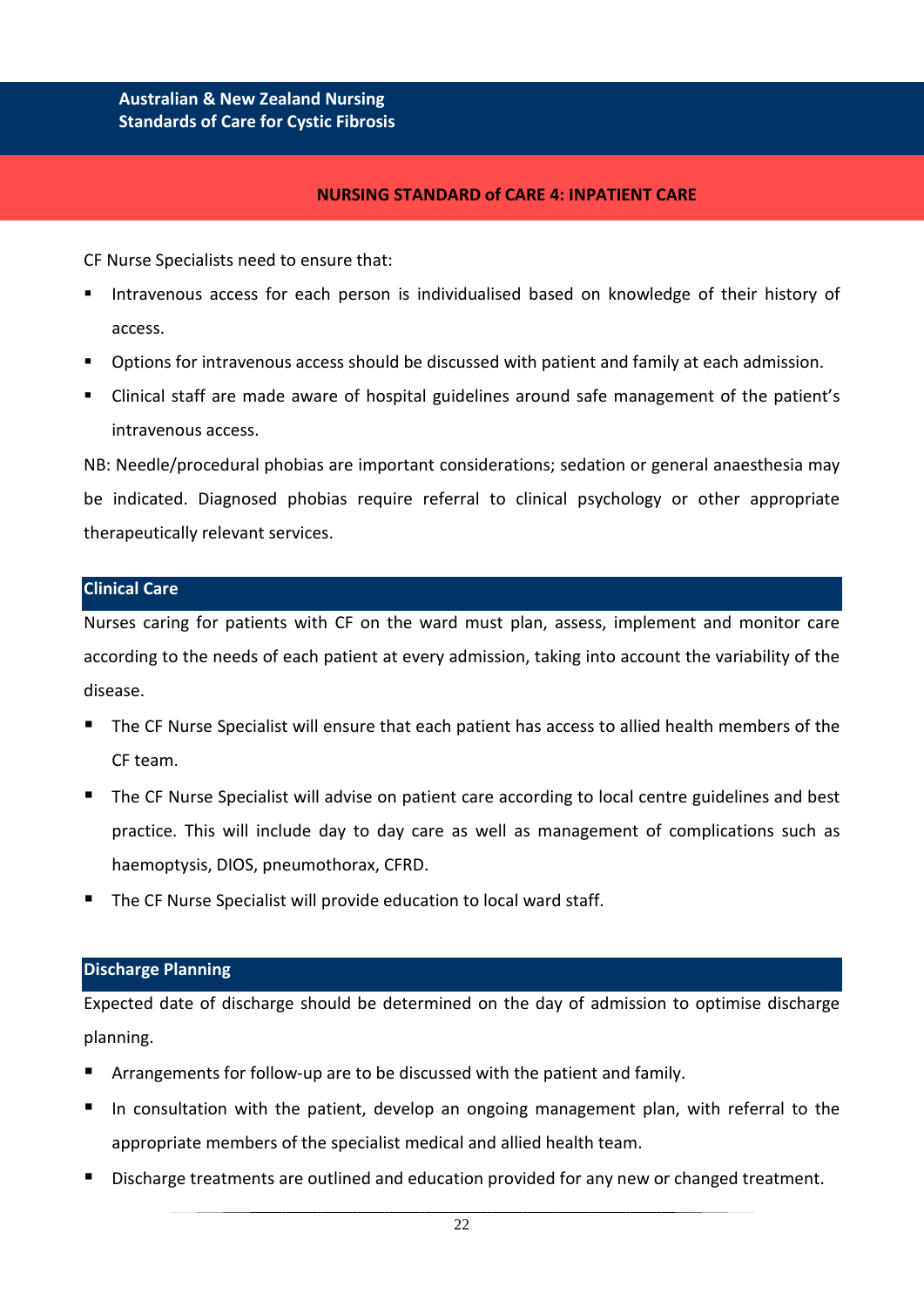## **NURSING STANDARD of CARE 4: INPATIENT CARE**

- **Patients and families should be made aware of community services that can assist them to** manage their treatment at home and appropriate referral can be made.
- **E** Community services that have long standing relationships with families are to be made aware that the patient is due to return home, e.g. for timing of TIVAD flushing etc.
- **Ensure discharge summaries are completed and sent to the appropriate care providers.**

#### **References**

Cystic Fibrosis Standards of Care, Australia. 2008

National Consensus Standards for the Nursing Management of Cystic Fibrosis: UK Cystic Fibrosis Nurse Specialist Group, Cystic Fibrosis Trust. May 2001.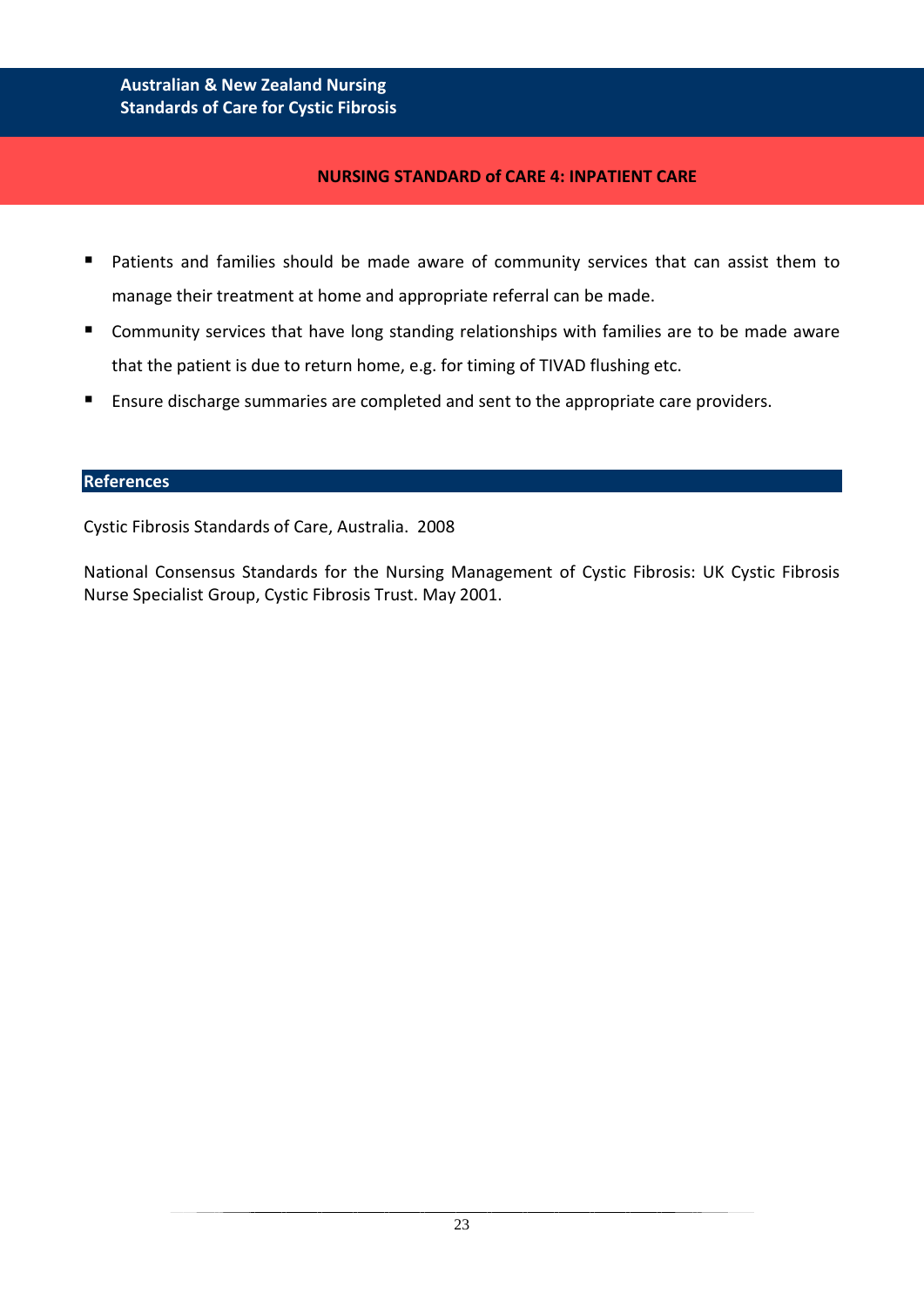## **NURSING STANDARD of CARE 5: OUTPATIENT CARE**

# **CF Standards of Care, Australia (2008) Section 4: Outpatient Care** (p33-36)

## **Standard 1**

Treatment should be coordinated by a multidisciplinary team in specialised CF centres.

## **Standard 2**

All patients should be seen at least four times per year (including at least twice by the

CF specialist team).

# **Standard 3**

Access to the specialist CF multidisciplinary team should be available at all clinics.

# **Standard 4**

An annual review, including appropriate tests, should be undertaken followed by a written report to the general practitioner. This should include assessment of current status and progress.

# **Standard 5**

Adequate policies, facilities and procedures should be in place to comply with, and promote infection control guidelines.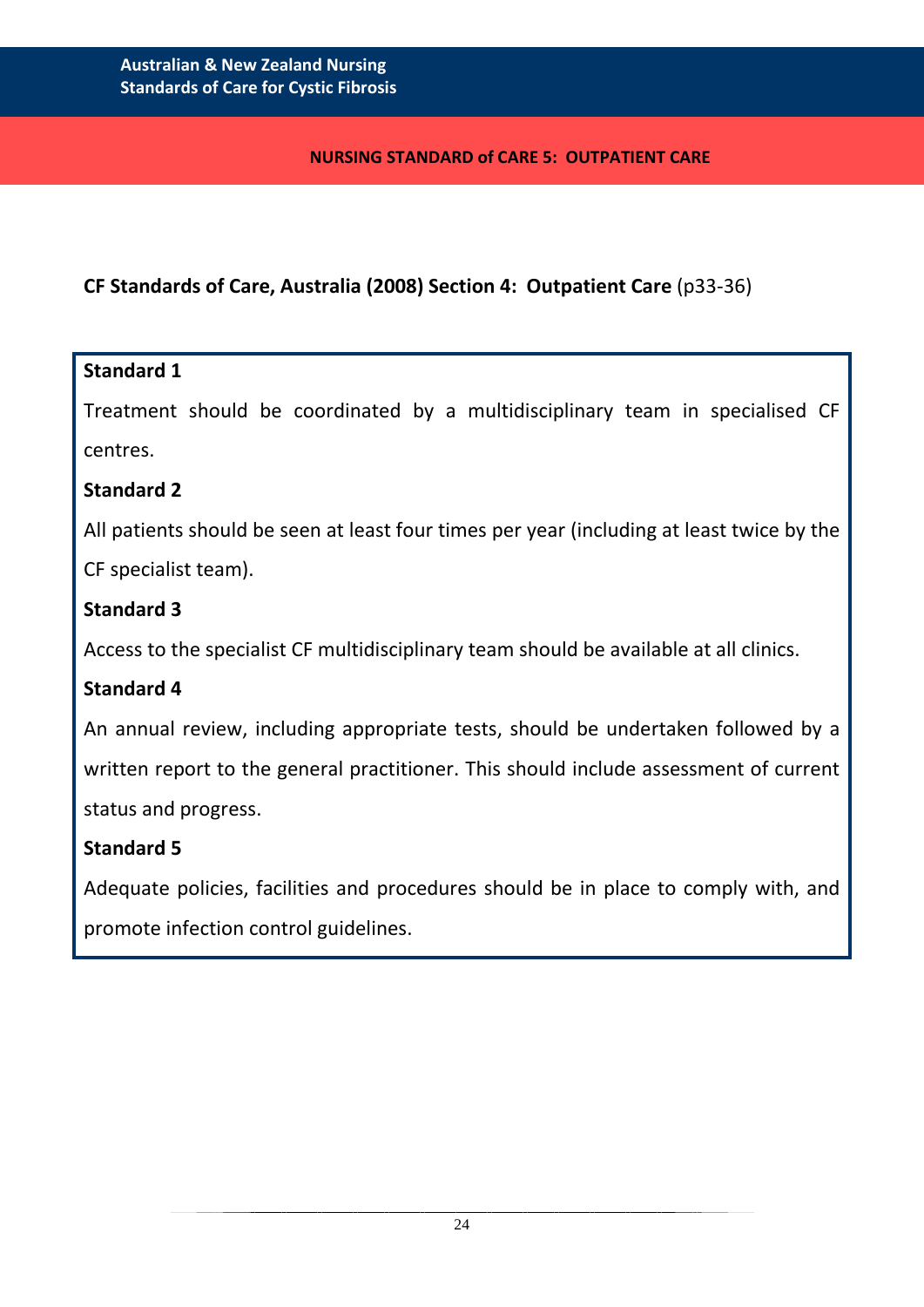## **NURSING STANDARD of CARE 5: OUTPATIENT CARE**

*The review of ambulatory patients in an outpatient setting should be undertaken by a multidisciplinary team that consists of a CF specialist physician, nurse, physiotherapist, dietitian and social worker, with access to other specialist services as clinically indicated.*

**Nursing Standard of Care** as per Cystic Fibrosis Standards of Care, Australia 2008 (p33-36)

#### **Recommendations for Clinic**

The CF Nurse specialist will:

- Ensure that patients and families are aware of the availability of CF outpatient services and how to contact the clinic, make and reschedule appointments.
- Facilitate access to the allied health multidisciplinary team as per individual patient assessment.
- **Triage the patient and undertake a clinical assessment.**
- **Perform clinical procedures as required e.g. TIVAD flushing, gastrostomy care, sputum** collection, vaccinations.
- Conduct an Annual Review as per best practice. (CF Standards of Care)
- **Ensure that the patient and their families/carers have timely access to education, support and** equipment at the completion of both routine and annual reviews.
- Have access to the most recent result of each individual's sputum microbiology test to ensure effective infection control is maintained.
- Ensure that at each clinic appointment, the patient has appropriate tests and investigations as clinically indicated.
- **Promote efficient use of clinic time by guiding patient flow through the clinic.**
- Establish strategies to identify and contact patients who fail to attend clinic appointments.
- Ensure follow up arrangements are in place according to local policy e.g. results, referrals to other services, and future clinic appointments.

Note: At first visit to clinic (not including neonatal diagnosis) the patient is to be isolated until confirmation of sputum microbiology results.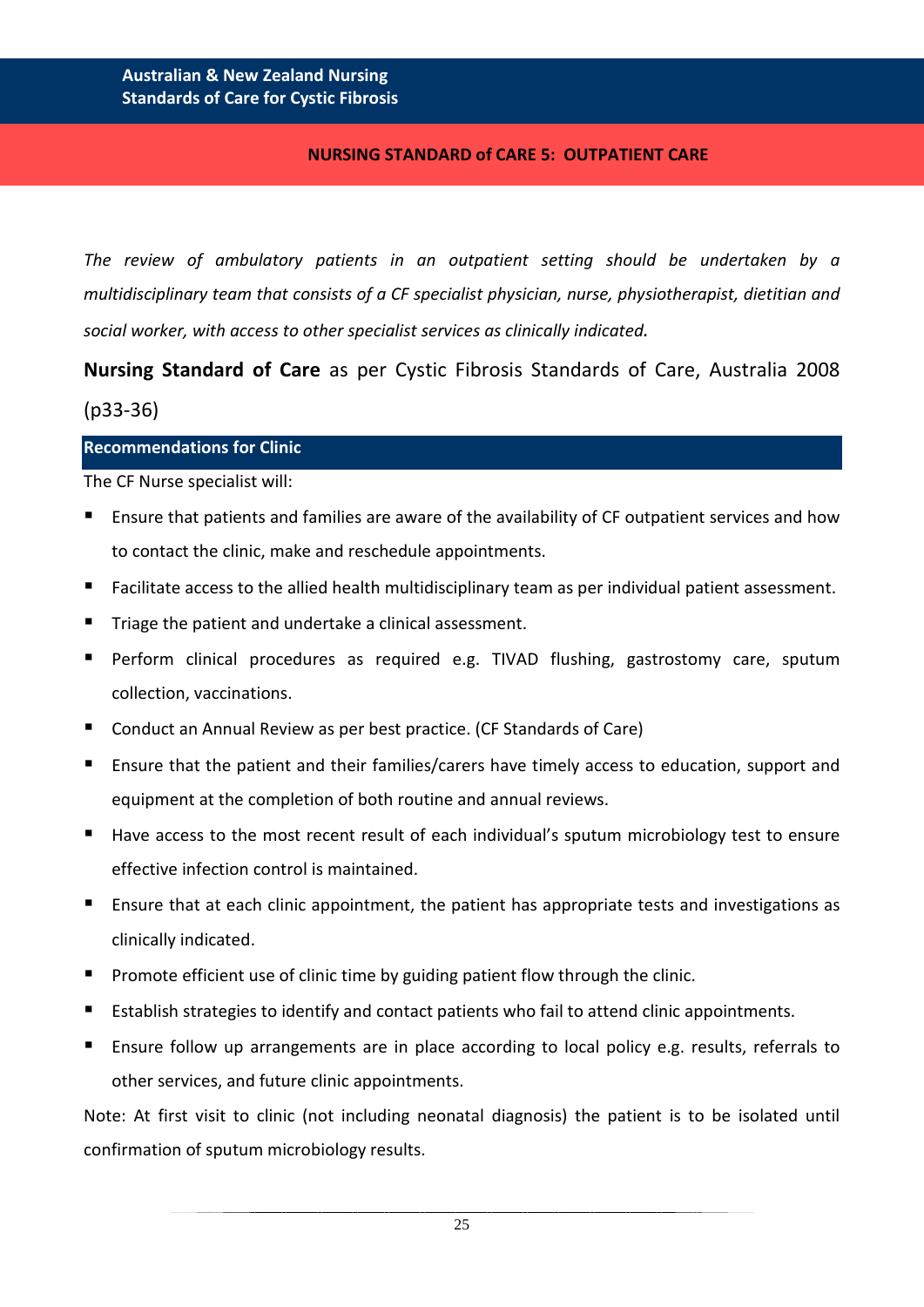## **NURSING STANDARD of CARE 5: OUTPATIENT CARE**

#### **Recommendations for Outreach/Shared Care Clinic**

The CF Nurse Specialist:

- Will be the point of contact for patient and families to facilitate access to appropriate health care services.
- Liaises with local services to facilitate continuity of care.
- Provides information to patient and families on how to access local services.
- Will provide a current plan for management of an acute exacerbation. This should preferably be developed with the patient and/or family and communicated to other health care teams involved.
- Will ensure that patients and families are aware of the availability of CF Outreach Clinics and how to contact the clinic, make and reschedule appointments.
- Will facilitate Outreach Clinic/s, with consideration given to;
	- individual's microbiology results to ensure effective infection control is maintained (at first visit to clinic, not including neonatal diagnosis, the patient is to be isolated until confirmation of sputum microbiology results),
	- appropriate tests and investigations as clinically indicated,
	- patient and their families/carer having timely access to education, support and equipment at the completion of both routine and annual reviews,
	- processes being in place for the documentation of all clinic visits (routine and annual review) and hospitals admissions being made available to the local health care providers in a timely fashion,
	- follow up arrangements according to outcome of clinical review, e.g. results, referrals to other services, and future clinic appointments.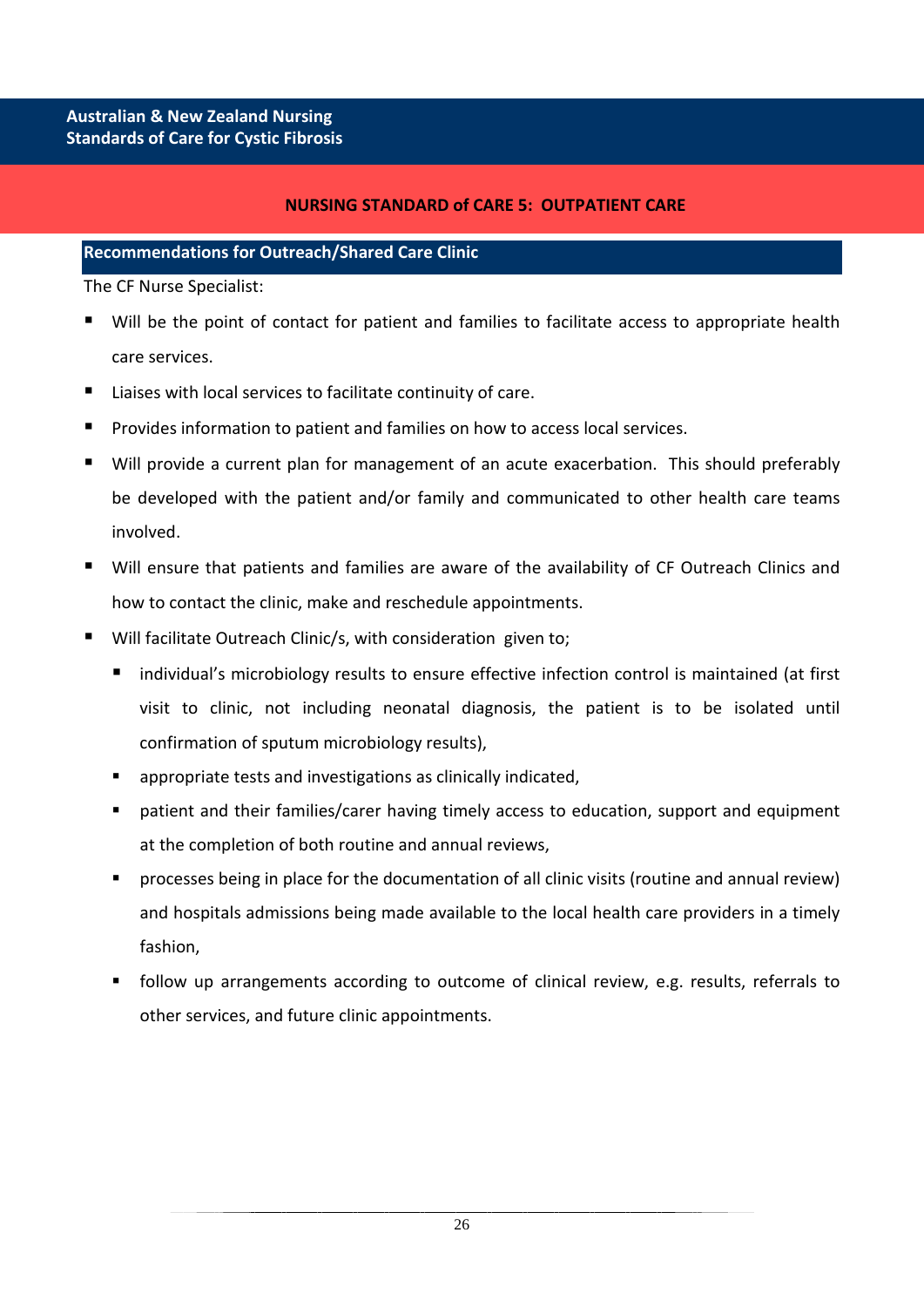## **NURSING STANDARD of CARE 5: OUTPATIENT CARE**

## References

Cystic Fibrosis Standards of Care, Australia. 2008

National Consensus Standards for the Nursing Management of Cystic Fibrosis: UK Cystic Fibrosis Nurse Specialist Group, Cystic Fibrosis Trust. May 2001.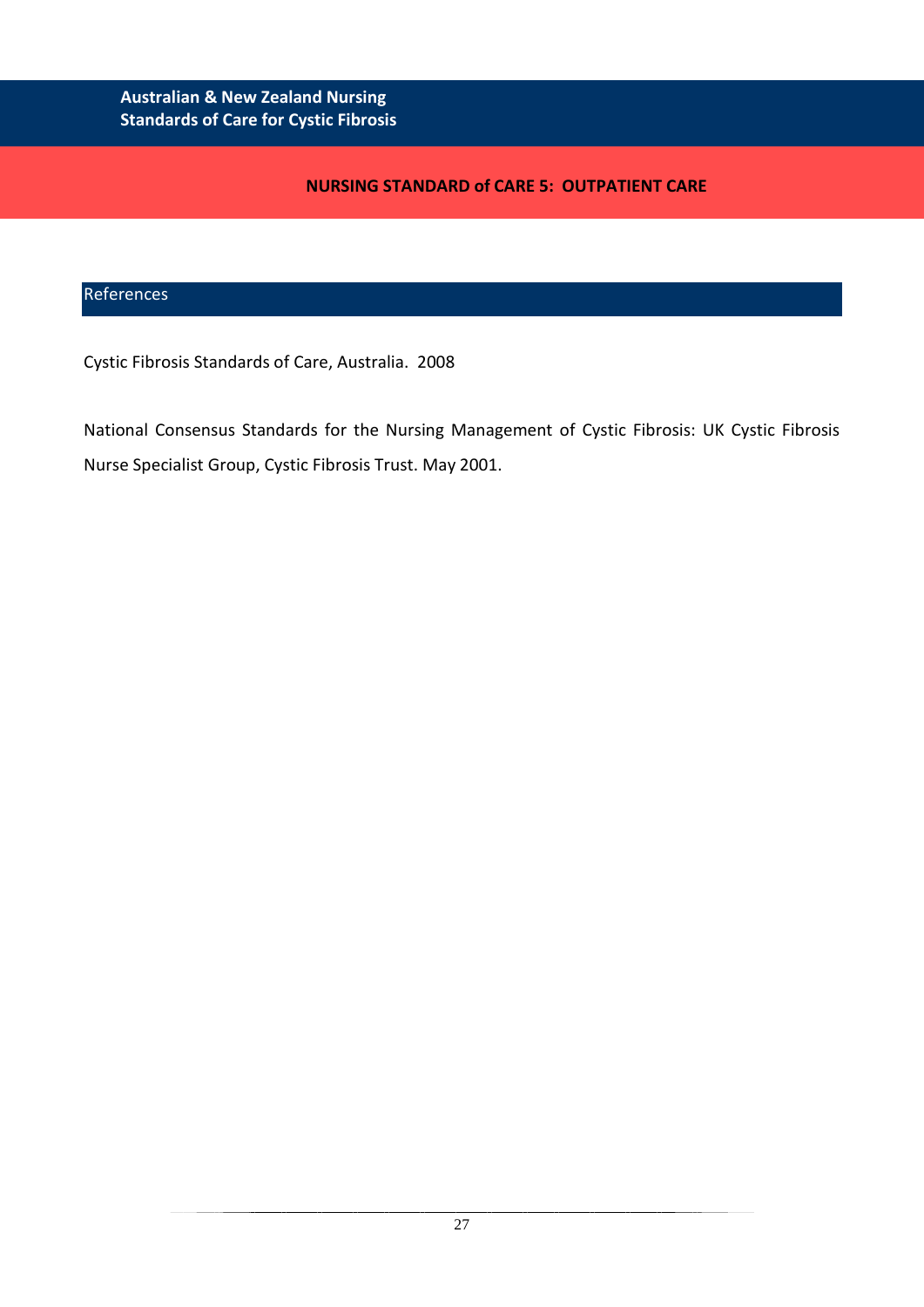## **NURSING STANDARD of CARE 6: SEXUAL AND REPRODUCTIVE HEALTH**

*Adolescents and young adults with CF deserve health care professionals who are knowledgeable about sexual and reproductive health issues with strong communication skills. (Sawyer, 1996)*

#### **Initial Education**

- The CF Nurse Specialist co-ordinates the new diagnosis education process for the family ensuring that this includes information specific to sexual and reproductive health issues, including probable male infertility.
- Age appropriate information (initiated no later than mid-adolescence)
	- **The CF Nurse Specialist should ensure that each patient/parent/partner receives verbal and** written information at age and illness appropriate stage.
	- The CF Nurse Specialist facilitates access to the appropriately qualified health care professional.

| <b>Gender Specific Topics</b>                                   |                                                                                   |  |
|-----------------------------------------------------------------|-----------------------------------------------------------------------------------|--|
| Male                                                            | Female                                                                            |  |
| <b>Difference</b><br>impotence<br>between<br>and<br>infertility | Fertility status                                                                  |  |
| Safe sex practices (condoms)                                    | Safe sex practices (condoms)                                                      |  |
| The role of semen analysis                                      | Contraceptive options                                                             |  |
| Small volume ejaculate                                          | Impact of antibiotics on vaginal flora                                            |  |
| Reproductive options                                            | Preconception counselling - potential<br>health implication for mother and foetus |  |
|                                                                 | Pregnancy testing and decision making                                             |  |
| Continence                                                      | Continence                                                                        |  |
| Genetic counselling - partner screening                         | Genetic counselling – partner screening                                           |  |
| Illness severity and sexual intimacy                            | Illness severity and sexual intimacy                                              |  |

(Sawyer and Glazner, 2003).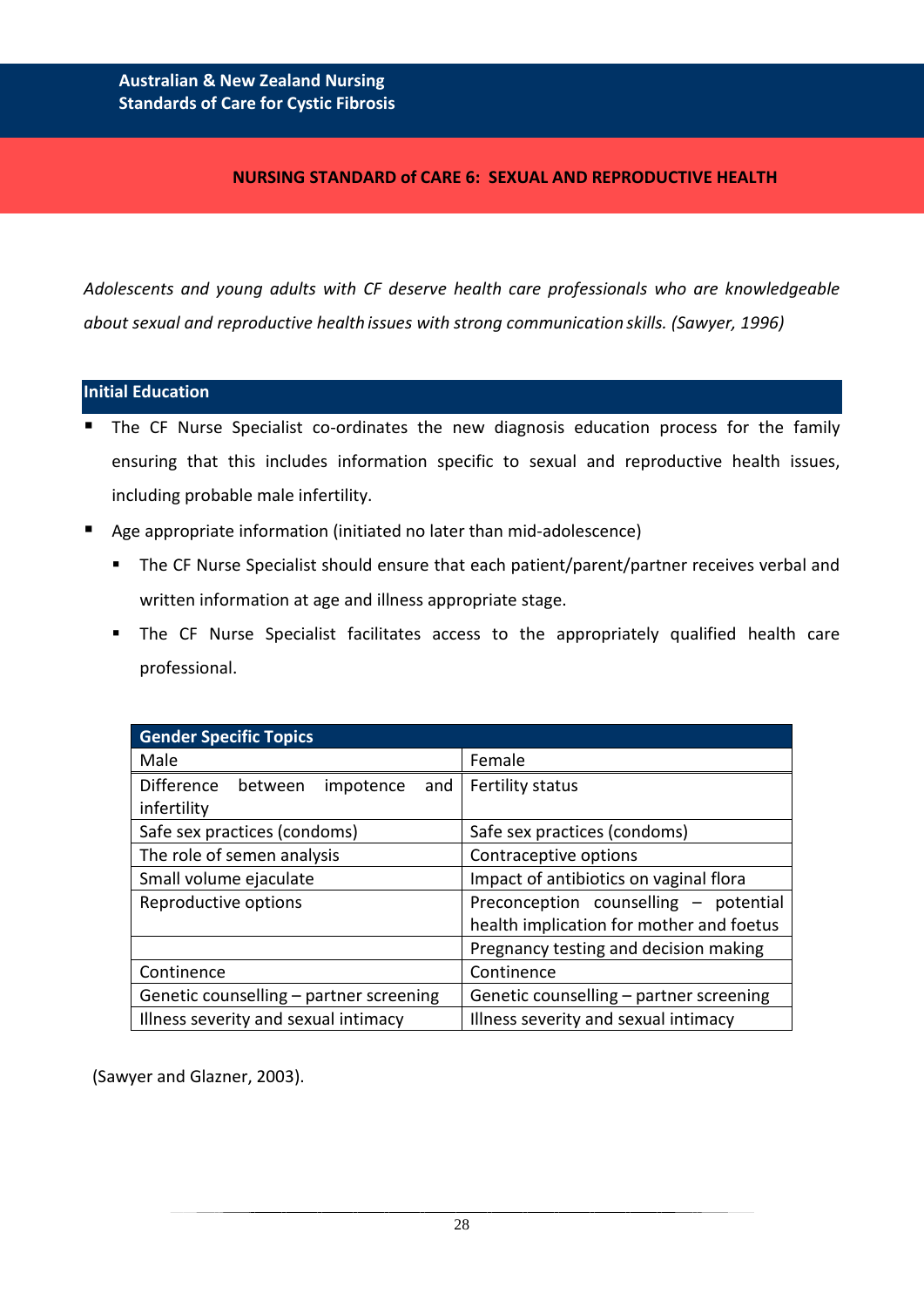## **NURSING STANDARD of CARE 6: SEXUAL AND REPRODUCTIVE HEALTH**

## **Pre, Peri and Post Natal Care Education**

 The CF Nurse Specialist should ensure that each patient receives access to information, support and counselling from appropriately qualified health care professionals.

The framework should include, but not be limited to:

#### Prenatal

- Pre-conception counselling:
	- **EXECUTE:** genetic counselling
	- **Partner carrier screening**
	- discussion of potential risks to the mother, the risks to the foetus
	- short and long term issues surrounding parenthood in CF.
- A strong emphasis needs to be placed on achieving the best possible respiratory and nutritional status prior to conception.
- Education on the interactions of currently prescribed medications and treatments and pregnancy.
- Access to information and education on normal physiological adaptations during pregnancy.

## Perinatal

- The CF Nurse Specialist facilitates:
	- Regular review with both the specialist CF and obstetric teams.
	- Access to antenatal education, including birthing options, analgesia and breast feeding.

#### Postnatal

- **Ensure that maternal genotype is noted on the Neonatal Screening request.**
- **The CF Nurse Specialist facilitates prompt review with the specialist CF Team post birth.**
- Ensure that referral has been facilitated to local maternal and child health services.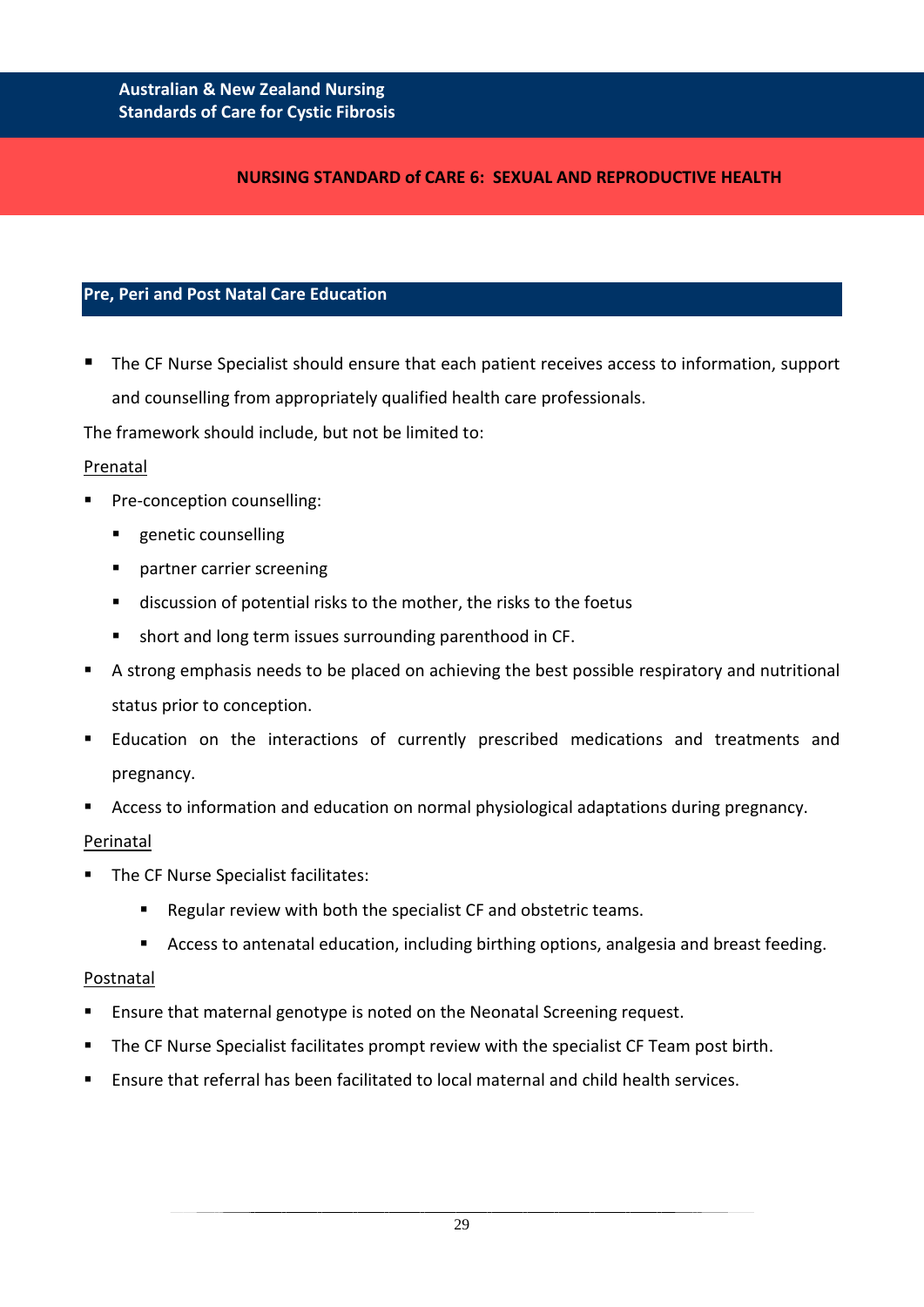## **NURSING STANDARD of CARE 6: SEXUAL AND REPRODUCTIVE HEALTH**

#### **References**

Cystic Fibrosis Standards of Care, Australia (2008).

Nixon, G.M, Glazner, J.A, Martin, J.M, Sawyer, S.M. "Female sexual health care in Cystic Fibrosis". Archive of Diseases in Childhood.2003;88:265-6.

Sawyer, S.M "Editorials: Reproductive and sexual health in the adolescent with cystic fibrosis" BMJ 1996;313: 1095-6.

Sawyer, S.M, Tully, M.A, Colin, A.A, "Reproductive and sexual health in males with Cystic Fibrosis: a case for health professional education and training". Journal of Adolescent Health.2000; (28) 1: 36- 40.

Sawyer, S. M. . "Sexual and reproductive health". Cystic Fibrosis. M. E. Hodson, Geddes, D.M. London, Arnold.2007: 279-290.

Tsang, A., Moriarty C., and Towns. S. "Contraception, Communication, and Counseling for Sexuality and Reproductive Health in Adolescents and Young Adults with CF". Paediatric Respiratory Reviews. 2010; 11(2):84-9.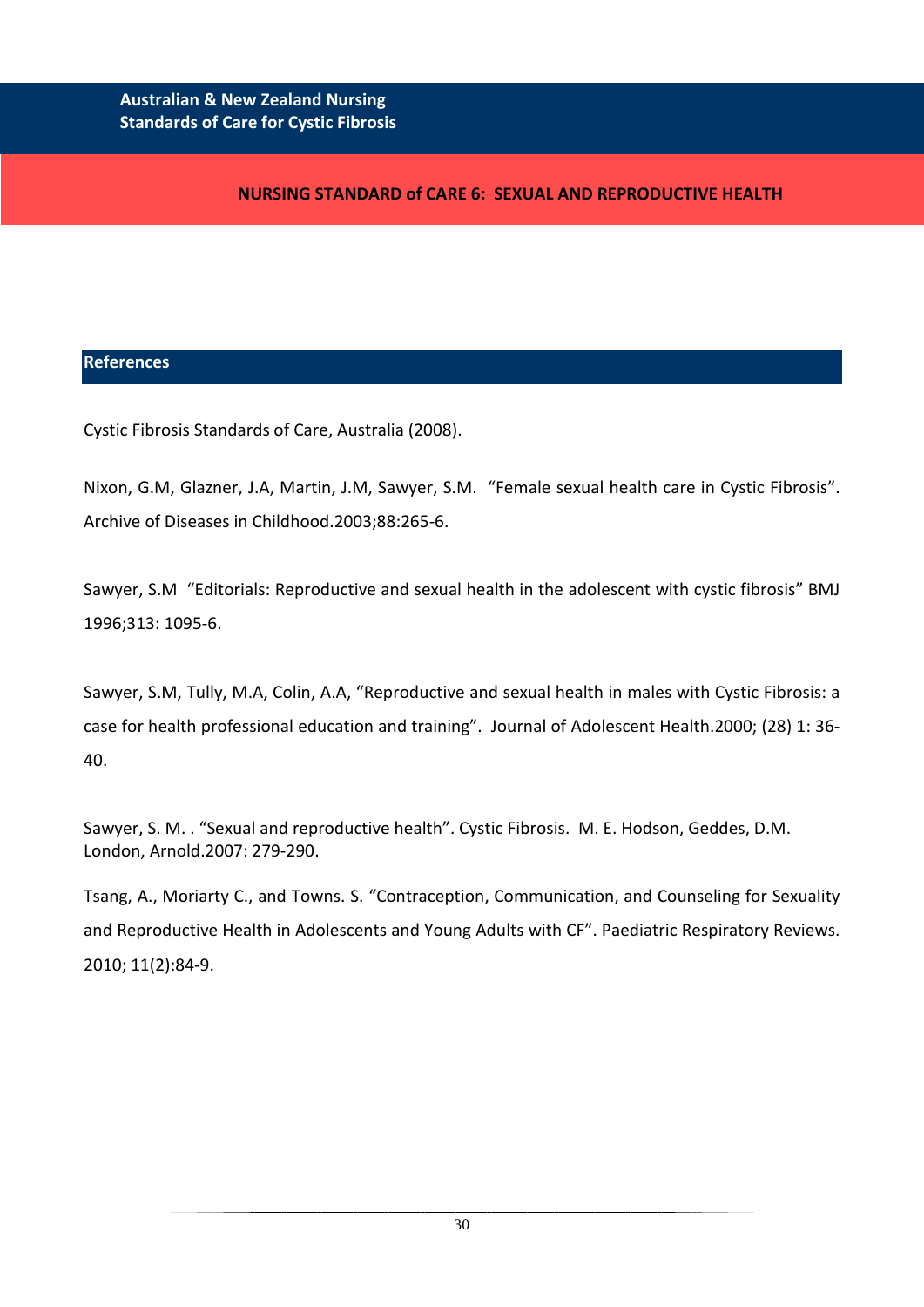## **NURSING STANDARD of CARE 7: TRANSITION**

# **CF Standards of Care, Australia (2008) Section 7: Transition from Paediatric to Adult**

**Care** (p48-49)

# **Standard 1**

Transition from paediatric to adult care involves a process of close cooperation between paediatric and adult specialist care teams.

# **Standard 2**

All CF Centres should have a transition program incorporating active education on adult issues, i.e. fertility and the processes should engage the young person with CF and their family in a positive way.

# **Standard 3**

The concept of transition should be raised soon after diagnosis with more active discussions commencing around secondary school entry (12 years) and the process finishing with transfer to adult care around school leaving age (18 years).

# **Standard 4**

Paediatric and adult specialist care teams should meet regularly to discuss individual's transitions.

# **Standard 5**

The adult co-ordinator should meet individuals during the year before transfer and the adolescent should have the opportunity to visit the adult CF Centre at this time.

# **Standard 6**

A comprehensive summary of medical and social issues should be available to the adult team well in advance of transfer. The local CF Association can be involved to help facilitate the process.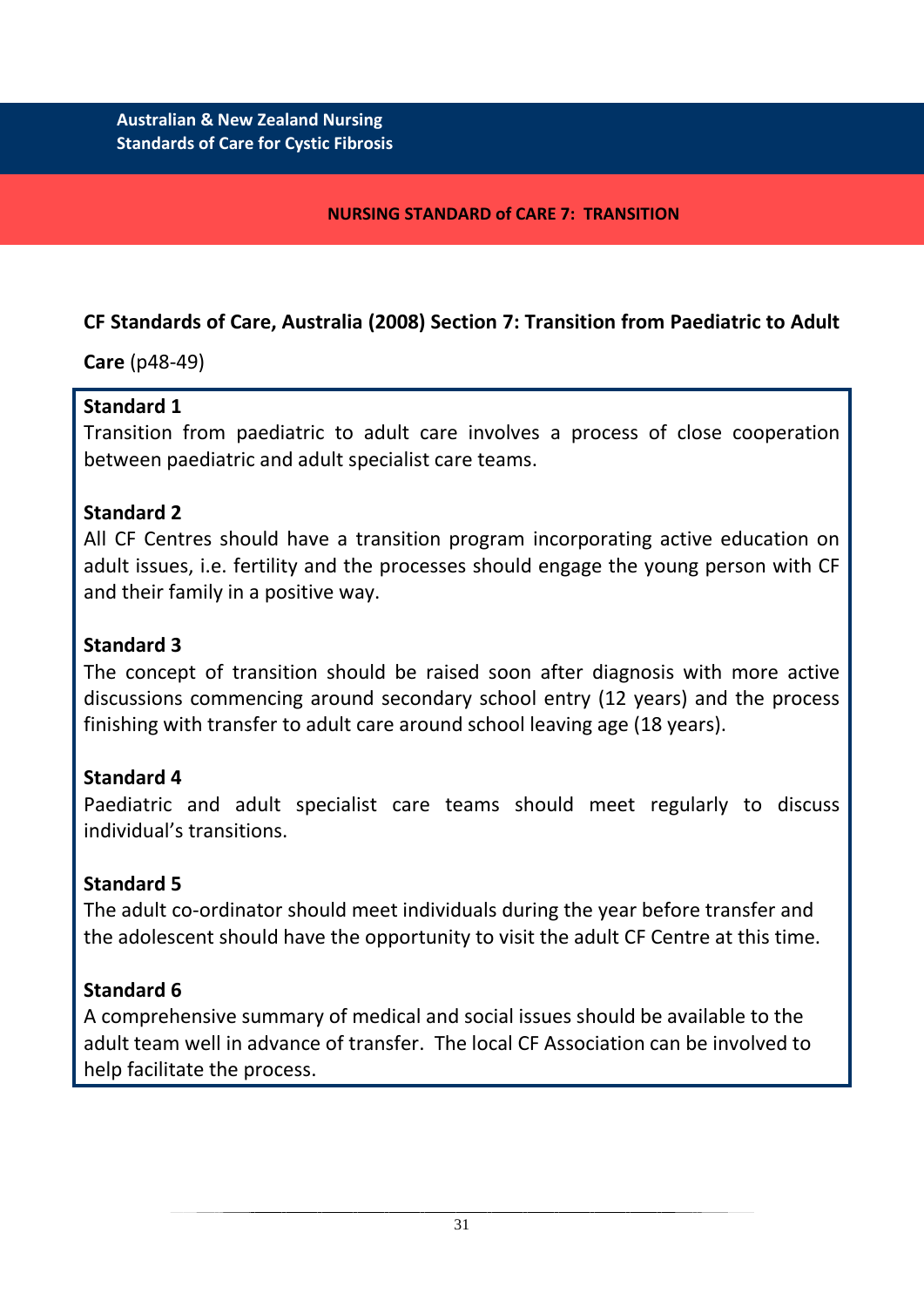#### **NURSING STANDARD of CARE 7: TRANSITION**

*"Transition is defined as the process of preparing for the transfer from paediatric to adult care systems. The transfer must facilitate chronically ill children beginning a productive life and achieving social integration as independent adults in society (Schidlow 2002; Sawyer, Drew et al. 2007). The objective of an integrated CF service is to develop a local programme for transition that addresses the young person's concerns and considers the factors affecting their health at the time of transition (Craig, Towns et al. 2007)." Cystic Fibrosis Standards of Care, Australia 2008 p47*

#### **Guiding Principles**

- All CF centres should have a transition program that prepares children and adolescents with CF to transfer to an Adult CF centre.
- Transition involves a judgement on the optimal time for an individual to transfer to the adult centre and should include specific educational material to facilitate the process**.**

Transition is a four staged process – Early, Middle, Late and Completion.

#### **Early Stage (13 - 14 yrs)**

The young person is supported to practice skills directed at self care.

 The Paediatric CF Nurse Specialist introduces the concept of transition when the patient is 13 years old, to both patient and family*.* 

#### **Middle Stage (15- 16yrs)**

The young person practices skills, gathers information and actively participates in his/her own care.

 The Paediatric CF Nurse Specialist facilitates a series of multidisciplinary joint clinics (e.g. Adolescent Clinics) where the patient and family meet and interact with the Adult Team.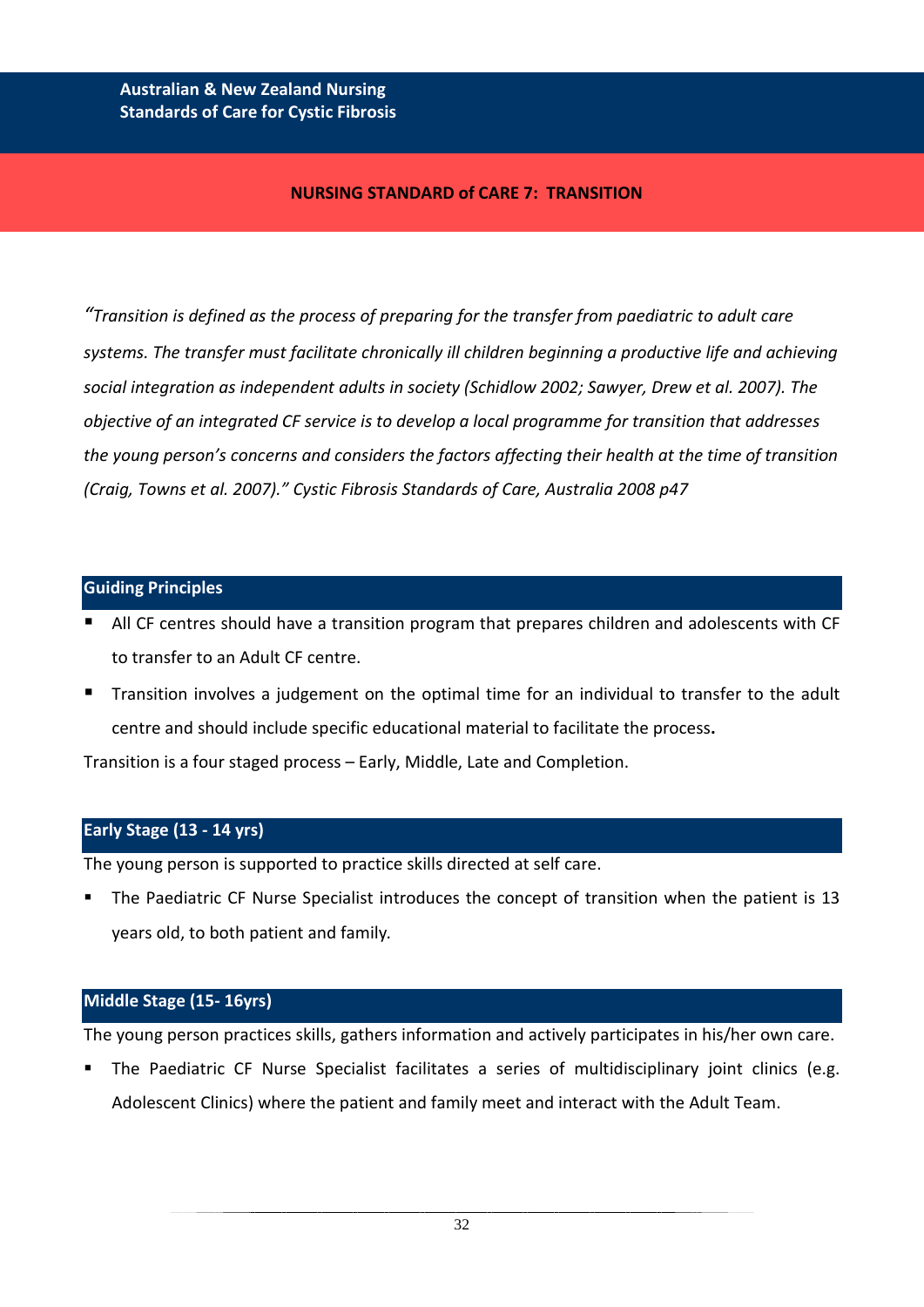#### **NURSING STANDARD of CARE 7: TRANSITION**

## **Late Stage (17 -18yrs)**

The young person uses independent behaviours to move into adult care.

 The Paediatric CF Nurse Specialist facilitates the final handover to the adult team, including multidisciplinary case conference and comprehensive summary.

#### **Completion** Stage

The Adult CF Nurse Specialist facilitates follow-up contact and access to CF Services within 2 weeks of the final transition clinic.

#### **Resource Tool**

The framework for the resource tool to support the transition process should include, but not be limited to:

- 1. What is Transition?
	- When Does Transition Start
	- Continuing the Journey
- 2. Adolescent Clinics
- 3. The Adult CF Service
	- **What Can I Expect When I Get There?**
	- Differences between paediatric and adult services
	- How do I contact the Adult CF Team?
	- Where are CF Clinics held?
	- What happens at the CF Clinic?
- What happens when I am admitted to the adult hospital?
- **Prescriptions**
- General Practitioner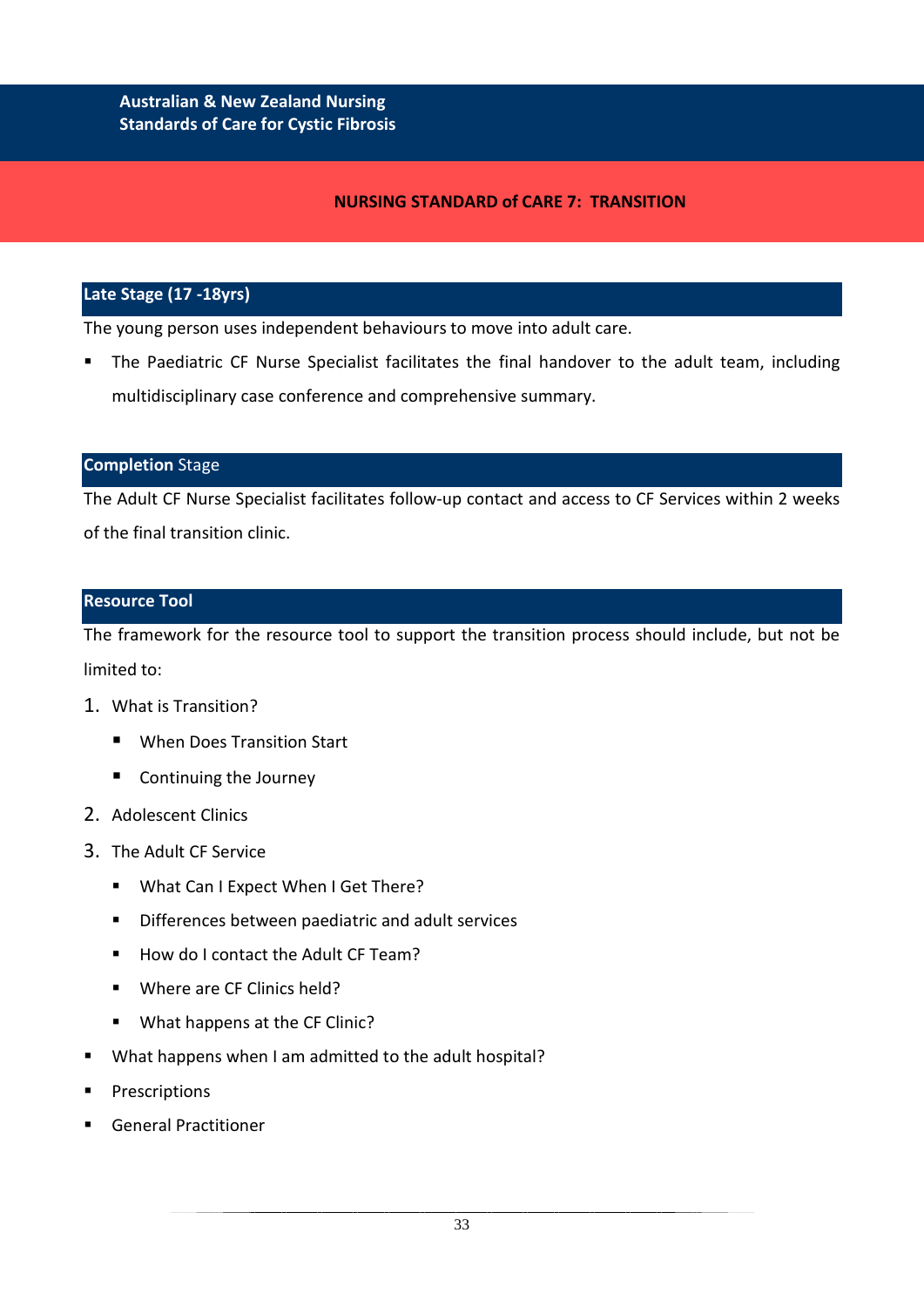## **NURSING STANDARD of CARE 7: TRANSITION**

- 4. Confidentiality
- 5. Meet the Team
- 6. References

#### **Process**

The Paediatric and Adult CF centre staff should facilitate transfer to adult care by ensuring regular communication and documentation.

The role of the Paediatric and Adult CF nurse specialist in preparing the patient and family is to:

- develop transition protocol with accompanying documentation, including:
	- checklist, patient information
	- **P** parent/care provider information
- Facilitate joint clinic with Paediatric and Adult Teams
- Accept that it may take several years for patients to develop therapeutic relationships with the new care team and for families to trust also.

#### **Suggested Resources**

- 1. "MOVING ON TO CHARLIES" Sir Charles Gardiner CF Services (Western Australia)
- 2. "Heading North" RCH/TPCH CF Services (Queensland)
- 3. [www.health.nsw.gov.au/gmct/transition](http://www.health.nsw.gov.au/gmct/transition)

#### **References**

Cystic Fibrosis Standards of Care (2008). Cystic Fibrosis Australia

Sawyer, S. M., S. Drew, et al. "Adolescents with a chronic condition: challenges living, challenges treating." Lancet. 2007; 369(9571): 1481-9.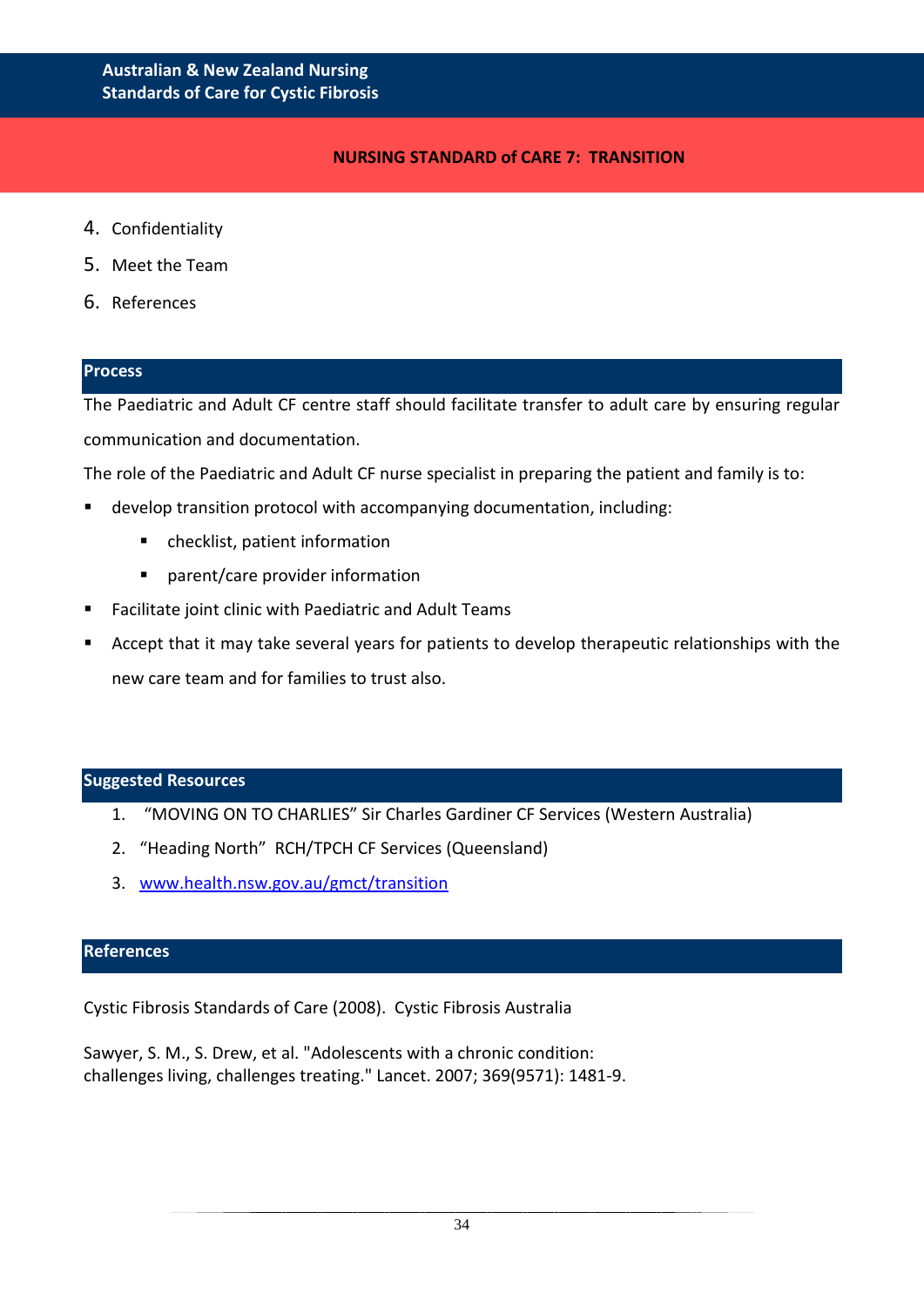## **NURSING STANDARD of CARE 8: TRANSPLANT**

## **CF Standards of Care, Australia (2008) Section 9**

## **Standard 1**

End of life care discussions, including the role of lung and/or other organ transplantation, should occur before predicted life expectancy is less than two years.

# **Standard 2**

Clinical management of the patient during end of life should include a combination of active treatments and therapies to enhance symptom control.

# **Standard 3**

Patients with end stage lung and/or other solid organ disease should receive timely referral for single, multi-organ or multi-organ sequential transplantation assessment.

## **Standard 4**

Equitable access to transplantation services should be available for all patients.

# **Standard 5**

There should be optimal post-transplantation care of all CF related complications.

# **Standard 6**

Prior to and during the terminal period effective communication with the patient and their family/carers must be provided.

# **Standard 7**

Patients with end stage organ failure should have access to palliative care services when available and desired by the patient.

**Standard 8** Following the death of a patient with CF, ongoing support should be available for the family / carers.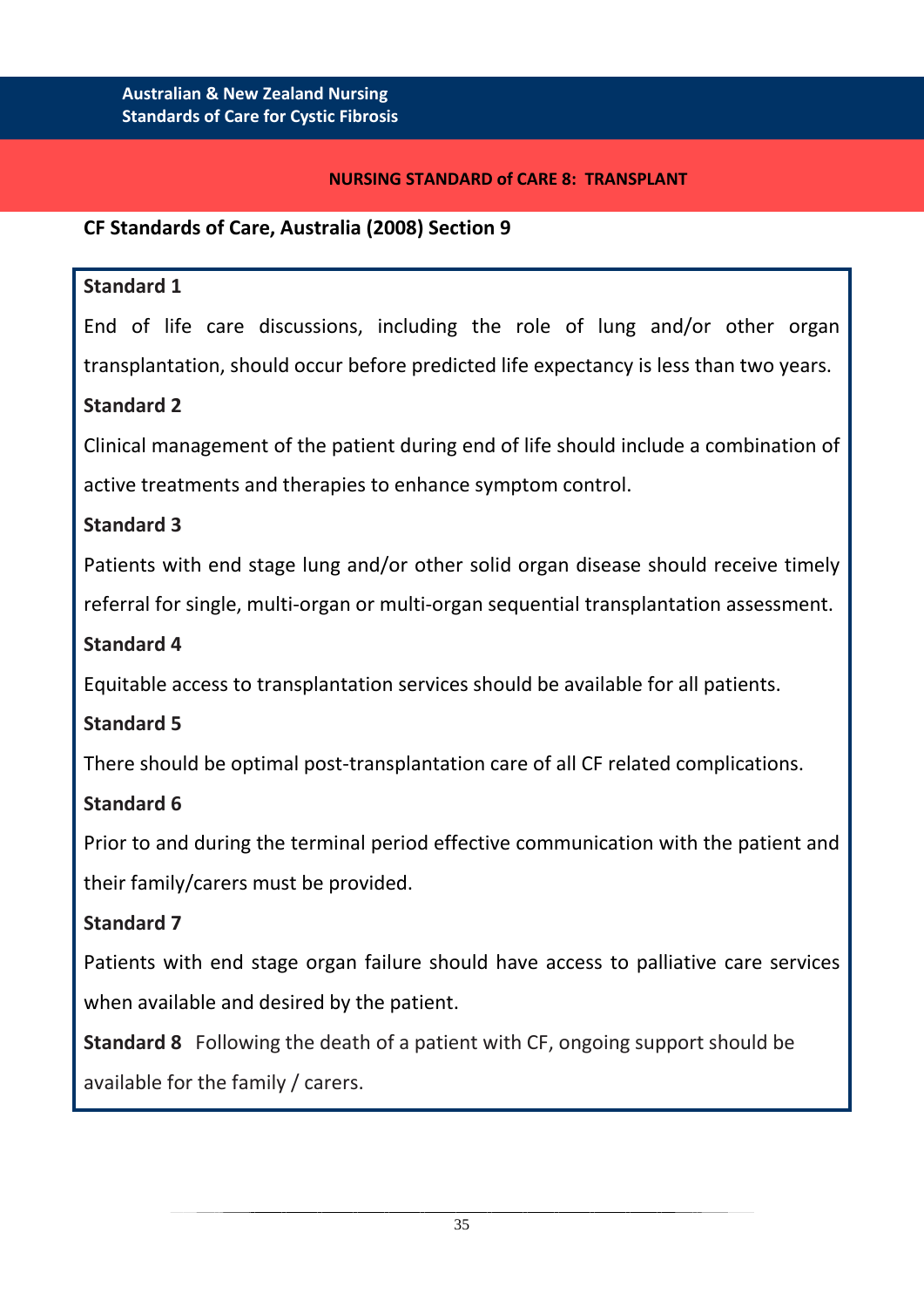## **NURSING STANDARD of CARE 8: TRANSPLANT**

#### **Definitions**

End of life is a period of time when the clinical status of the patient is inexorably declining and death is likely within a limited time frame (usually two years).

Transplantation and palliative care are the treatment options that should be considered at this time.

Palliative care is defined as the provision of co-ordinated nursing, medical and allied health services for people facing a life-limited illness. Palliative care provides physical, psychological, social, emotional and spiritual support for the patient and their family and friends, ideally in the environment of choice of the patient (World Health Organisation).

## **Guidelines for Referral to Lung Transplant Services (Appendix 1)**

- FEV1 below 30% predicted and an accelerating rate of decline in FEV1.
- Anyone who has had an exacerbation of pulmonary disease requiring admission to intensive care unit.
- Increasing frequency of pulmonary exacerbations requiring prolonged periods of intravenous antibiotic therapy.
- Refractory and/or recurrent pneumothorax.
- Recurrent haemoptysis not controlled by bronchial artery embolisation.
- Other specific criteria may include:
	- Reduced six minute walk (less than 400m).
	- PA systolic pressure >35mmHg.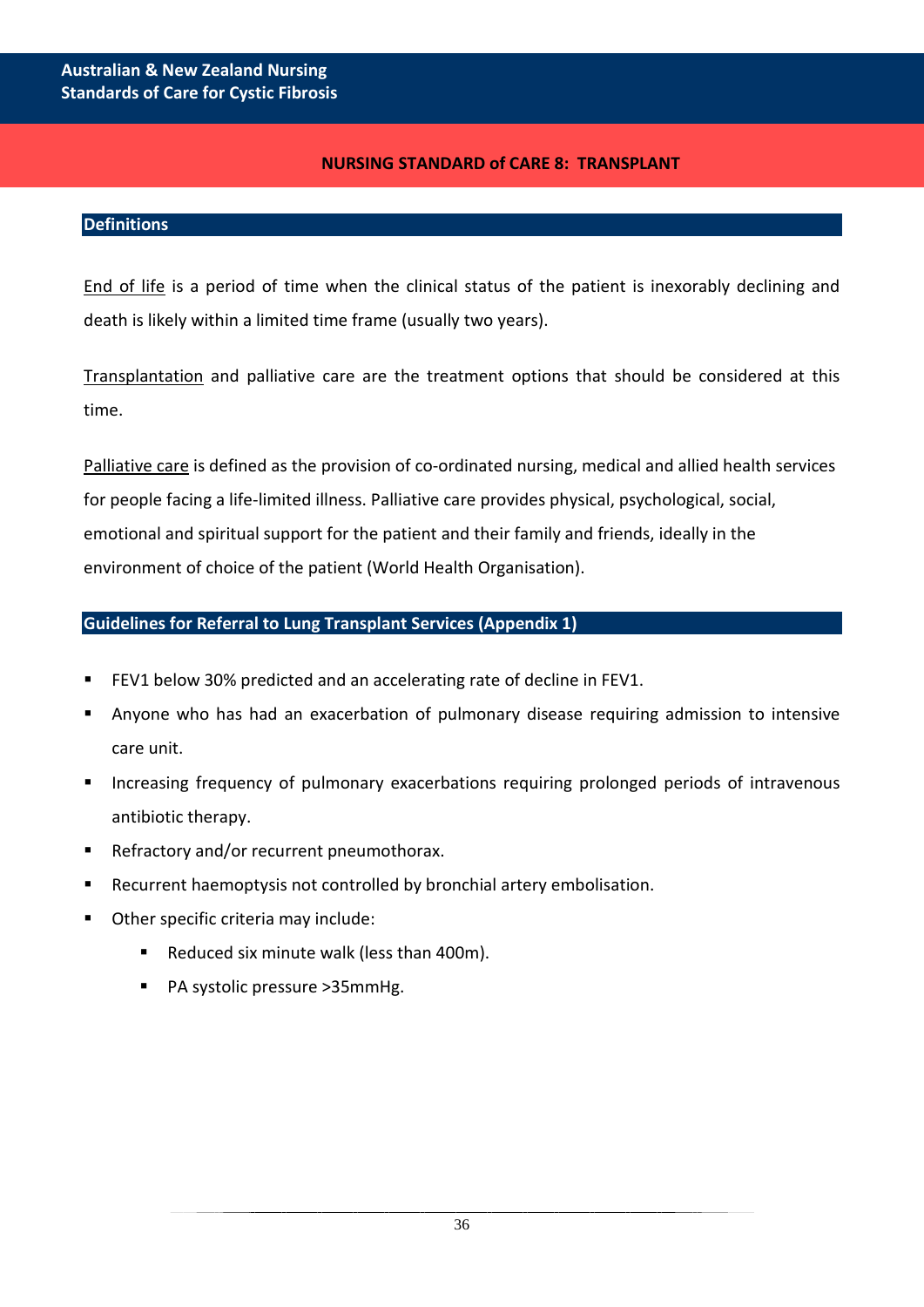### **NURSING STANDARD of CARE 8: TRANSPLANT**

#### The CF Nurse Specialist should:

- Be aware of the clinical criteria for transplantation.
- Be aware of with the current clinical practice guidelines relating to communicating prognosis and discussing end of life issues.
- Orientate the patient and family to the need for consideration of end of life planning including transplantation.
- **Provide information and access to supportive therapies as clinically indicated.**
- Facilitate and advocate for multidisciplinary referrals to the transplantation services.
- Establish a process to facilitate feedback to the multidisciplinary CF health care team on patient's transplant status (i.e. pre assessment, listed).
- **Facilitate and advocate for regular review by multidisciplinary cystic fibrosis health care team** for ongoing management of cystic fibrosis.
- Ensure that the patient and family have access to spiritual/pastoral support as desired.

Note: Contact relevant service provider for specific referral criteria for other organ transplants.

#### **Resources**

- Patient Information Guide to Lung Transplantation
	- The Alfred (Vic)
	- The Prince Charles Hospital (Qld)
- Patient Information Guide to Liver Transplantation
	- **The Austin (Vic)**
- Patient Information Guide to Renal Transplantation
	- The Alfred (Vic)
	- The Royal Melbourne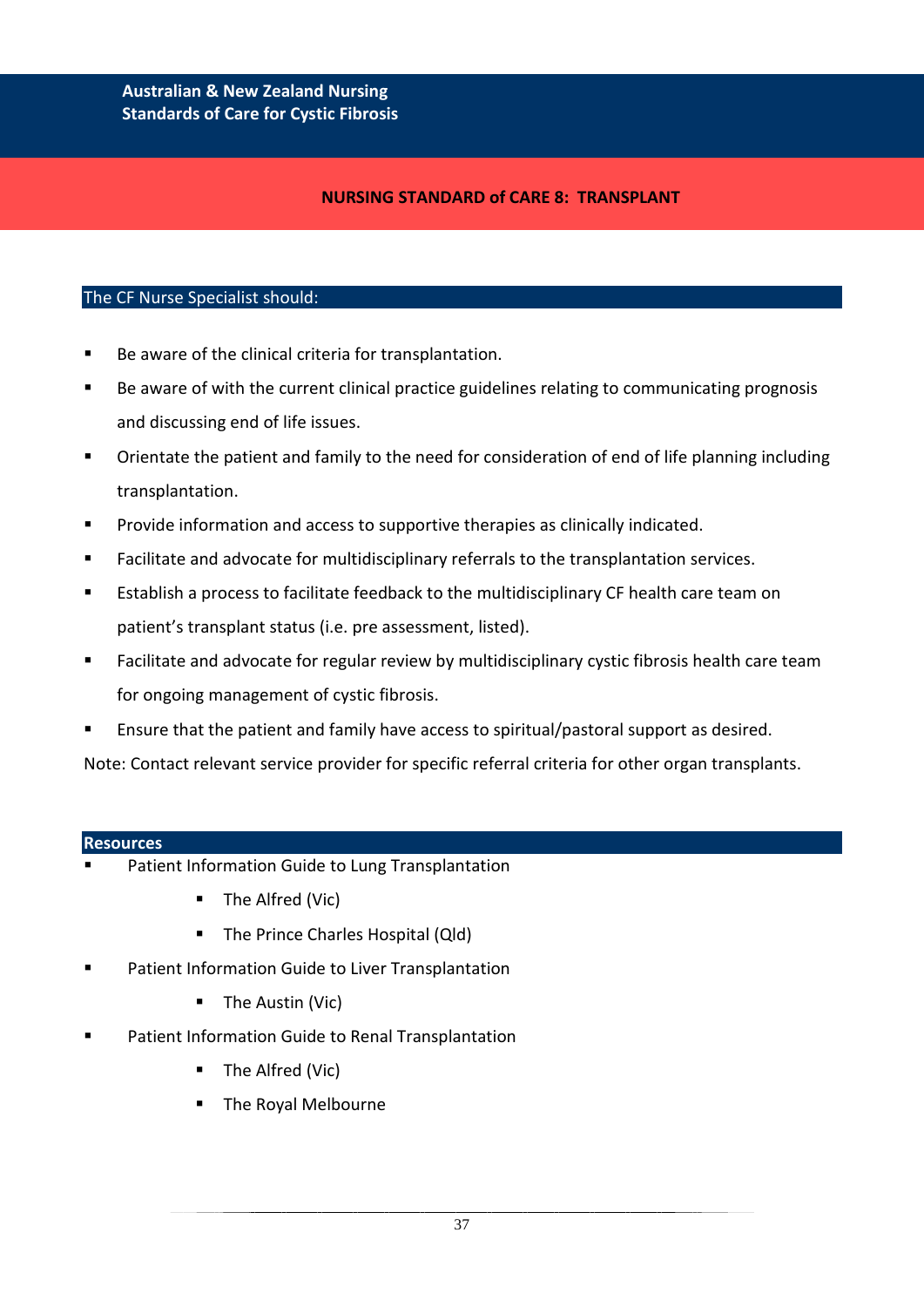## **NURSING STANDARD of CARE 8: TRANSPLANT**

### **References**

j

Cystic Fibrosis Standards of Care, Australia. 2008

2014 ISHLT Recipient Selection Criteria for Lung Transplantation (personal communication, Prof Greg Snell.

National Consensus Standards for the Nursing Management of Cystic Fibrosis: UK Cystic Fibrosis Nurse Specialist Group, Cystic Fibrosis Trust. May 2001.

Robinson, W. Palliative and end-of-life care in cystic fibrosis: what we know and what we need to know. Curr Opin Pulm Med. 2009

Australian and New Zealand Expert Advisory Group. Clinical Practice Guidelines: Communicating Prognosis and End-of-Life Issues. MJA. 2007; 186 (12): S79-108.

Philip JA, Gold M, Sutherland S, Finlayson FA, Ware C, Braithwaite M, Harris JA, Kotsimbos AT, Wilson JW. End-of-life Care in Adults with Cystic Fibrosis. J Pall Med. 2008;11(2):198-204.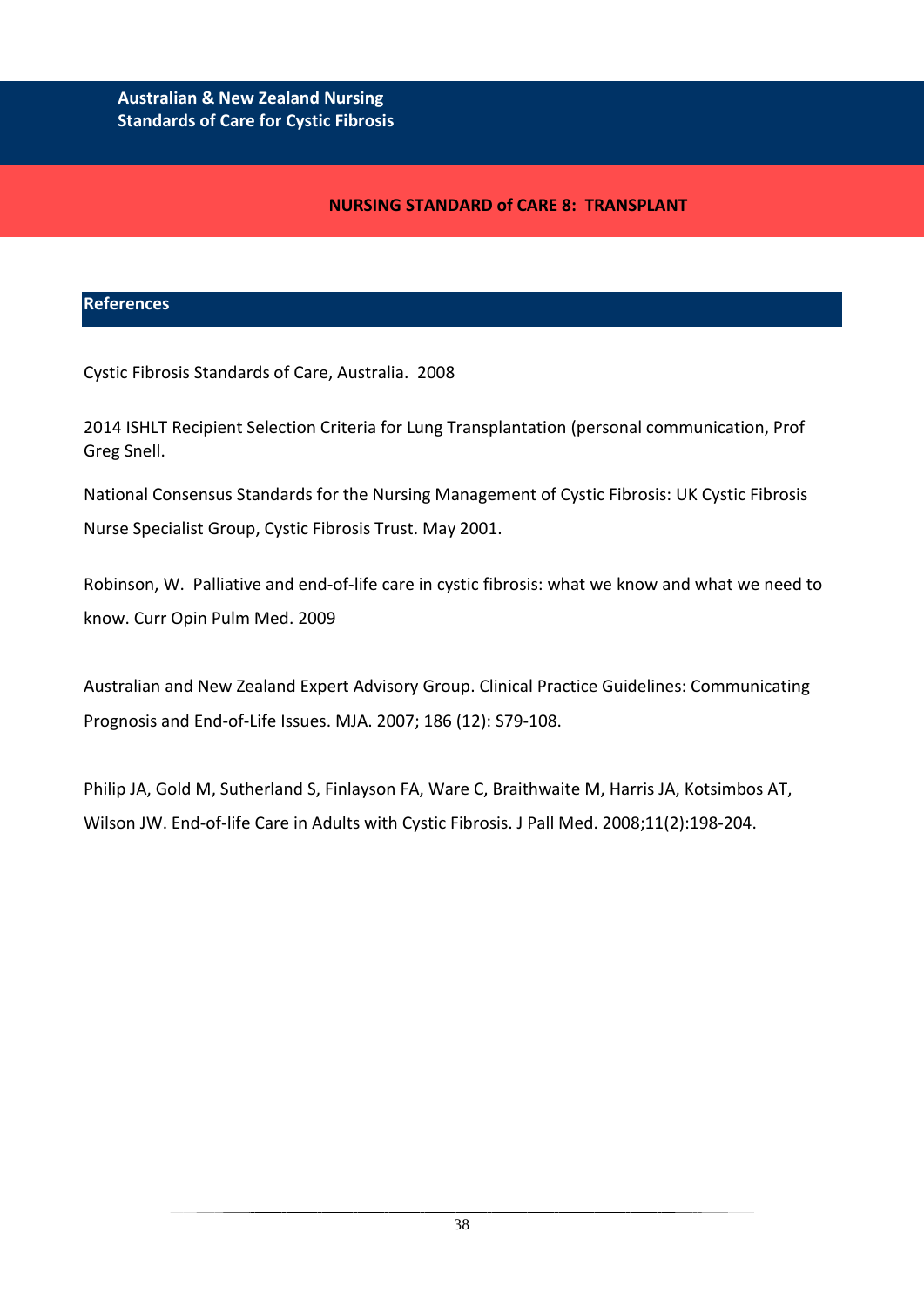#### **NURSING CLINICAL PRACTICE STANDARD 1: CYSTIC FIBROSIS BONE DISEASE (CFBD)**

### **Definition**

Reduced bone accretion and accelerated bone loss are thought to contribute to reduce bone mineral density (BMD) in people with CF.

The definition used to indicate reduced BMD is:

- BMD Z-score# <-2 i.e. less than 2 standard deviations from the population average, at one or more site, or
- BMD T-Score^ of -2.5 at one or more sites.

Cystic Fibrosis Bone Disease (CFBD) is associated with many factors, including:

- Malnutrition
- Vitamin D deficiency
- Sex hormone deficiency and delayed puberty
- **Lung disease and infection**
- **Prolonged corticosteroid exposure**
- Reduced physical activity
- Delta F508 genotype

### **Assessment**

DEXA scanning is used to assess BMD.

- Monitoring and management decisions are usually based on the site with the lowest BMD level.
- Not indicated in children < eight years due to:
	- **Low prevalence of subnormal BMD prior to adolescence**
- The frequency of follow up is determined by:
	- **Baseline BMD result.**
	- Type of pharmacological agent, frequency of, adherence and response, to any treatment initiated.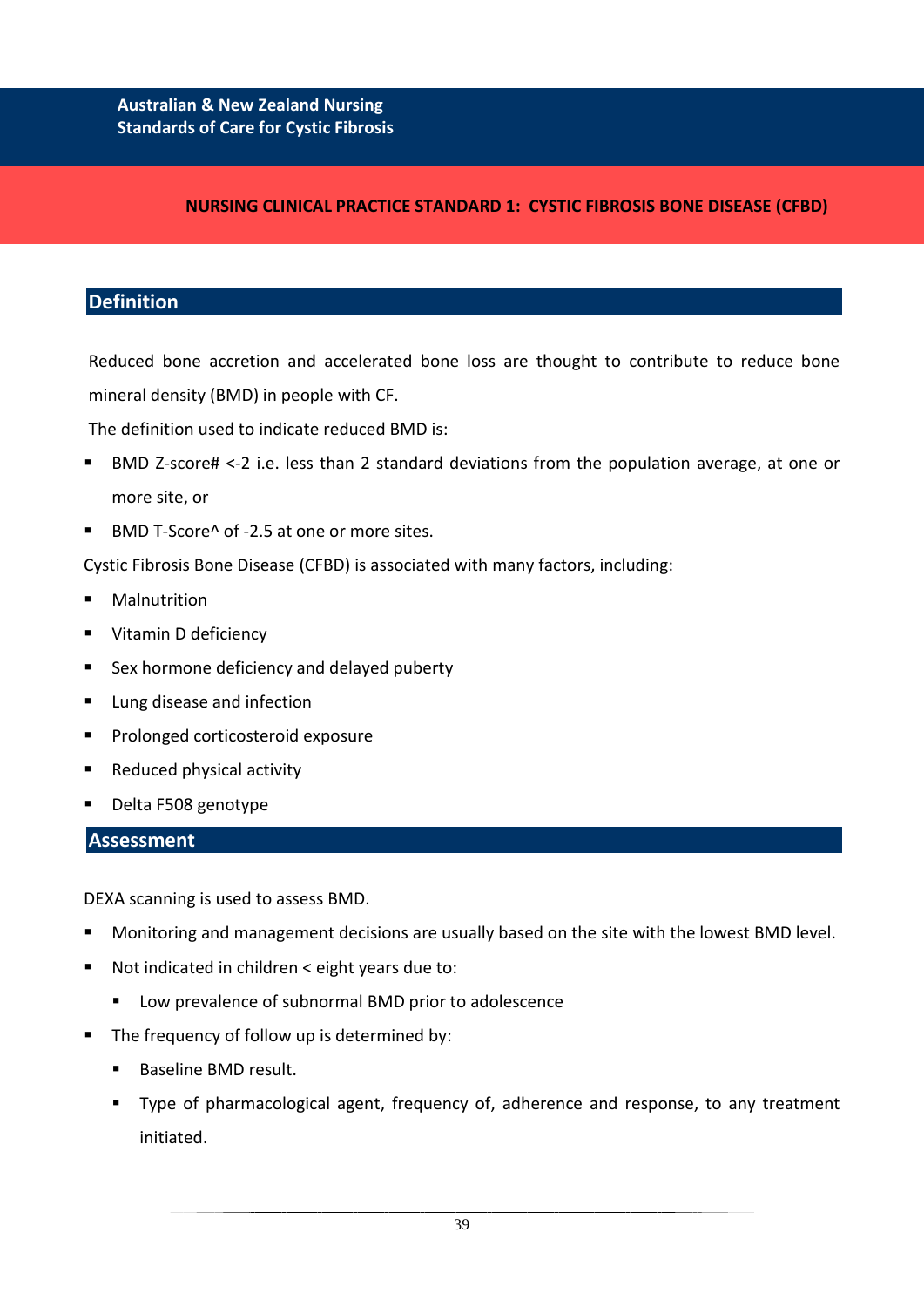### **NURSING CLINICAL PRACTICE STANDARD 1: CYSTIC FIBROSIS BONE DISEASE (CFBD)**

 Emergence of further risk factors, e.g. corticosteroid treatment, a significant decline in lung function, poor nutritional status, delayed puberty, CFRD, fractures, prolonged period of immobility and readiness for lung transplantation.

# **Management:**

Full allied health team review:

- **•** Optimisation of nutritional status.
- Vitamin D and calcium supplementation +/- a bone resorption antagonist\*.
- **Modification of any occupational or habitual exercise risk factors.**
- Adopt an active breathing technique (non-percussion) for effective airway clearance.

# Z-score is based on comparison with the mean BMD of an age-matched population and is therefore the parameter of choice when assessing BMD of children but can be used in adults as well.

^ T-score is based on the mean population data for a group of young adults and so is less reliable in assessing BMD in children.

\*Administration of intravenous bisphosphonates is usually undertaken in consultation with an Endocrinologist following assessment and treatment of any dental and/or oral health issues. Early consideration of removal of wisdom teeth is usually given if any are impacted and the young person is approaching lung transplantation (FEV1~40%predicted) and requiring bisphosphonates.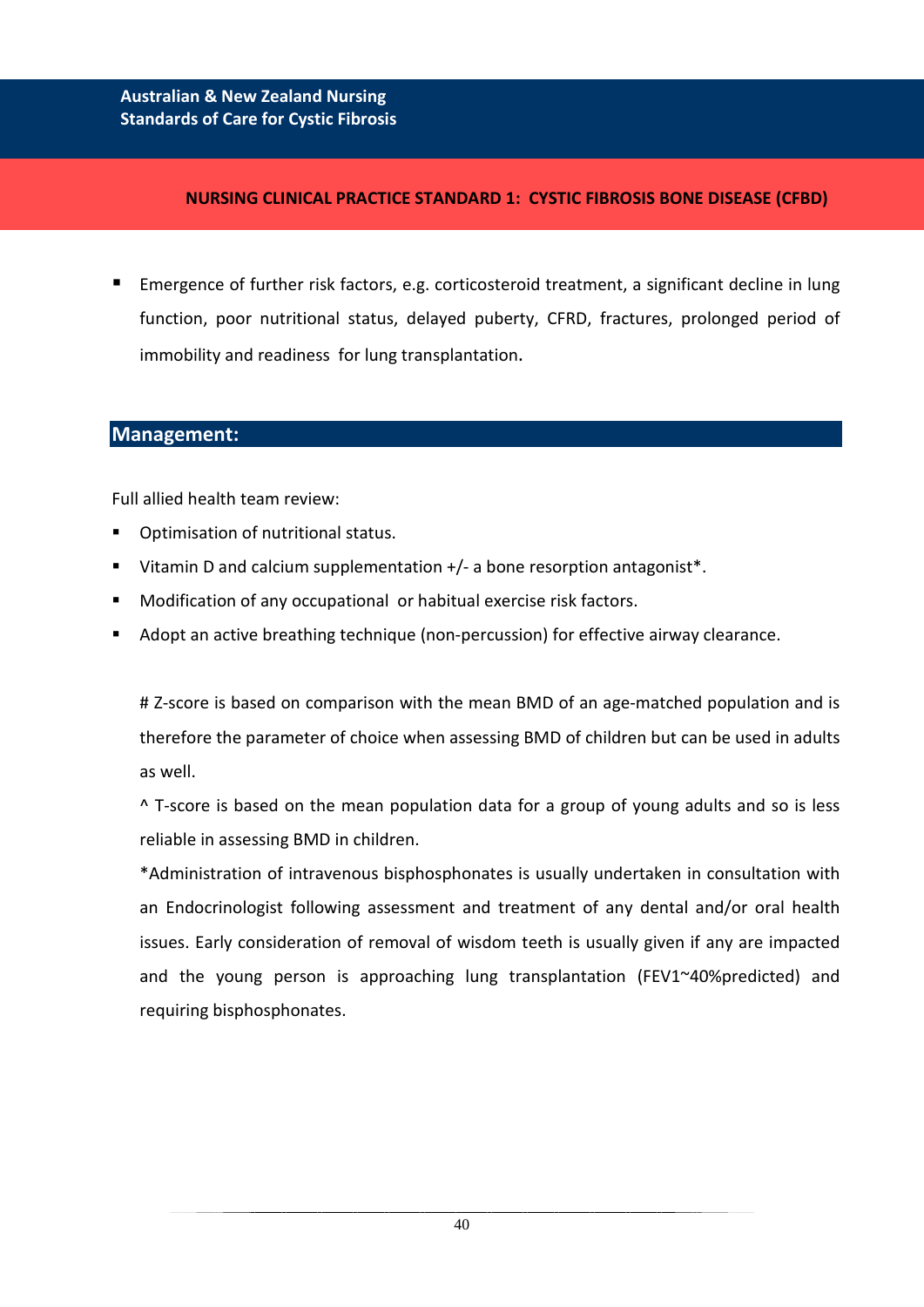**NURSING CLINICAL PRACTICE STANDARD 1: CYSTIC FIBROSIS BONE DISEASE (CFBD)**

# **References:**

Australasian Clinical Practice Guidelines for Nutrition in Cystic Fibrosis, 2006. Chapter 8.

Osteoporosis.

Cystic Fibrosis Standards of Care, Australia. 2008.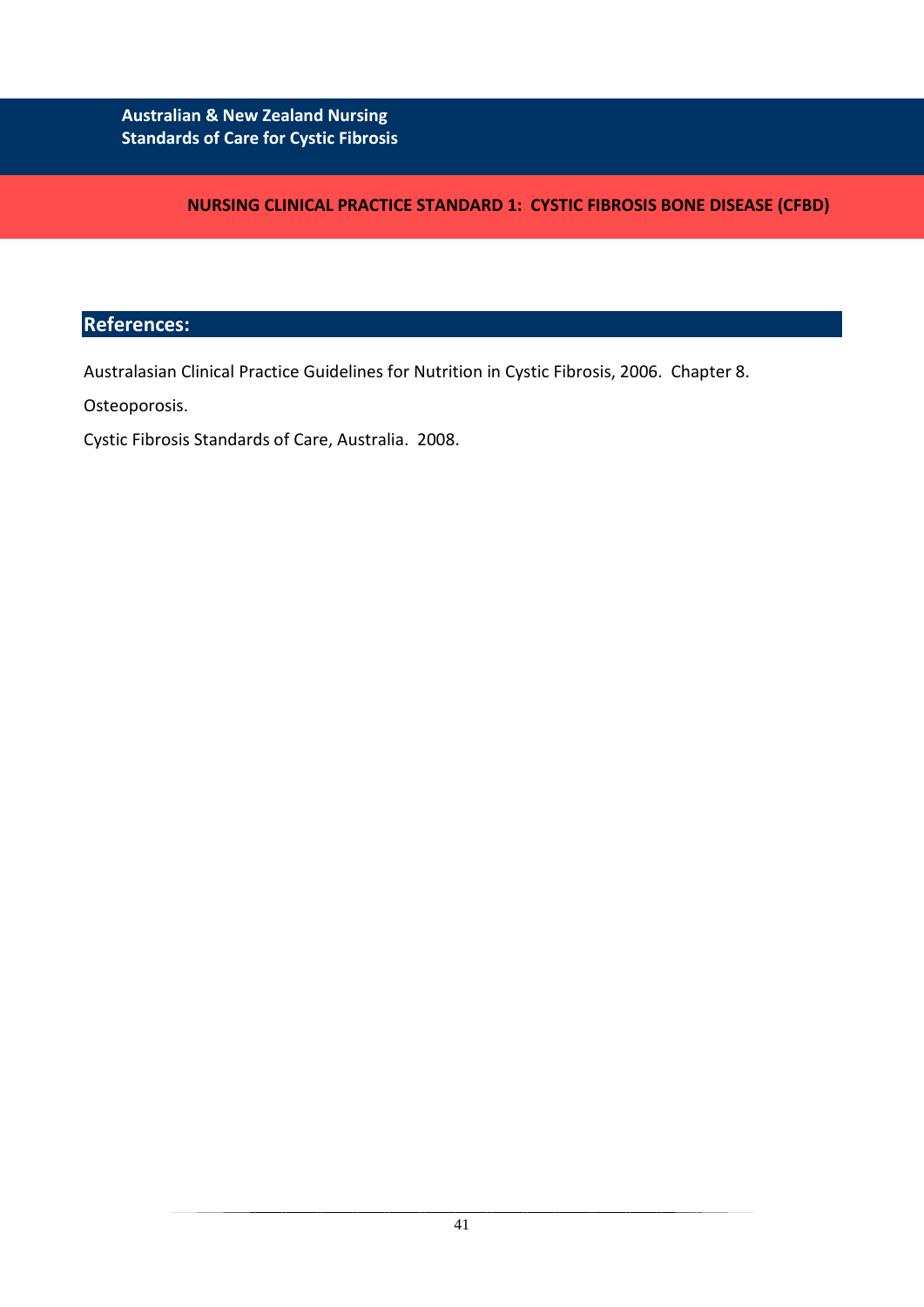### **NURSING CLINICAL PRACTICE STANDARD 2: CYSTIC FIBROSIS RELATED DIABETES (CFRD)**

## **Definition**

Cystic Fibrosis Related Diabetes (CFRD) is considered to be a distinct form of diabetes. The primary cause of CFRD is insulin deficiency resulting from cumulative loss of endocrine pancreatic tissue. The incidence of CFRD increases with age. The median age of diagnosis is 18-21 years. Up to 50% of individuals with CF will have CFRD.

## **Clinical signs**

- Polyuria
- Polydipsia
- Delayed progression of puberty and/or poor growth velocity
- Inability to gain weight / weight loss
- Unexplained accelerated decline in pulmonary function

## **Categories of CFRD**

|                                   | <b>Fasting Blood Glucose</b> | OGTT: BGL @ 2hours  |
|-----------------------------------|------------------------------|---------------------|
| Normal Glucose Tolerance          | $<$ 5.6 mmol/L               | $<$ 7.8 mmol/L      |
| <b>Impaired Glucose Tolerance</b> | $5.6 - 6.9$ mmol/L           | $7.8 - 11.1$ mmol/L |
| <b>CFRD</b>                       | $>$ 7.0 mmol/L*              | $> 11.1$ mmol/L**   |

\*On two consecutive occasions – no OGTT required

\*\* On two separate occasions

### **Screening**

#### **Oral glucose tolerance test (OGTT):**

• Recommended annually in those over the age of 10 years.

#### **Routine screening should include:**

• Opportunistic fasting, random and post-prandial blood sugar testing & HbA1c.

#### **Continuous Glucose Monitoring:**

Continuous Glucose Monitoring (CGM) has been proven to offer greater insight into glucose excursions. Guidelines have not yet been established to enable CGM as a diagnostic tool.

#### **Increased surveillance required during:**

- Infective exacerbation.
- Corticosteroid therapy.
- Malnutrition.
- Enteral feeding.

• Pregnancy.

• Other organ dysfunction, e.g. CF related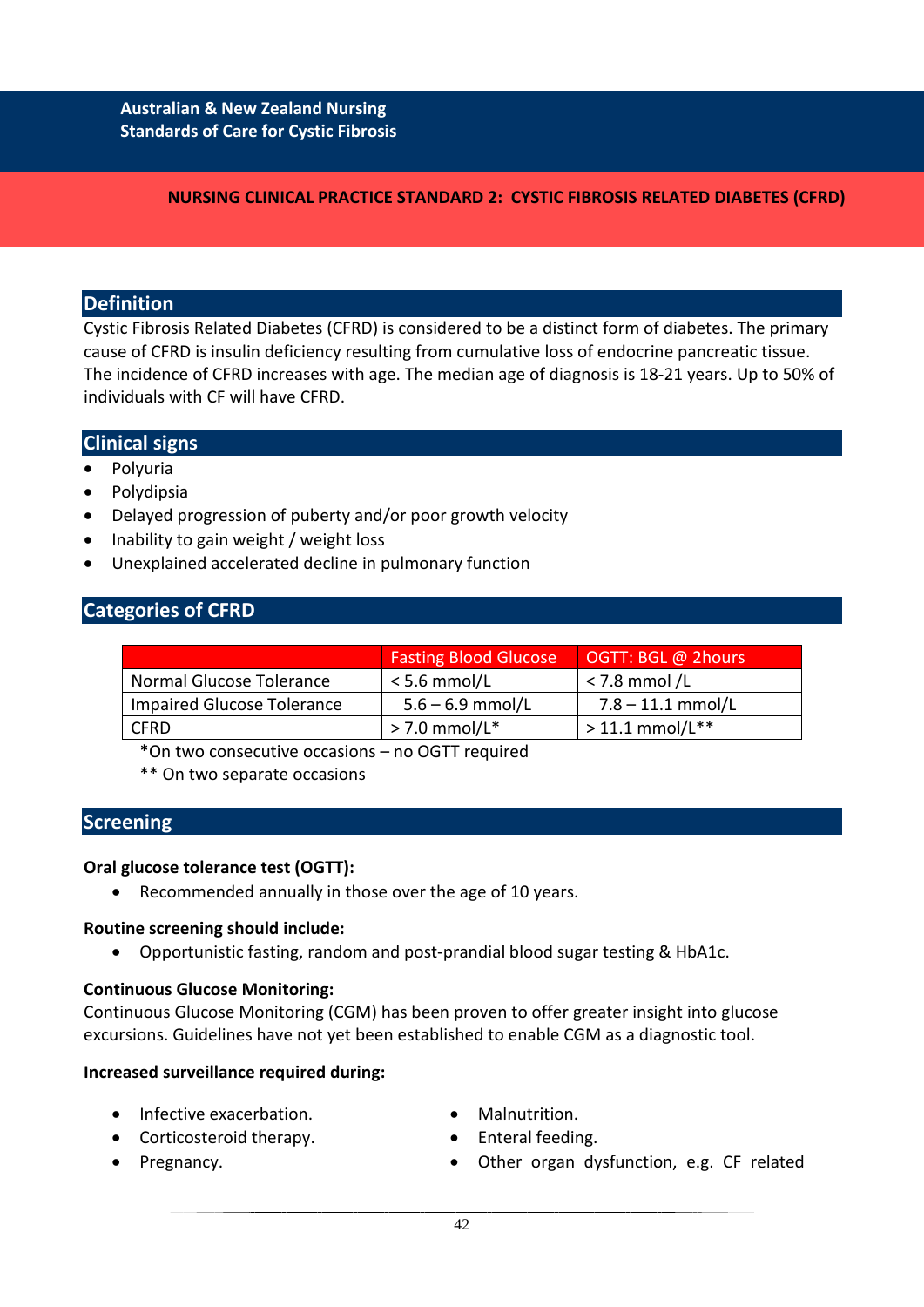## **NURSING CLINICAL PRACTICE STANDARD 2: CYSTIC FIBROSIS RELATED DIABETES (CFRD)**

Individuals with CF and their families should be educated at an early age around the increased risk of developing diabetes, including the signs & symptoms of diabetes.

### **Treatment**

**Patients with CFRD:** 

- Usually require a combination of insulin treatments. Oral agents rarely used.
- Treatment needs to be individually tailored.
- Where appropriate, HEHP diet is maintained, and insulin adjusted accordingly.
- Insulin requirements may fluctuate as health status changes.

#### **Management**

#### **CFRD should be managed by a multidisciplinary team including**

• CF Physician, CF Nurse, Endocrinologist, Diabetes Nurse Educator (DNE), Dietitian and Physiotherapist.

#### **Blood glucose aim**

• Fasting: 4-8mmol/L. Post-prandial: <10mmol/L. HbA1c: <7.0%.

### **Newly Diagnosed**

- Manage hyperglycaemia (insulin, hydration, monitor biochemistry).
- Refer to multidisciplinary team for review / education.

### **Established CFRD**

- Annual diabetes risk assessment as per Endocrinologist (HbA1c, urinary ACR, eye check).
- Consider admission when: fasting required, commencing enteral feeding or oral corticosteroids.
- Ongoing support on a regular basis from multidisciplinary team.

### **CFRD and pregnancy**

- CF nurse / DNE closely monitor, pre, during and post pregnancy.
- Regular monitoring required by pregnant individual at home.
- Regular medical review (CF & ENDO).

### **Pregnancy with no previous diagnosis of diabetes:**

- Screening is recommended at both 12-16 weeks and 24-28 weeks
- Diagnosis of Gestational Diabetes differs to traditional OGTT Fasting  $\geq 5.1$ mmol/L, 1 hour  $\geq 10$ mmol/L, 2 hour  $\geq 8.5$ mmol/L.

#### **Travel:**

- Counsel individual around correct storage of medications and sick day management.
- Ensure detailed medical letter and medication list is completed.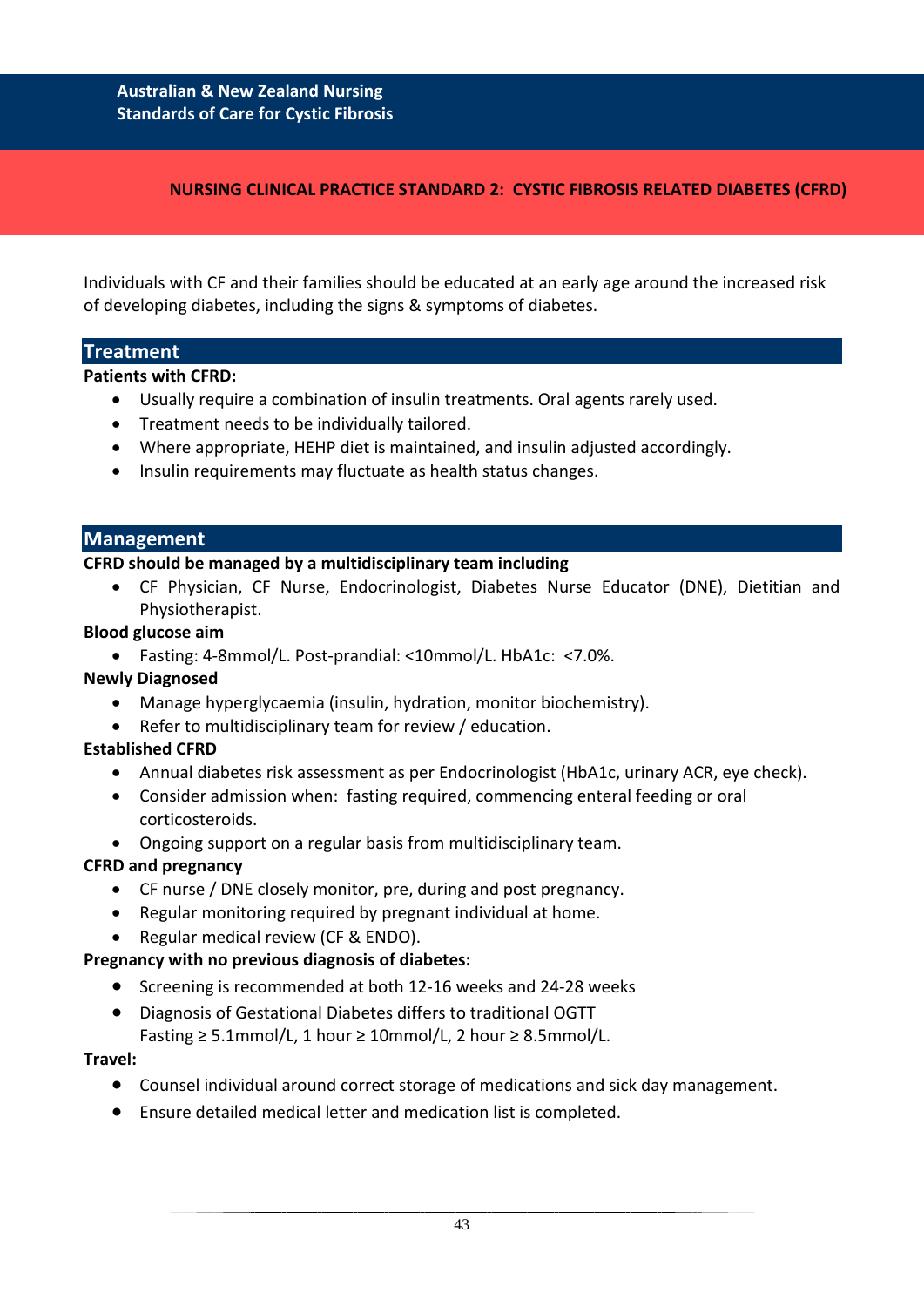### **NURSING CLINICAL PRACTICE STANDARD 2: CYSTIC FIBROSIS RELATED DIABETES (CFRD)**

Together with the DNE, the CF Nurse will endeavour to give the individual with CFRD the necessary tools to successfully manage their diabetes, and therefore minimise complications.

### **References:**

Australasian Clinical Practice Guidelines for Nutrition in Cystic Fibrosis, 2006

Brennan, A et al. Airway glucose concentrations and effect on growth of respiratory pathogens in cystic fibrosis*.* Journal of Cystic Fibrosis. 2007; 6: 2: 101-109

Brennan A, et al. Clinical importance of cystic fibrosis-related diabetes. Journal of Cystic Fibrosis, 2004; 3; 4; 209-222

Brunzell C, Hardin D, Moran A, Schindler T. Managing Cystic Fibrosis-Related Diabetes: An instruction guide for patients and families  $5<sup>th</sup>$  edition). Cystic Fibrosis Foundation (USA). 2011

Cystic Fibrosis Standards of Care, Australia. 2008

Laguna T, Nathan B, Moran A. Managing diabetes in cystic fibrosis. Diabetes, Obesity and Metabolism. 2010; 12: 858-864

Middleton P, Wagenaar M, Matson A, Craig M, Holmes-Walker D, Katz T, Hameed, S. Australian standards of care for cystic fibrosis-related diabetes. Respirology. 2014; 19: 185-192

Moran A, Hardin D, Rodman D, Allen H, Beall D, Borowitz D, Brunzell C, Campbell P, Chesrown S, Duchow C, Fink R, Fitzsimmons S, Hemilton N, Hirsch I, Howenstine D, Klein D, Madhun Z, Pencharz P, Quittner A, Robbins M, Schindler T, Schissel K, Schwarzenberg S, Stallings V, Tullis D & Zipf W. Diagnosis, screening and management of cystic fibrosis related diabetes mellitus. A consensus conference report. Diabetes Research and Clinical Practise. 1999; 45: 61-73

Moran A. Diagnosis, Screening, and Management of Cystic Fibrosis-related Diabetes. [Current](http://www.springerlink.com/content/120637/?p=dfa6009720ec4af58395d21b189a8621&pi=0)  [Diabetes Reports,](http://www.springerlink.com/content/120637/?p=dfa6009720ec4af58395d21b189a8621&pi=0) 2002; 2:2: 111-115.

Moran A, Saeed A, Dunitz J, Holme B, Nathan B & Thomas W. Cystic Fibrosis-related Diabetes: Current Trends in prevalence, Incidence, and Mortality*.* Diabetes Care. 2009; 32:9:1626-1631

Moran A, Brunzell C, Cohen R, Katz M, Onady G, Robinson K, Sabadosa K, Stecenko A, Slovis B. Clinical Care Guidelines for Cystic Fibrosis-Related Diabetes. Diabetes Care. 2010 33; 12: 2697-2708

Moreau F, Weiller M, Rosner V, Weiss L, Hasselmann M, Pinget R, Kessler R, Kessler L. Continuous Glucose Monitoring in Cystic Fibrosis Patients According to the Glucose Tolerance. Horm Metab Res 2008; 40: 502-506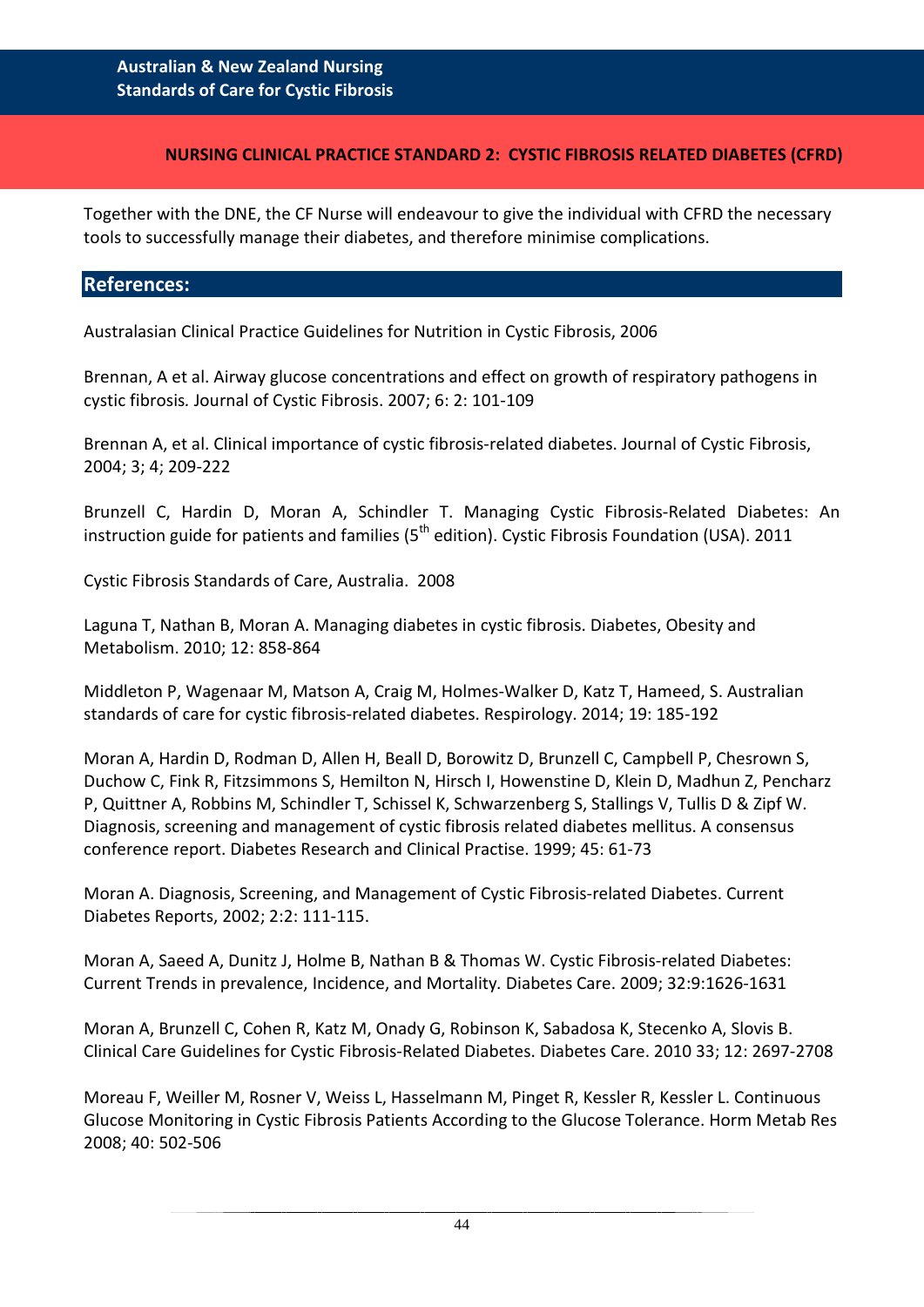## **NURSING CLINICAL PRACTICE STANDARD 2: CYSTIC FIBROSIS RELATED DIABETES (CFRD)**

Ode et al (2010). Oral glucose tolerance testing in children with cystic fibrosis. Pediatric Diabetes. ISPAD. 11(7), 487-492

O'Riordan. S. et al. Management of Cystic Fibrosis-Related Diabetes. Pediatric Diabetes. 2008; 9:338-344

Peckham, D. Routine screening for cystic fibrosis-related diabetes*.* [J R Soc Med](http://www.pubmedcentral.nih.gov/tocrender.fcgi?journal=256&action=archive)**,** *2009; 102:S36-S39.*

Richards G, Diagnosis and management of cystic fibrosis-related diabetes in adults. Nursing Standard, 2009; 23:29: 35-39

Tonelli M & Aitken M. Pregnancy in Cystic Fibrosis. Pulmonary Medicine.2007; 13:537-540

World Health Organisation. Definition and Diagnosis of Diabetes Mellitus and Intermediate Hyperglycaemia. In conjunction with International Diabetes Federation. 2006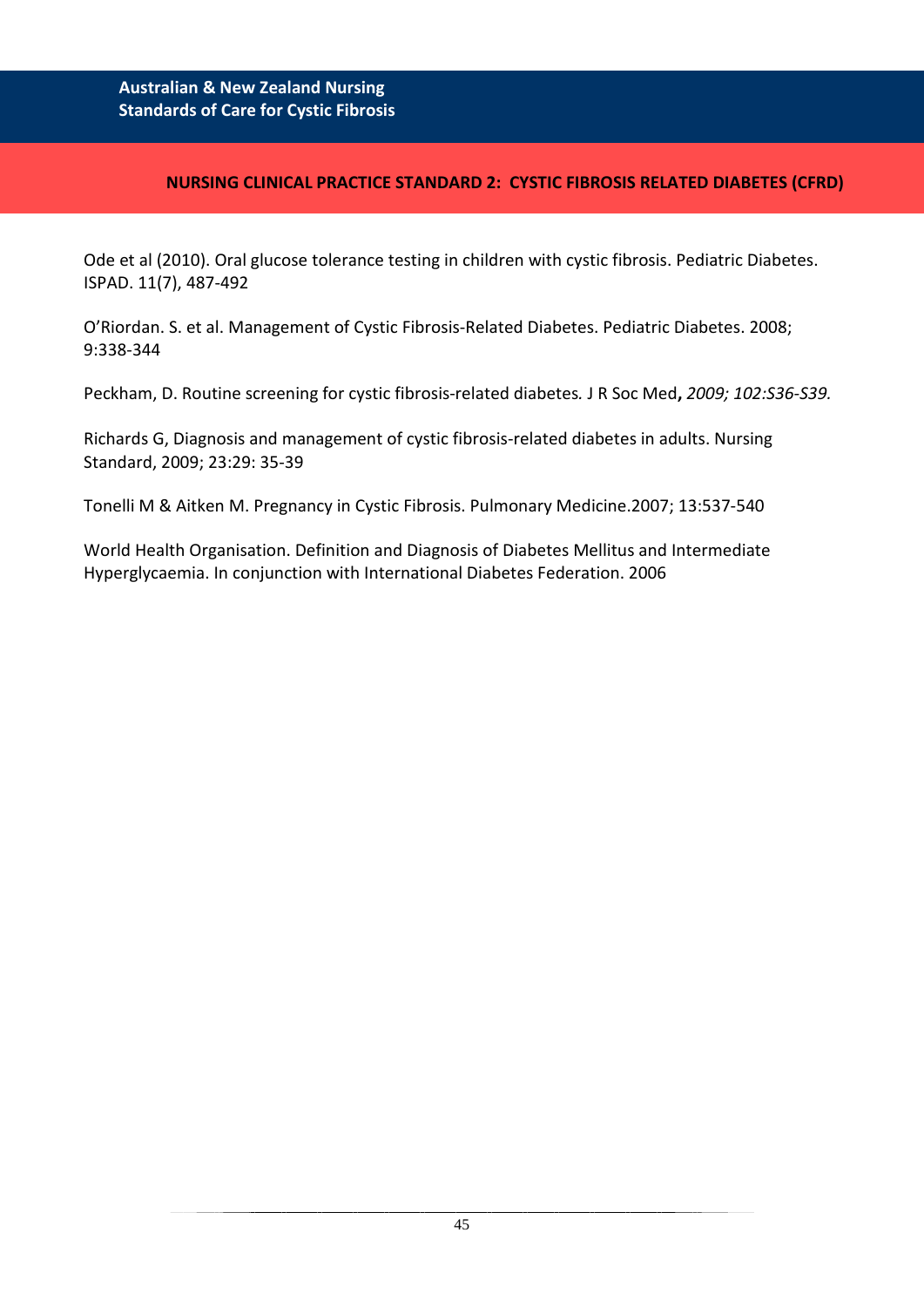## **NURSING CLINICAL PRACTICE STANDARD 3: DISTAL INTESTINAL OBSTRUCTION SYNDROME (DIOS)**

# **Definition:** (As per the ESPGHAN Cystic Fibrosis Working Group, 2010).

Constipation/ Faecal loading -Abdominal pain and/or distension or a decline in the frequency of bowel movements in the last few days to weeks or increased density of stools in the last few weeks or months , where the symptoms are relieved by the use of laxatives.

Partial DIOS - Incomplete or impending DIOS defined as a short history (days) of abdominal pain or distension or both and a palpable mass in ileo-caecal junction without signs of complete obstruction (i.e. presence of bowel sounds and passing of flatus).

Complete DIOS - Complete intestinal obstruction, as evidenced by vomiting of bilious material and/or fluid levels in small intestine on an abdominal radiography with a faecal mass in ileo-caecal junction and abdominal pain or distension or both.

Note: These definitions also make a distinction between the fairly acute onset of symptoms as seen in complete and partial DIOS, and the more gradual onset of symptoms as usually seen in constipation.

# **Clinical Assessment**

- Assessment should include, but is not limited to:
- Clinical history:
	- abdominal pain/distension, length of time of onset
	- **F** frequency and consistency of bowel movements recently
	- vomiting/nausea
	- **absence or presence of flatus**
	- decrease in appetite
	- history of previous episodes of DIOS, constipation and/or abdominal surgery
- Abdominal examination hard immobile mass is often palpable in right iliac fossa.
- Dietary intake specifically pancreatic enzyme replacement therapy (PERT), fluid and salt intake.
- Sputum volume/tenacity and is the patient prone to sputum swallowing
- Medication review specifically recent use of PPIs, aperients and osmotic agents e.g. Movicol™, Lactulose ™, Gastrograffin ™, Colonlytely™.
- **Psychosocial review.**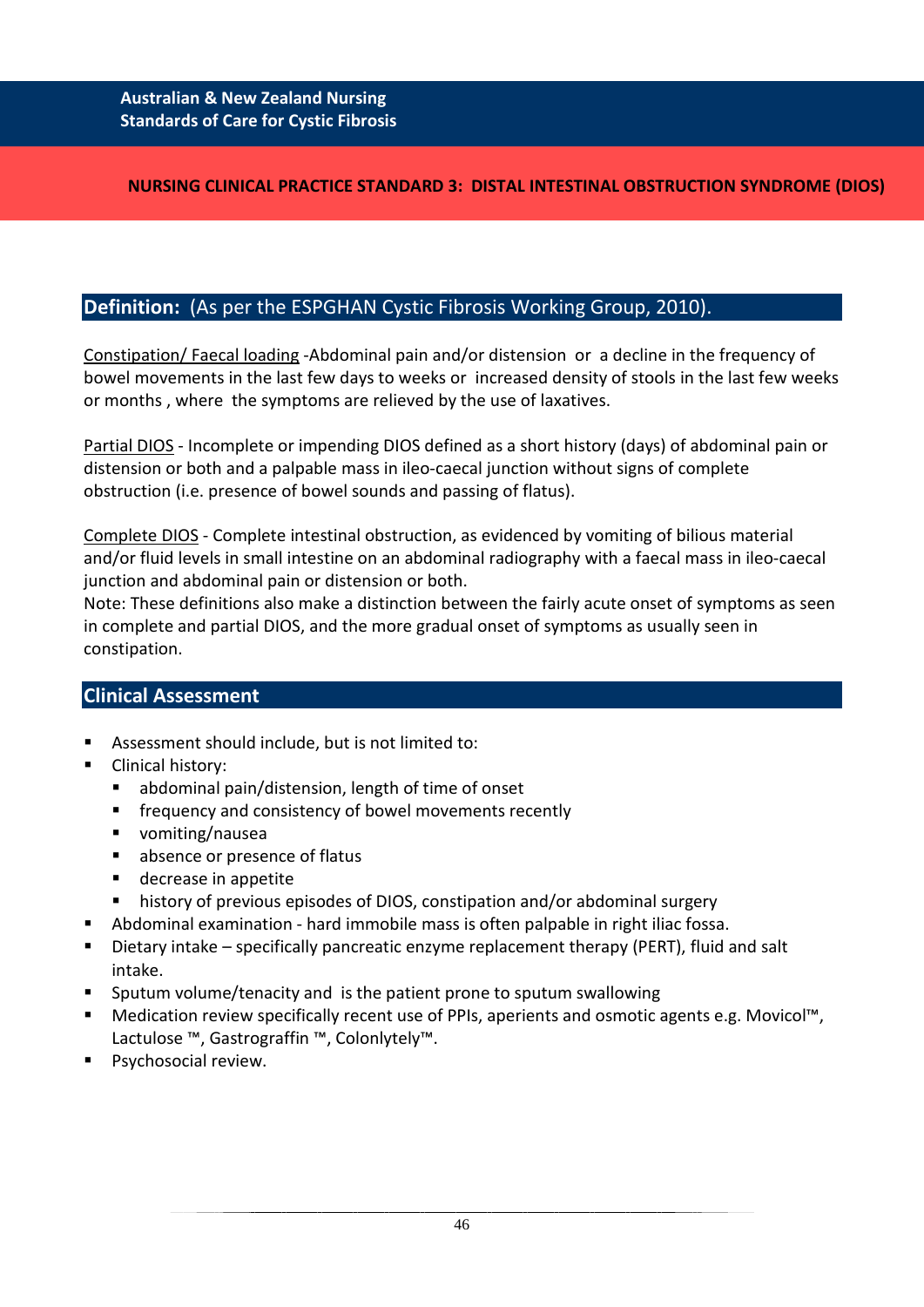## **NURSING CLINICAL PRACTICE STANDARD 3: DISTAL INTESTINAL OBSTRUCTION SYNDROME (DIOS)**

## **Investigations may include**

- Plain erect abdominal X-ray. DIOS typically shows faecal loading in the right iliac fossa (often granular or bubbly in appearance), dilatation of the ileum and an empty or gas-filled distal colon. Air-fluid levels and a variable degree of small bowel dilatation may be seen during acute episodes.
- Computed tomography (CT)
	- CT may help to clarify the diagnosis. Features seen include dilated small bowel and proximal colon with or without intestinal wall swelling. The intestines are filled with homogenous masses (faecolith) and there are usually varying degrees of fluid in the small bowel.
- Abdominal ultrasound (Abdo US)
	- Abdo US may be helpful in identifying the obstructing mass, but cannot be relied upon to exclude other serious causes of pain and obstruction such as intussusception
- Serum amylase and electrolytes should be checked to exclude pancreatitis.
- Contrast enema or colonoscopy should be performed if the condition is recurrent or unresponsive to medical treatment.

# **Suggested Treatments:**

Medical management is first line treatment. However early and regular review by an experienced Upper GI Surgeon and Anaesthetist is recommended.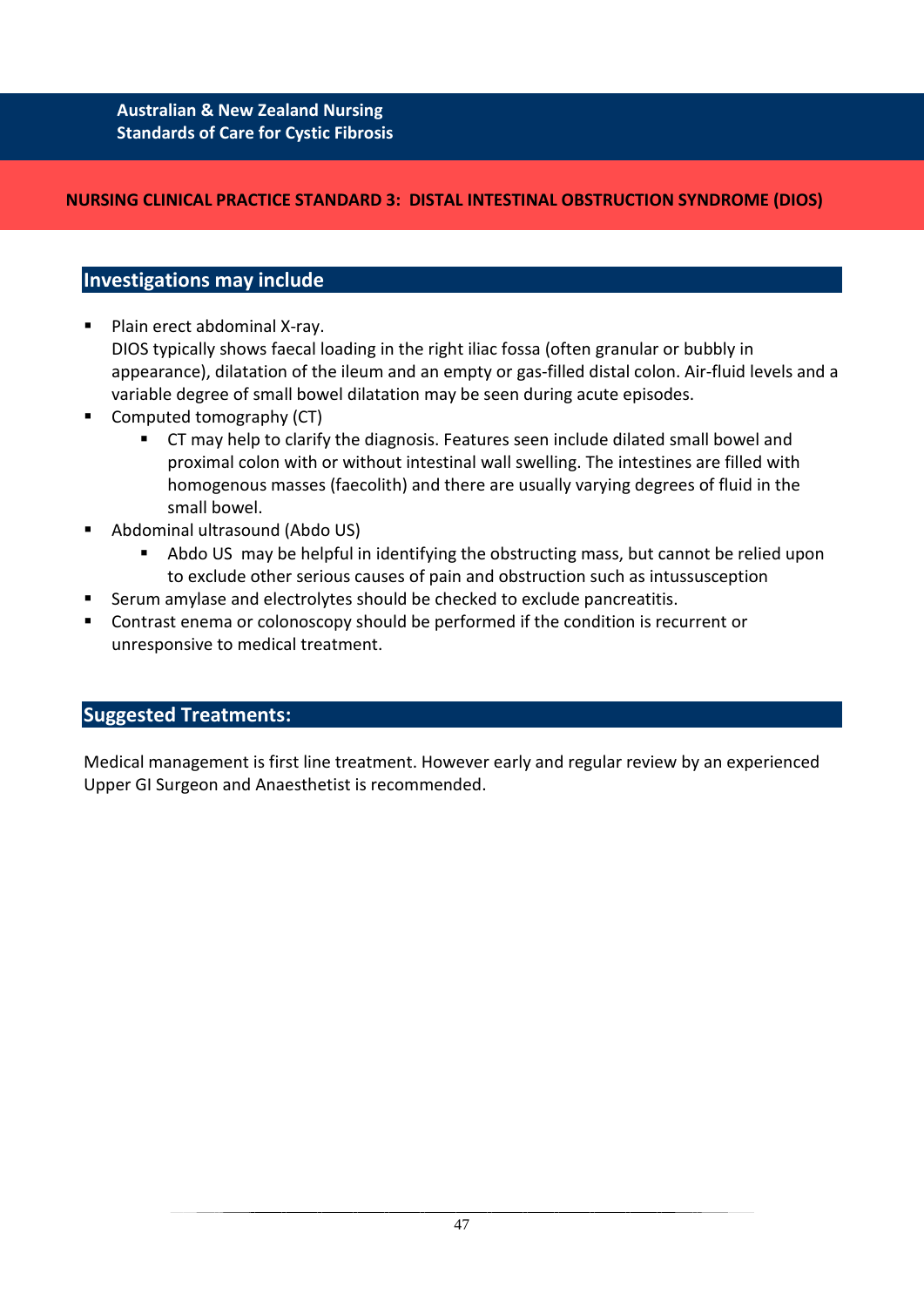## **NURSING CLINICAL PRACTICE STANDARD 3: DISTAL INTESTINAL OBSTRUCTION SYNDROME (DIOS)**

|                                                             | <b>Fluid/Salt</b>          | <b>Aperients</b>                                                         | <b>Laxative</b>                                                             | <b>Intestinal</b><br>lavage                                                    | <b>Decompressio</b><br>$\mathsf{n}$        | <b>Analgesia</b> | <b>Anti</b><br>emetic |
|-------------------------------------------------------------|----------------------------|--------------------------------------------------------------------------|-----------------------------------------------------------------------------|--------------------------------------------------------------------------------|--------------------------------------------|------------------|-----------------------|
| Constipation                                                | Oral<br>e.g. Glucolyte™    | Stool Softener,<br>e.g. Lactulose™;<br>Microlax<br>enema,<br>Pear Juice  | Osmotic agent,<br>e.g. Movicol™                                             |                                                                                |                                            |                  |                       |
| Partial DIOS                                                | Oral/IV<br>e.g. Glucolyte™ | Stool Softener,<br>e.g. Lactulose ™;<br>Microlax<br>enema,<br>Pear Juice | Osmotic agent,<br>e.g. Movicol™,<br>Hyper Osmotic<br>e.g.<br>Gastrograffin™ | *Bowel<br>prep, e.g.<br>Golytely <sup>™</sup> ,<br>Colonlytely<br>™, Picolax ™ |                                            | Opioid           | Yes                   |
| Complete<br><b>DIOS</b><br>(Surgical<br>Review<br>required) | NBM - IV                   |                                                                          | Osmotic agent,<br>eg Movicol ™,<br>Hyper Osmotic<br>e.g.<br>Gastrograffin™  | *Bowel<br>prep, e.g.<br>Golytely™,<br>Colonlytely<br>™, Picolax ™              | Via NG or<br>Gastrostomy-<br>free drainage | Opioid           | Yes                   |

\*Administer via gastrostomy, if in situ, or the patient may require nasogastric placement if unable to tolerate oral administration of therapy.

## **Nursing Considerations**

- **FIF** Frequent and regular observations including pain and volume of nasogastric drainage, bowel sounds, bowel motions.
- **Encourage gentle ambulation**
- Facilitate regular airway clearance, coordinate treatments with physiotherapist.
- Review all prescribed medications with treating medical team.
- Facilitate review by specialist CF Dietitian e.g. contact nearest tertiary centre.
- Liaise with family/social supports.

# **Maintenance / Prevention**

An individualised education program for the patient is developed after dietetic and medical review. Treatment plan should include the following:

- **GI aperients**  consider an individualised regimen of laxative intake: Movicol™/Lactulose™/Gastrograffin™ to assist regular GI motility
- **Hydration**  adequate fluid and sodium intake including Glucolyte™ based on 30-40mls/kg/BW and 4000-6000mg sodium/day to prevent risk of dehydration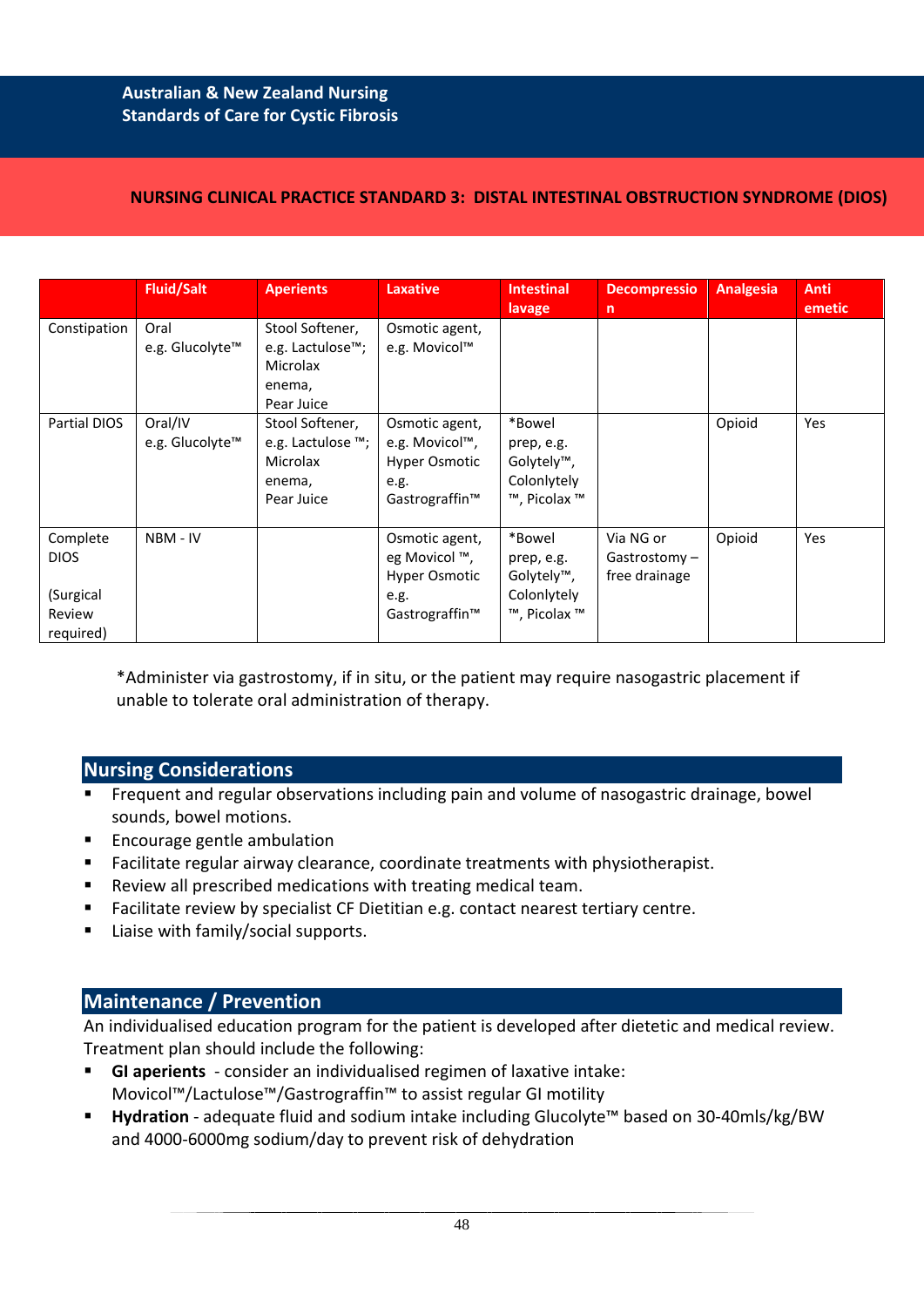#### **NURSING CLINICAL PRACTICE STANDARD 3: DISTAL INTESTINAL OBSTRUCTION SYNDROME (DIOS)**

- **Pancreatic Enzyme Replacement Therapy -** review adherence and dosing and provide education as appropriate to prevent over or under dosing of enzymes which may contribute to DIOS and/or ongoing constipation.
- **Pear juice** up to 2 glasses (500mLs) per day may assist GI hydration

### **Resources**

Guideline for the diagnosis, treatment and prevention of Distal Intestinal Obstruction Syndrome (DIOS) Adult Cystic Fibrosis Centre, The Prince Charles Hospital – Brisbane

FACT SHEET - Distal Intestinal Obstruction Syndrome - Cystic Fibrosis Centre, Royal Children's Hospital - Brisbane

### **References**

Australasian Clinical Practice Guidelines for Nutrition in Cystic Fibrosis, 2006

Cystic Fibrosis Standards of Care, Australia. 2008

Guideline for the diagnosis, treatment and prevention of Distal Intestinal Obstruction Syndrome (DIOS) Adult Cystic Fibrosis Centre, TPCH – Brisbane, 2011

Colombo C., Ellemunter H., Houwen R et al; ECFS. Guidelines for the diagnosis and management of distal intestinal syndrome in cystic fibrosis patients. J Cyst Fibros 2011; Jun 10 Suppl. 2: 528-8.

Subhi R, Ooi R, Finlayson F, Kotsimbos AT, Wilson J, Wei Ra Lee , Wale R, Warrier S. Distal Intestinal Obstruction Syndrome (DIOS) in Cystic Fibrosis: presentation, outcome and management in a tertiary hospital (2007-12). ANZ J Surg 2014;84: 740-744.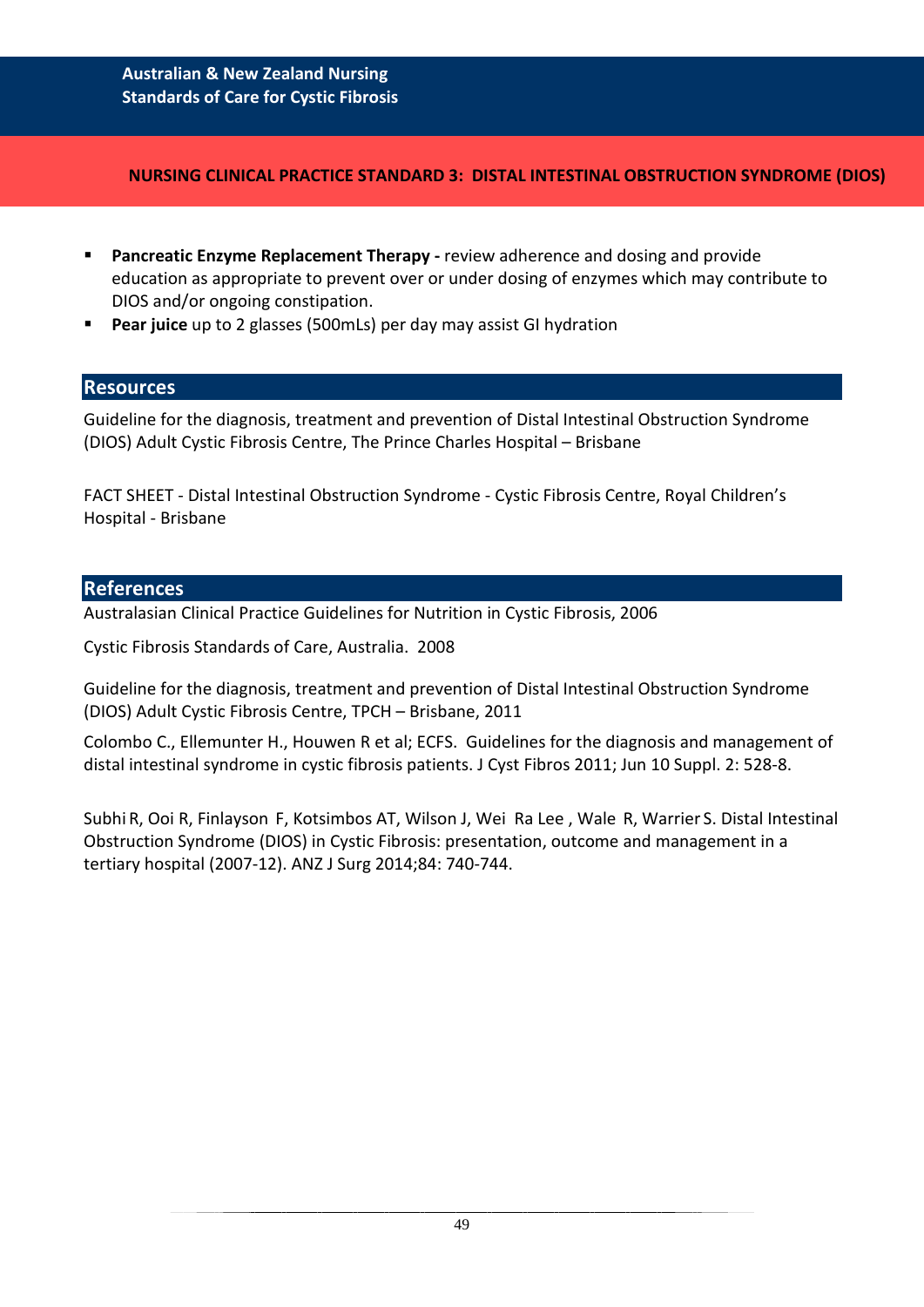#### **NURSING CLINICAL PRACTICE STANDARD 4: GASTROINTESTINAL COMPLICATIONS**

## **Gastro-oesophageal Reflux Disease (GORD)**

GORD is defined as an abnormal increased frequency or duration of regurgitation of gastric contents into the oesophagus and may cause the following symptoms; "heartburn", dyspepsia, acid taste in the mouth and cough (especially if worse at night), but can extend to dysphasia, anorexia, nausea and vomiting. Some patients report no symptoms, however limit their diet. Detailed patient history is important in determining diagnosis. Referral to a Gastroenterologist is required for full assessment.

Clinical investigations may include, but not restricted to:

- 24 hour oesophageal pH monitoring and manometry to assess oesophageal motility and sphincter integrity.
- Endoscopy (gastroscopy) to visualise the upper gastrointestinal (GI) tract for any abnormalities.
- Barium swallow and follow through to assess gastric emptying transit time i.e. bowel motility.

#### Management:

Full medical, nursing and allied health review to assess, treat and educate, as appropriate, on:

- Lifestyle modification, e.g. dietary, sleep position, airway clearance options.
- Pharmacological agents including proton pump inhibitors, gastric acid antagonists, GI motility agents.
- Surgical e.g. Fundoplication to reinforce the oesophageal sphincter and reduce regurgitation of stomach contents.

# **Pancreatitis**

Pancreatitis is inflammation of the pancreas, which is characterised by central abdominal pain radiating to the back, vomiting and raised serum amylase. This most commonly occurs in patients who are pancreatic sufficient (PS).

Clinical investigations may include, but not restricted to:

- Blood tests including an assessment of the level of serum amylase and inflammation.
- Abdominal ultrasound (to exclude other causes).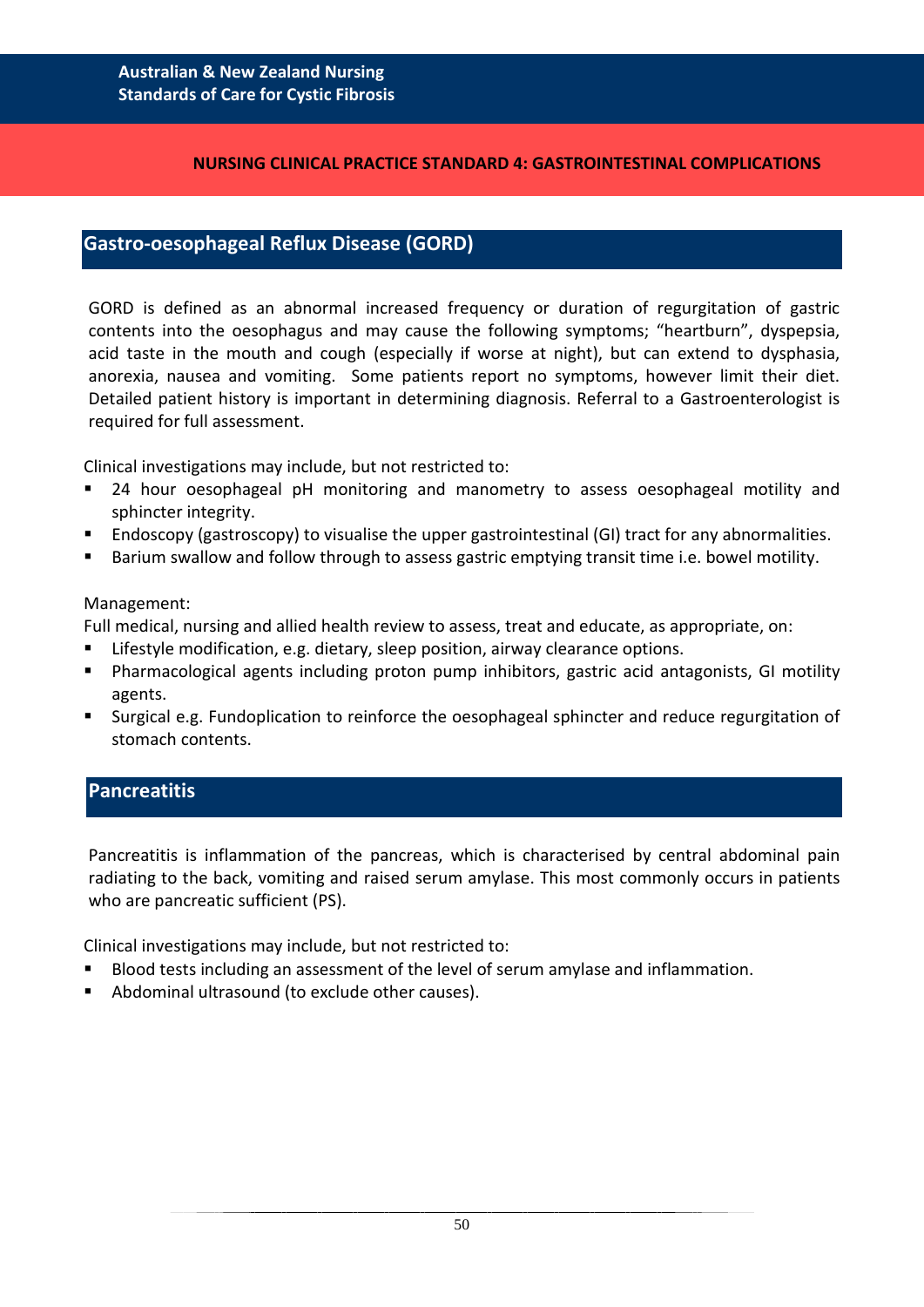### **NURSING CLINICAL PRACTICE STANDARD 4: GASTROINTESTINAL COMPLICATIONS**

Management:

- Treatment of acute episodes is similar to that of other aetiologies, which is based on symptom management:
	- Nil by mouth with careful reintroduction of diet.
	- **Electrolyte and fluid replacement and monitoring.**
	- **Analgesia**
	- Note: Recurrent pancreatitis may respond to low dose Pancreatic Enzyme Replacement Therapy (PERT) in PS individuals.

# **Cystic Fibrosis Related Liver Disease (CFLD)**

CFLD usually presents as an early clinical manifestation i.e. in childhood or adolescence, in pancreatic enzyme insufficient patients with CF. Many people with CF liver disease may be asymptomatic but have elevated liver enzymes on blood testing. Cirrhosis with portal hypertension and oesophageal varices are late complications; however regular monitoring and prompt referral to a Gastroenterologist at the earliest signs of liver abnormalities may slow progression in patients thought to be at risk.

Clinical investigations may include, but not restricted to:

- Clinical examination.
- Abdominal ultrasound.
- Blood test full blood count, serum liver function tests, coagulation profile and vitamin levels.
- **Endoscopy.**

Management may include:

- Pharmacological agents– e.g. Ursodeoxycholic acid (URSO).
- Fat soluble vitamin supplementation.
- **Nutritional support.**
- Oesophageal banding.

In patients with advanced liver disease, referral for liver transplantation may be considered in the absence of significant other organ compromise. The criteria and information required for consideration for transplant by designated State centres can be found on the Transplantation Society of Australia and New Zealand website.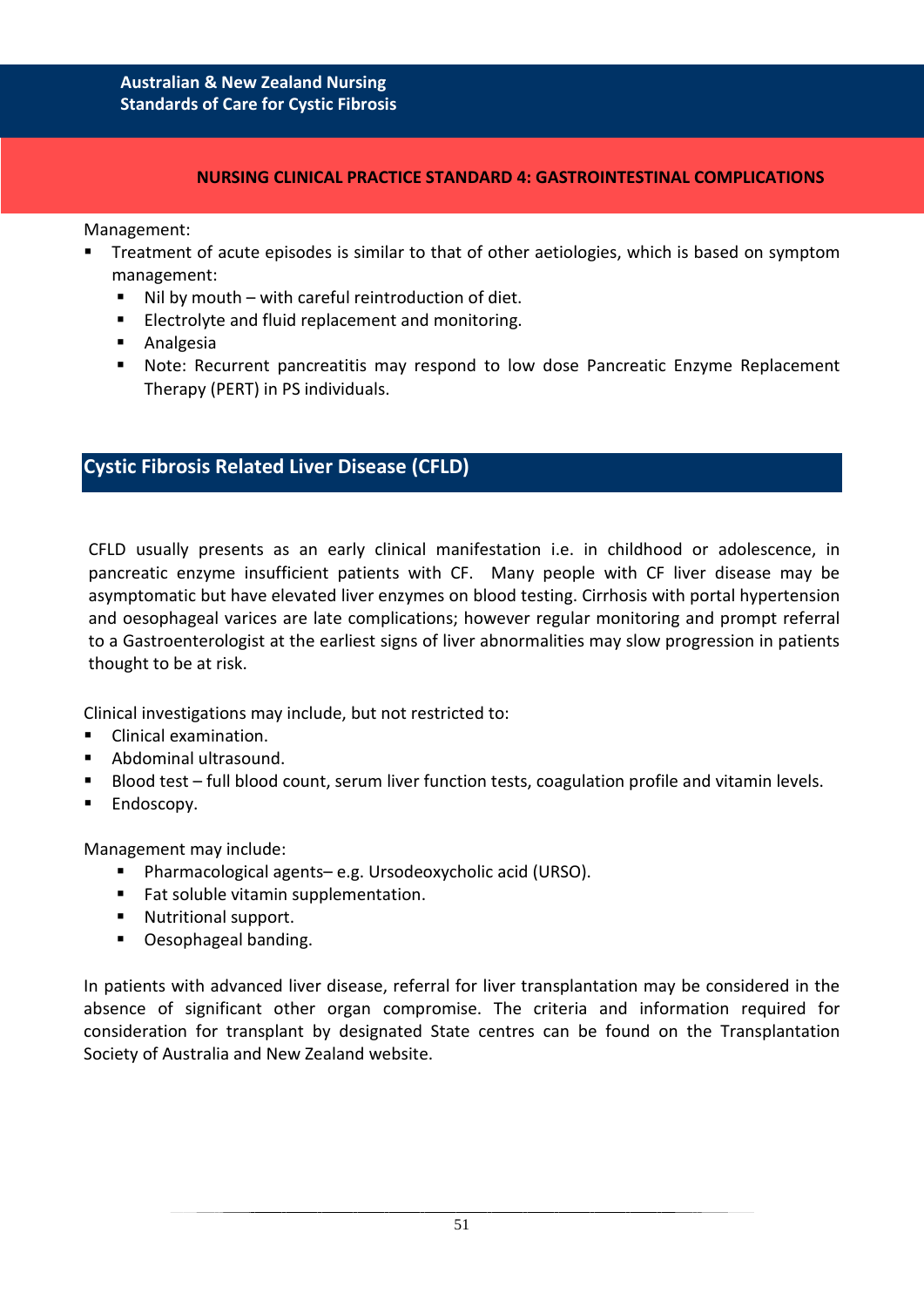### **NURSING CLINICAL PRACTICE STANDARD 4: GASTROINTESTINAL COMPLICATIONS**

# **Bowel Cancer**

Bowel cancer is a well recognised health problem in the general population. There is a national screening program for everyone over 50 years in Australia. The incidence of bowel cancer in adults with CF is higher than the general population (SIR 3.1 95%CI 2.7-4.2), however, consensus recommendations on how screening for bowel cancer in CF should be implemented, are yet to be formulated.

Studies are underway to shed light on the cause of this emerging problem and to guide clinicians in implementation of best practice screening and management.

# Clinical assessment and management:

- Regular review by full CF medical, nursing and allied health team and a Gastroenterologist.
	- o Optimisation of nutritional status with regular assessment of anaemia, bowel habit in conjunction with PERT, aperients use, salt supplementation and hydration.
	- o Physicians will have a low threshold to refer for colonoscopy.
	- o Education and planning to maximise the effectiveness and minimise the complications of the bowel preparation regime for colonoscopy, as per local protocol. May require CF Dietitian and Endocrinology input.
	- o Ensure repeat screening occurs at the recommended interval or prior to this if there is any clinical suspicion.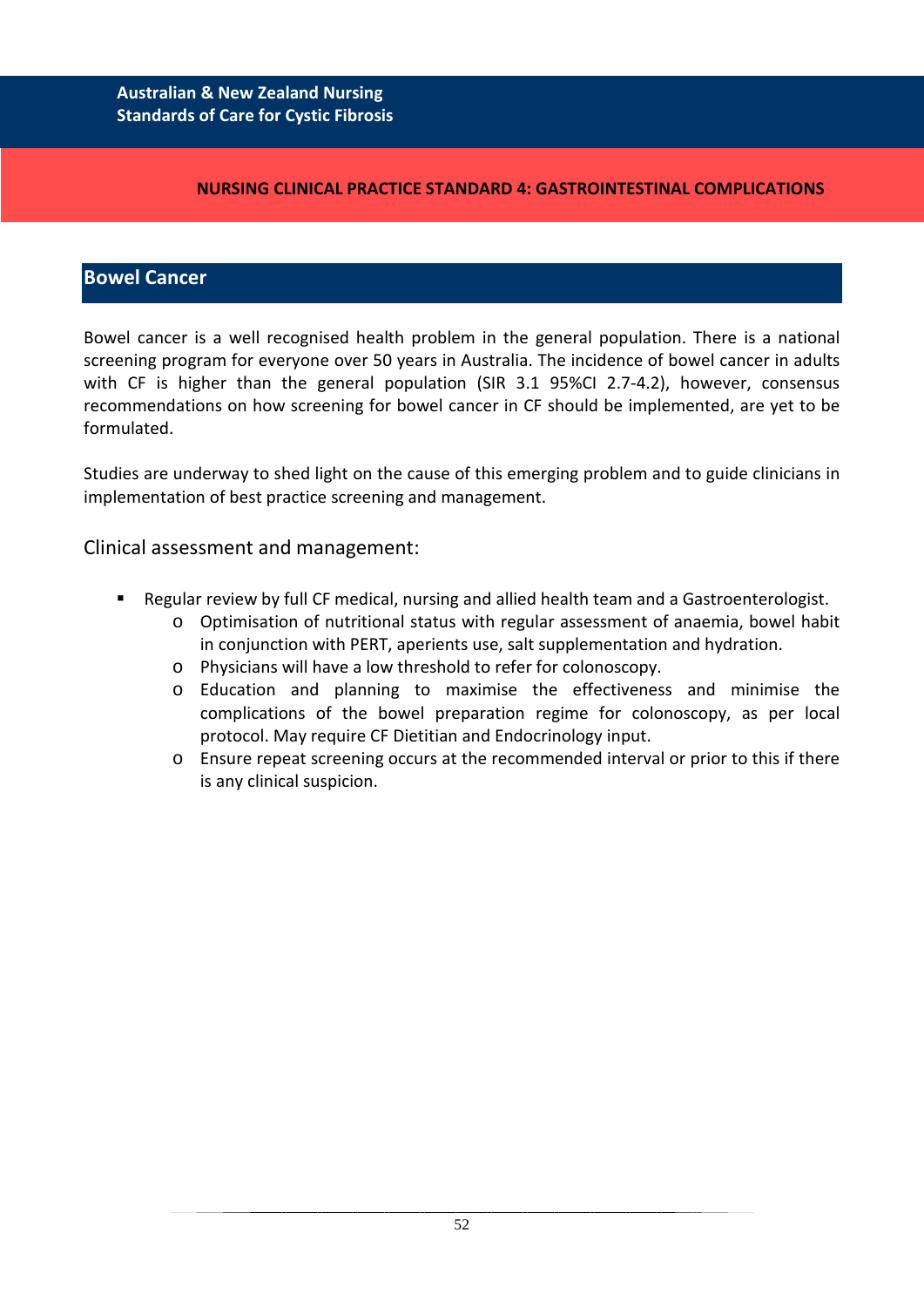## **NURSING CLINICAL PRACTICE STANDARD 4: GASTROINTESTINAL COMPLICATIONS**

## **References**

Australasian Clinical Practice Guidelines for Nutrition in Cystic Fibrosis, 2006

Cystic Fibrosis Standards of Care, Australia. 2008.

Ledder O., Haller W. et al. J Gastro and Hepatol 2014;29:1954-62.

Borowitz D and Gelfond D. Curr Opin Pulm Med. 2013 Nov;19(6):676-80.

https://www.tsanz.com.au/organallocationprotocols/liverprotocol.asp

Maisonneuve P, Marshall BC, Knapp EA, Lowenfais AB. Cancer risk in cystic fibrosis: a 20 year nationwide study from the United States. L Nati Cancer Inst 2013 Jan 16;105(2):122-9.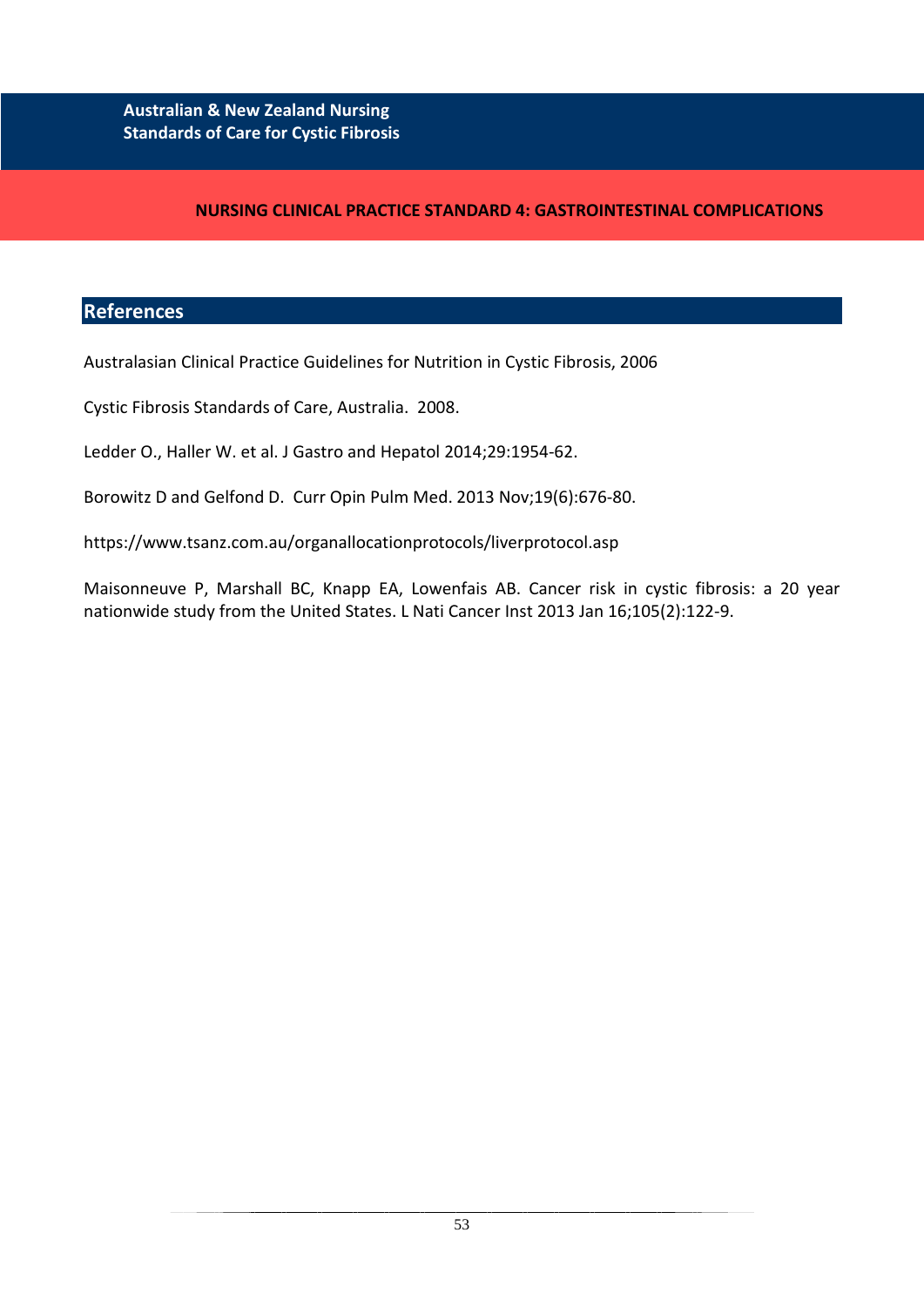**NURSING CLINICAL PRACTICE STANDARD 5: HAEMOPTYSIS**

# **Definition**

Haemoptysis is defined as the expectoration of blood from the lungs as a result of pulmonary or bronchial vascular haemorrhage.

# **Cause**

The most common reason for blood vessels in the lungs to leak is the presence of inflammation and infection of the airways. The architecture of the lung parenchyma and the blood supplies are abnormal due to constant remodelling that occurs as a consequence of persistent infection. Sudden increases in the amount of blood flow and pressure through the vessels due to exertion or postural changes can also cause thin-walled vessels to leak. Vessels are usually very efficient at forming a clot and for this reason bleeding normally slows and then stops within a 5-15 minute period. The appearance of blood streaking through the sputum should reduce over the next 24 – 48 hours. The timeframe vary widely between individuals.

# **Management**

Medical management may consist of:

- Full medical, nursing and allied health team assessment and intervention.
- Regular/frequent observation of blood pressure, heart rate and oximetry for 24-48 hrs post episode
- Appropriate antibiotic therapy to treat any underlying infection.
- Initiation of anti-thrombolytic therapy e.g. tranexamic acid.
- Review of Vitamin K prescription
- Major haemoptysis or persistent small to moderate volume haemoptysis unresponsive to conservative management may require radiological imaging and occlusion of any abnormal or leaking vessels using bronchial artery embolisation (BAE).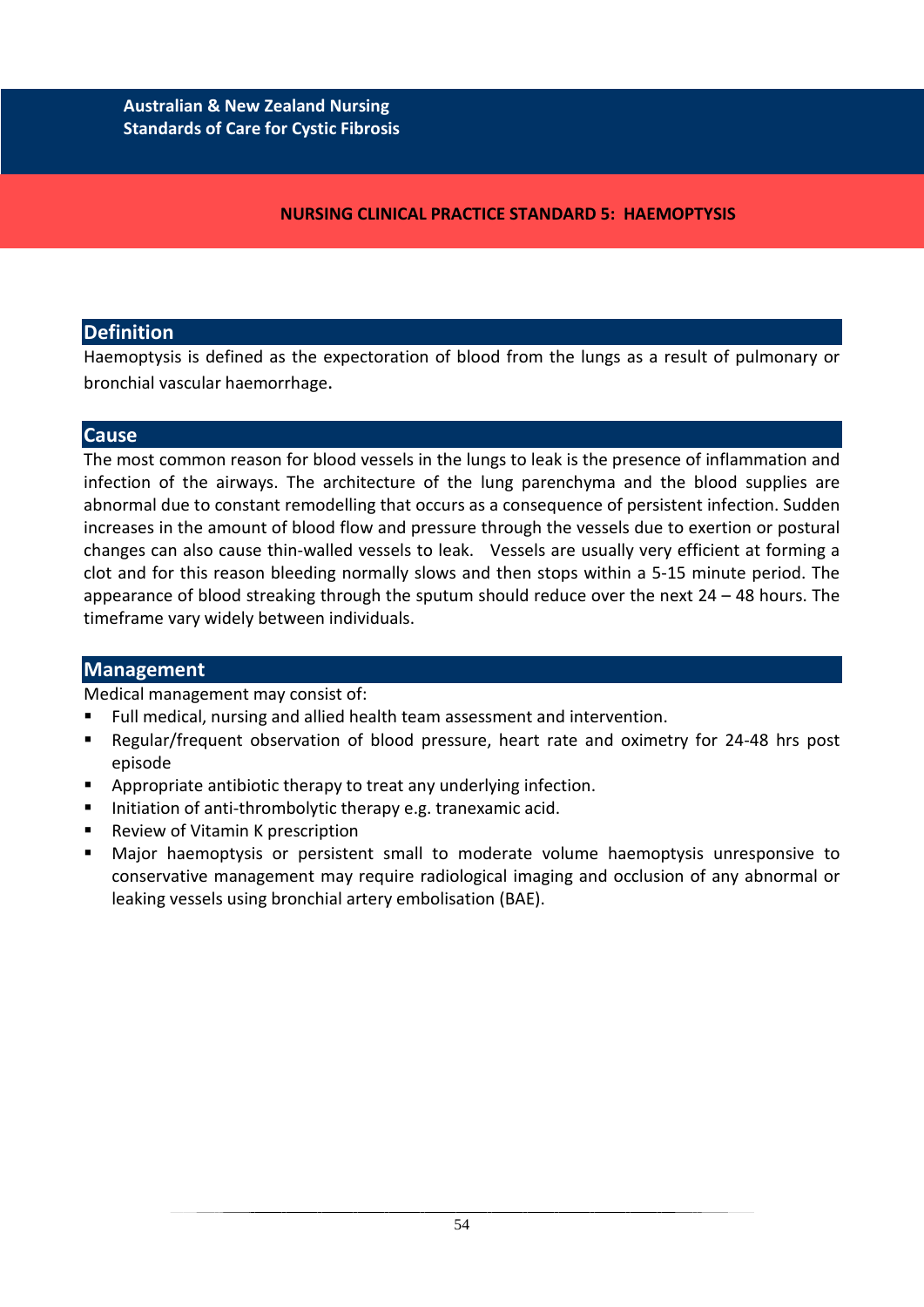#### **NURSING CLINICAL PRACTICE STANDARD 5: HAEMOPTYSIS**

|                                                | <b>Airway Clearance/</b><br><b>Exercise</b>                                                                                                                                                                              | <b>Aerosol</b><br><b>Treatment</b>                             | <b>Clinical</b><br><b>Review Advised</b> | <b>Investigations</b>                                                                       | <b>Treatment</b>                                                                                                                                           |
|------------------------------------------------|--------------------------------------------------------------------------------------------------------------------------------------------------------------------------------------------------------------------------|----------------------------------------------------------------|------------------------------------------|---------------------------------------------------------------------------------------------|------------------------------------------------------------------------------------------------------------------------------------------------------------|
| MINOR*<br><b>Blood Streaked</b><br>Sputum      | • Reduce the force of<br>coughing<br>• Cease high PEP<br>• Minimise head down<br>tilt positions                                                                                                                          |                                                                | If persistent                            |                                                                                             | Consider oral<br>antimicrobial<br>treatments                                                                                                               |
| <b>MODERATE</b><br><250mL in 24<br>hour period | • Maximise controlled<br>airway clearance and<br>gentle<br>coughing/huffing<br>• Cease PEP,<br>percussion,<br>vibrations and head<br>down tilt positions<br>• Adequate<br>humidification<br>• Cease vigorous<br>exercise | Cease Mucolytic<br>e.g. dornase<br>alpha, hypertonic<br>saline | Required                                 | Coagulation<br>profile<br>CT-Pulmonary<br>Angiogram                                         | Symptomatic<br>Treatment<br>• Tranexamic Acid<br>• Review Vitamin K<br>Consider Intravenous<br>antimicrobial<br>treatments                                 |
| <b>MAJOR</b><br>>250mL in 24<br>hour period    | • Position into high<br>side lying with<br>bleeding side down<br>Airway clearance as<br>per "Moderate"                                                                                                                   | Cease Mucolytic<br>e.g. dornase<br>alpha, hypertonic<br>saline | <b>URGENT</b>                            | Coagulation<br>profile; FBC and<br>&<br>Group<br>- X-<br>match<br>CT-Pulmonary<br>Angiogram | • As for" Moderate"<br>• Bronchial Artery<br>Embolisation may<br>be indicated<br>• Establish venous<br>access (e.g. large<br>bore intravenous<br>catheter) |

• **These criteria may vary between institutions and will be dependent on access to, and the professional preference/expertise of, the Interventional Radiologist/s concerned.**

## **References**

Physiotherapy for Cystic Fibrosis in Australia: A Consensus Statement, The Thoracic Society of Australia and New Zealand. 2008.

Cystic Fibrosis Standards of Care, Australia. 2008.

Moen C, Burrell A, Dunning J. Does tranexamic acid stop haemoptysis? Interact Cardiovasc Thorac Surg., 2013 Dec: 17(6):991-4. Epub 2013 Aug 21.

Sidhu M, Weisler K, Burdick TR, Shaw DW. Bronchial artery embolisation for hemoptysis. Semin Intervent Radiol. 20-08 Sep; 25(3):310-18.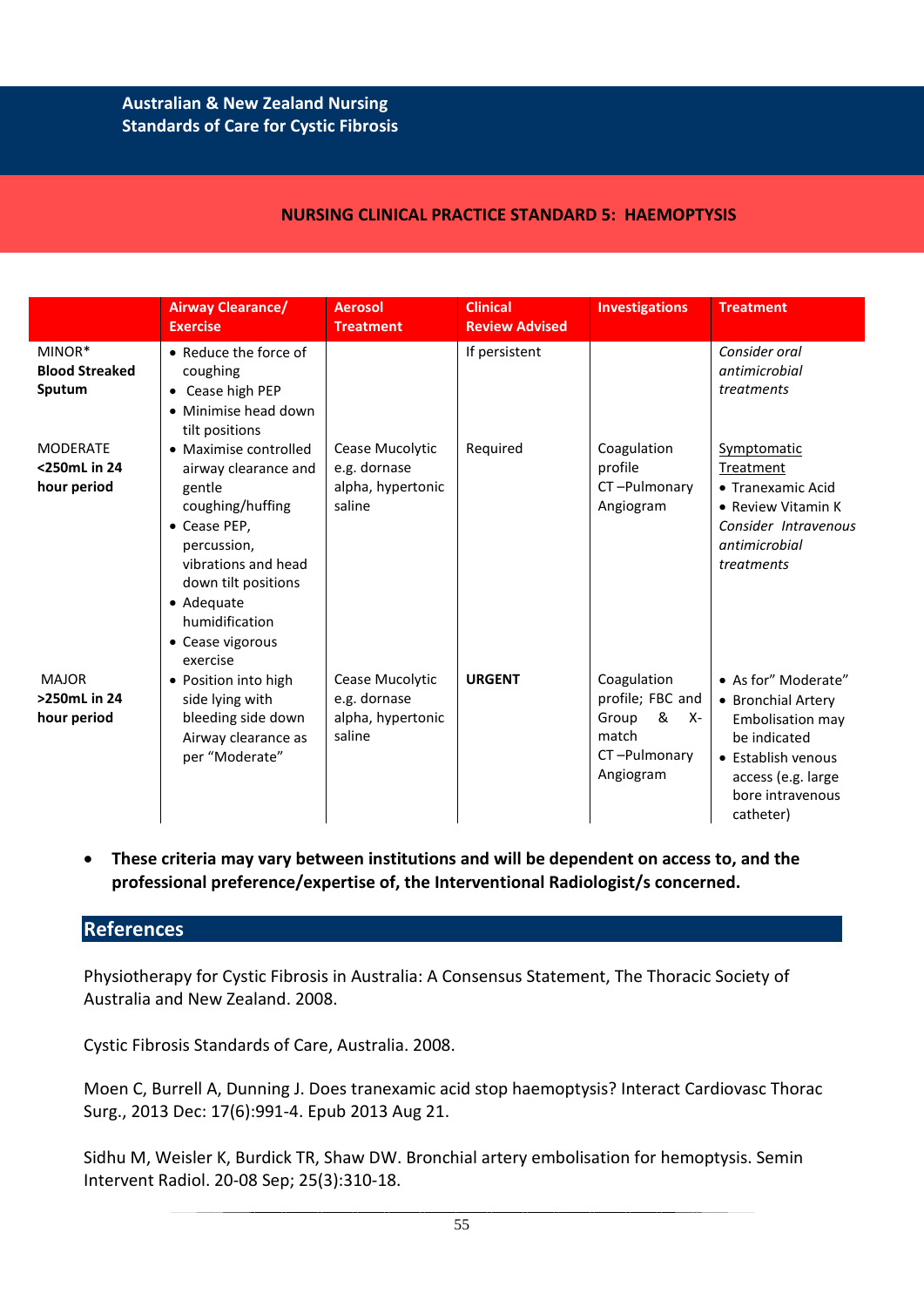#### **NURSING CLINICAL PRACTICE STANDARD 6: ENTERAL NUTRITION**

# **PERCUTANEOUS ENDOSCOPIC GASTROSTOMY OR JEJUNOSTOMY**

## **Definition**

A percutaneous endoscopic gastrostomy (PEG) is a device that enters the stomach directly through the abdominal wall. In most instances it is a small device called a "button" that can be seen externally. Gastrostomy tubes are of benefit to people with CF that require long term nutritional supplementation via enteral feeding. In people who have significant gastro-oesophageal reflux disease and may not be able to undergo fundoplication prior to, or in conjunction with, the stoma formation, a longer tube may be placed. To minimise the risk of aspiration, the end of the tube may be passed through the pyloric sphincter into the small bowel and is therefore called a percutaneous endoscopic jejunostomy (PEJ) tube.

### **Assessment**

Prior to surgical placement of either enteral feeding tube, patients will require assessment from several members of the team to ensure that it is a suitable option for them.

- Nursing Assessment: To ensure the patient is prepared psychologically, practically and has appropriate home support to enable insertion of the tube and provide assistance if necessary for ongoing maintenance of the same. To ensure the patient and family have the means to obtain prescribed formulas, pumps and consumables required to deliver feeds.
- Gastroenterological assessment: To assess, treat and monitor for gastro oesophageal reflux and any other potential GI risk factors. Regular review of the integrity of the gastrostomy/jejunostomy site and device.
- Dietetic Assessment: To assess and advise on the nutritional requirements of the patient and the volume of feed required to achieve optimal growth and nutrition and optimise the PERT required depending on the type of feed prescribed.
- Diabetes education may be required if the patient has glucose intolerance or CFRD and is intermittently or permanently insulin requiring.

### **Management**

Patients should be educated in how to care for their enteral feeding device in line with local hospital policy.

General principles include:

- Cleaning of entry site daily or more frequently as required.
- Turning of the "button" each day to prevent the device adhering to the skin around the tract.
- Flushing the button at the completion of each use (feed /medication) or daily if not being used.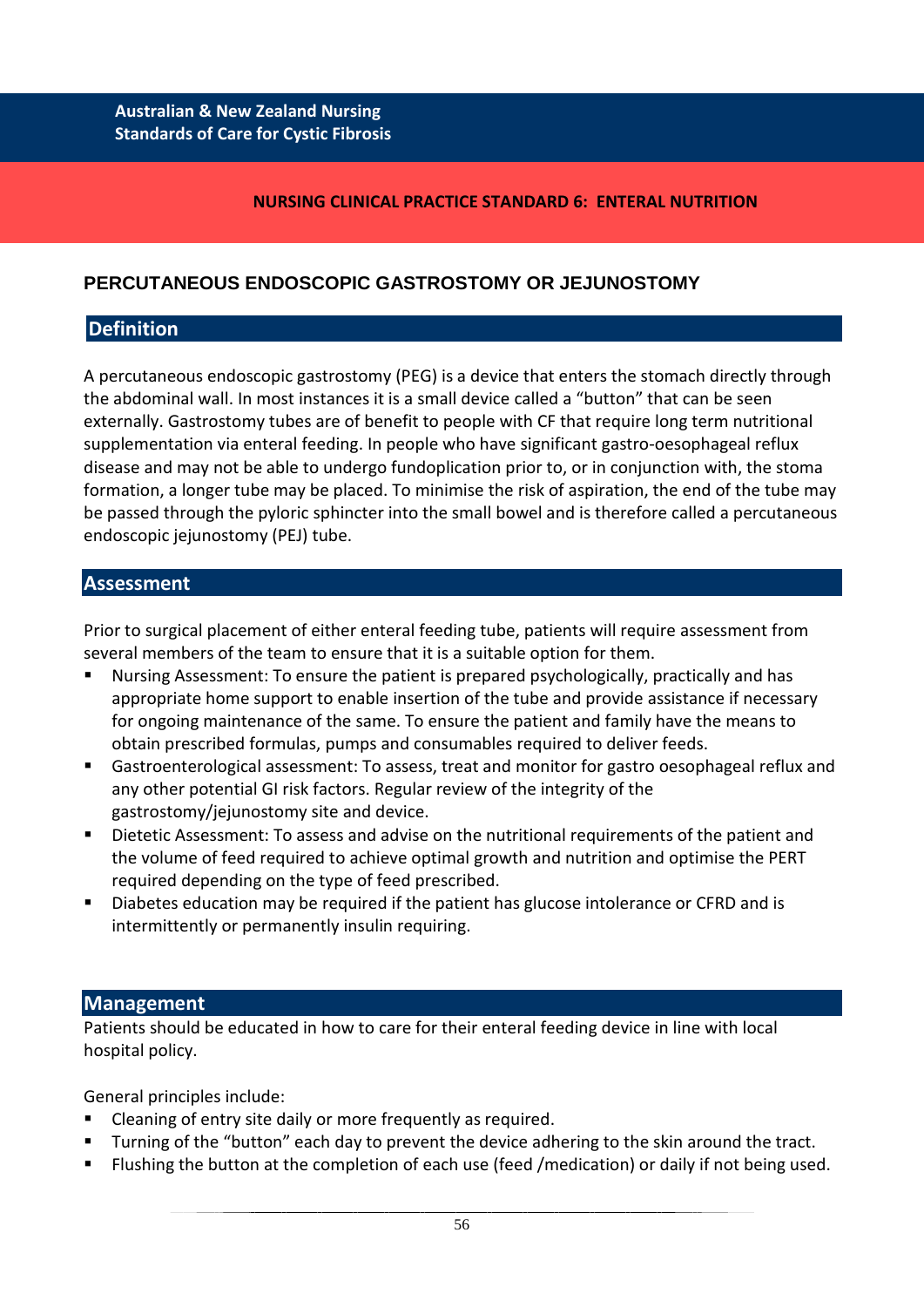## **NURSING CLINICAL PRACTICE STANDARD 6: ENTERAL NUTRITION**

## **Nursing Considerations**

There are several types of enteral feeding devices used and each has their own merits and requires slightly different long term management. Refer to product information and local policy to ensure patients adequately educated in the use of the type of device they have.

Stomal Therapists and PEG Accredited Dietitians are valuable resource for patients and can provide education and assist with trouble shooting any problems and should be involved in patient education pre-insertion if appropriate.

# **References**

Australasian Clinical Practice Guidelines for Nutrition in Cystic Fibrosis, 2006.

Gastrostomy Management Procedure: The Children's Hospital at Westmead, 2009.

Gastroenterological Society of Australia (GESA): PEG Patient Information Sheet.http://www.gesa.org.au/files/editor\_upload/File/GESA%20PEG.pdf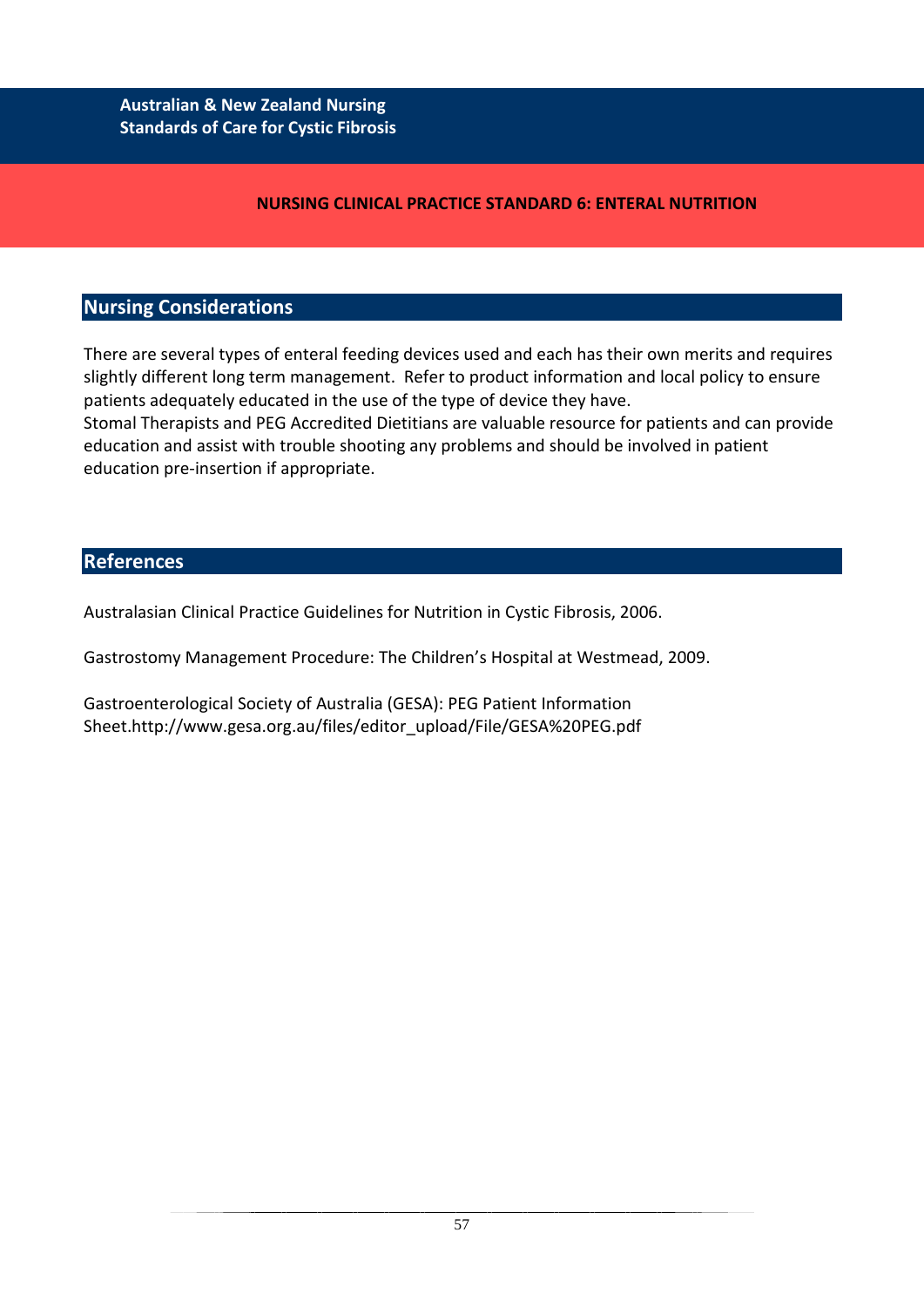### **NURSING CLINICAL PRACTICE STANDARD 6: ENTERAL NUTRITION**

# **NASOGASTRIC TUBE**

# **Definition**

A nasogastric (NG) tube is a flexible tube passed through the nose and into the gastric pouch. In cystic fibrosis the primary use for NG tubes is short term nutritional support during respiratory exacerbations or as a trial prior to commencing gastrostomy feeding. NG tubes are not a good long term option for most people as they need to be replaced regularly, can become dislodged easily (especially with coughing) and in general they are less aesthetically suitable.

## **Assessment**

Prior to placement of a NG tube patients will require assessment from several members of the team to ensure that it is a suitable option for them.

- Nursing Assessment: To ensure the patient is prepared psychologically and practically for insertion of the tube and the ongoing maintenance of the same.
- Gastroenterological assessment: To assess, prescribe treatment and monitor for gastrooesophageal reflux or other potential GI risk factors.
- Dietetic Assessment: To measure the nutritional requirements of the patient and the volume of feed required to achieve optimal growth and nutrition and optimise Pancreatic Enzyme Replacement Therapy.

Note: If patients are to be discharged home with NG feeds the CF Nurse Specialist should ensure they have the means to obtain prescribed formulas, pumps and consumables required to deliver feeds.

# **Management**

NG tubes should be managed in line with local hospital policy.

General Principles include:

- Ensuring feeding tube is check for correct placement prior to every use
- **Filushing the tube after each use.**
- Ensuring pressure area care for the nares and face.
- Ensure the tube is taped into position appropriately.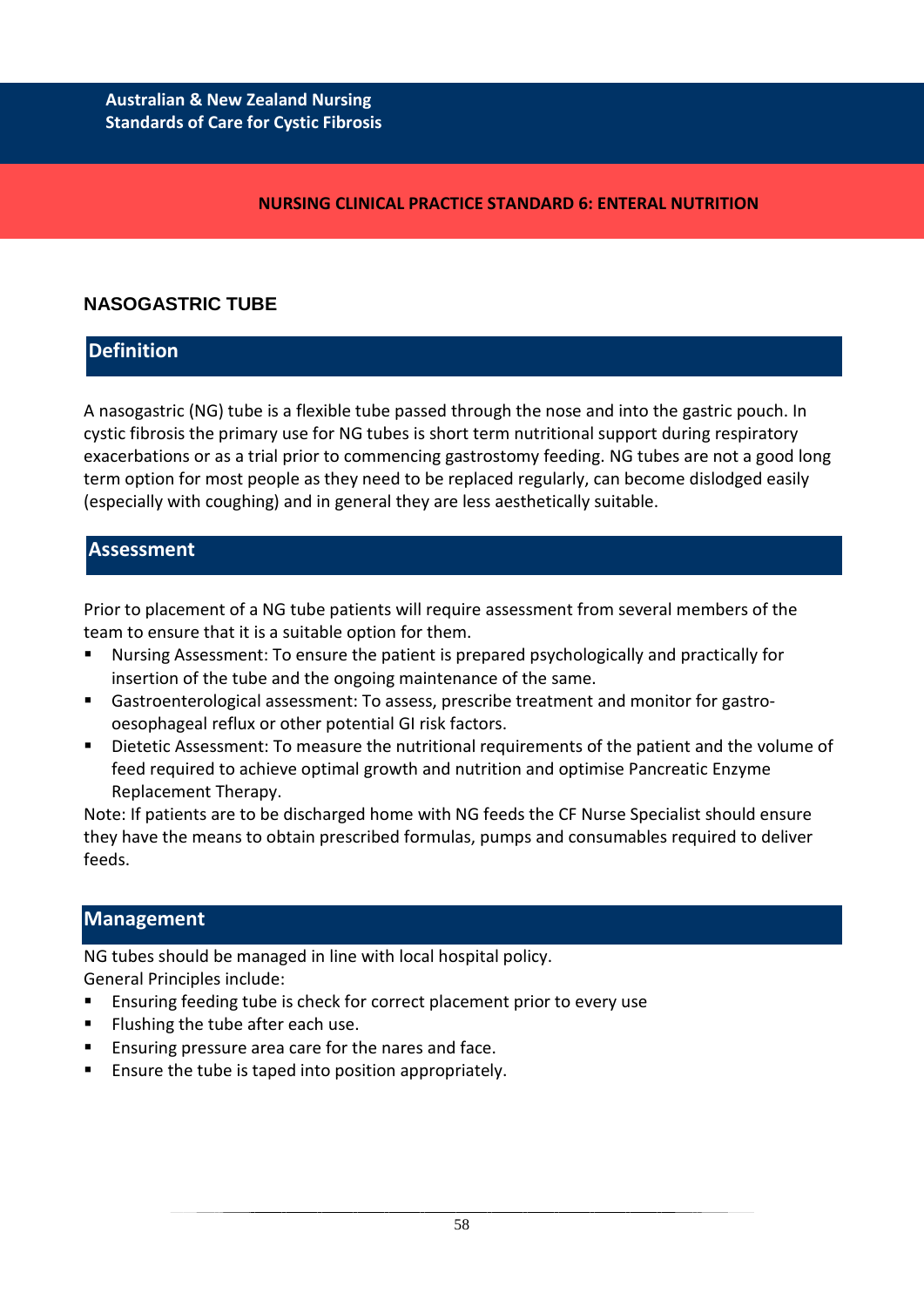# **NURSING CLINICAL PRACTICE STANDARD 6: ENTERAL NUTRITION**

# **Nursing Considerations**

Whilst NG tubes are primarily used during inpatient stays, if a patient is to be discharged home having enteral feeds via an NG tube, ensure the patient has adequate information about:

- Care and management of the tube.
- Obtaining equipment required to carry out this care as well as to deliver feeds appropriately.
- Contact details for relevant staff members in case of adverse effects.

Most local hospital will have policies and procedures incorporating the delivery of enteral feeds via NG tubes in both the home and hospital environment.

## **References**

Australasian Clinical Practice Guidelines for Nutrition in Cystic Fibrosis, 2006

Enteral Feeding Tubes and the Administration of Enteral Nutrition Practice Guideline, 2009. The Children's Hospital at Westmead.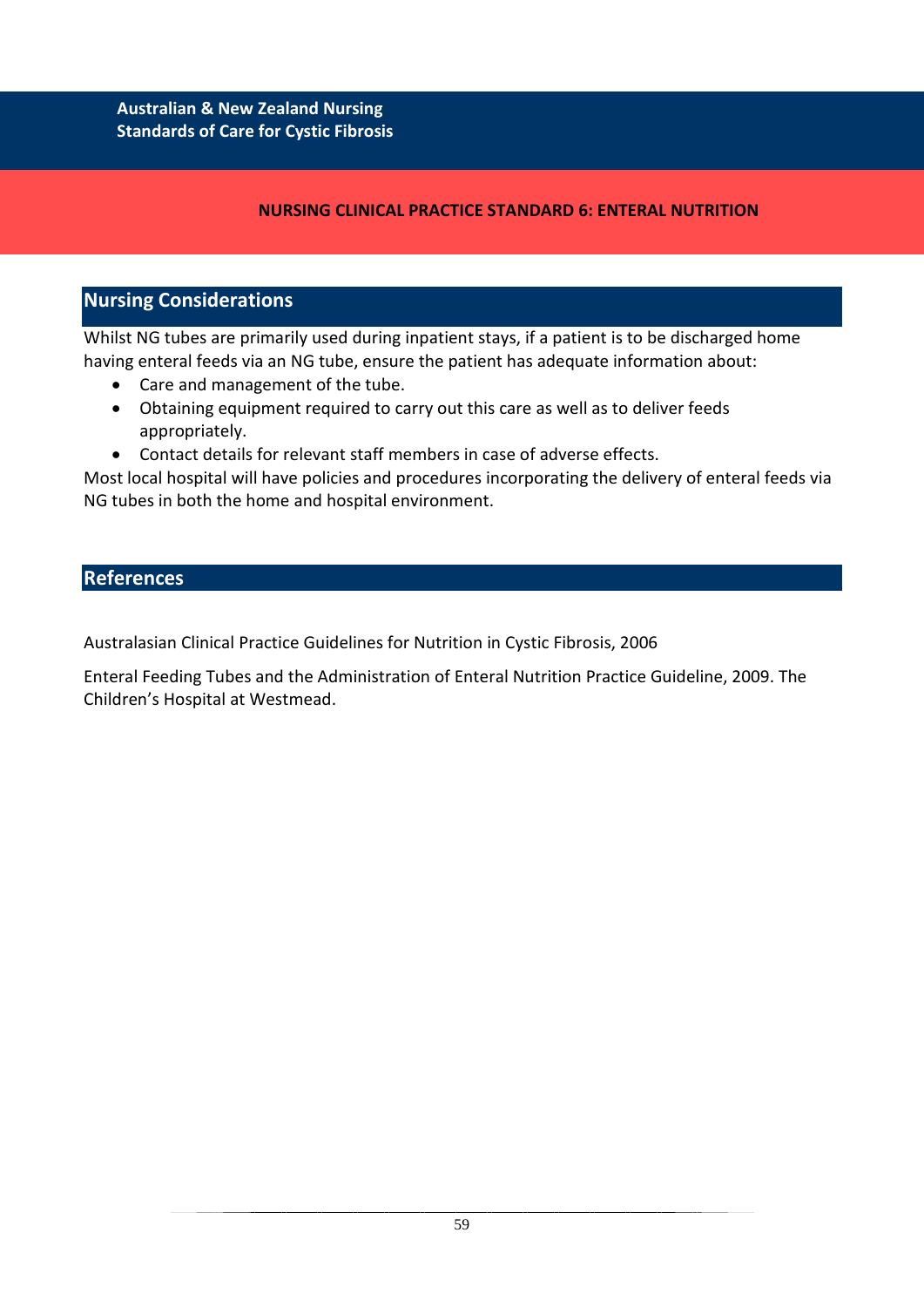#### **NURSING CLINICAL PRACTICE STANDARD 6: ENTERAL NUTRITION**

# **PARENTERAL NUTRITION**

# **Definition**

Parenteral nutrition is provision of elemental feeding via an intravenous line. It is only used as a short term intervention in severely malnourished individuals who are unable to maintain or gain weight as a result of acute, severe illness, a non-functional gut, anorexia associated with overwhelming sepsis and in whom suitable intravenous access is possible. The risks include line sepsis and /or metabolic imbalances.

# **Assessment**

Prior to the initiation of parenteral feeding, patients will require assessment from several members of the team to ensure that the benefits outweigh the risks.

- Medical assessment: To diagnose and treat the underlying cause of malnutrition and determine the likely duration of enteral nutritional supplementation.
- Nursing Assessment: To ensure the patient has suitable intravenous access i.e. a separate intravenous line to that being used for other iv medications that is clearly marked as an enteral nutrition line only. To ensure the patient understands the reasons for this type of intervention and the possible risks associated with this therapy including the requirement for regular monitoring of electrolytes and blood sugar levels and possibly arterial blood gases.
- Dietetic Assessment: To assess the nutritional requirements of the patient, advise on the type of elemental preparation to be infused and the regimen that best meets the needs of that individual.

# **Management**

The initiation, frequency of monitoring and duration of therapy should be managed in line with local hospital policy including:

Regular monitoring of weight, fluid intake, electrolytes and blood sugar levels.

Regular nutritional assessment of adequacy of oral intake and ongoing need for enteral feeding.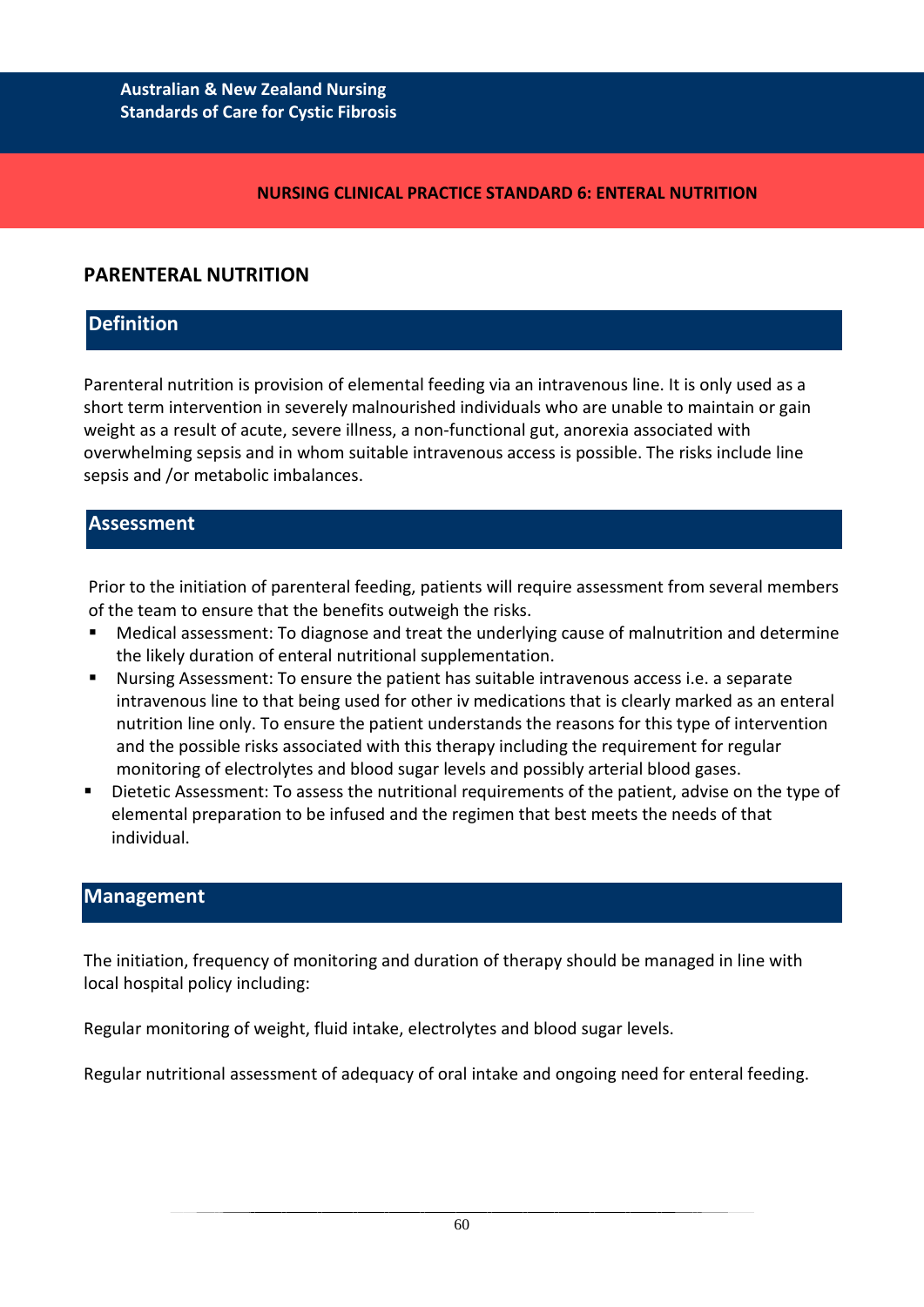#### **NURSING CLINICAL PRACTICE STANDARD 6: ENTERAL NUTRITION**

# **Nursing Considerations**

Administration of the enteral feeds as prescribed.

Monitoring and regular dressing of the iv insertion site to prevent infection.

Assessment of blood sugar levels.

Monitoring for any signs of adverse effects.

# **References**

Australasian Clinical Practice Guidelines for Nutrition in Cystic Fibrosis, 2006. Section 5.8.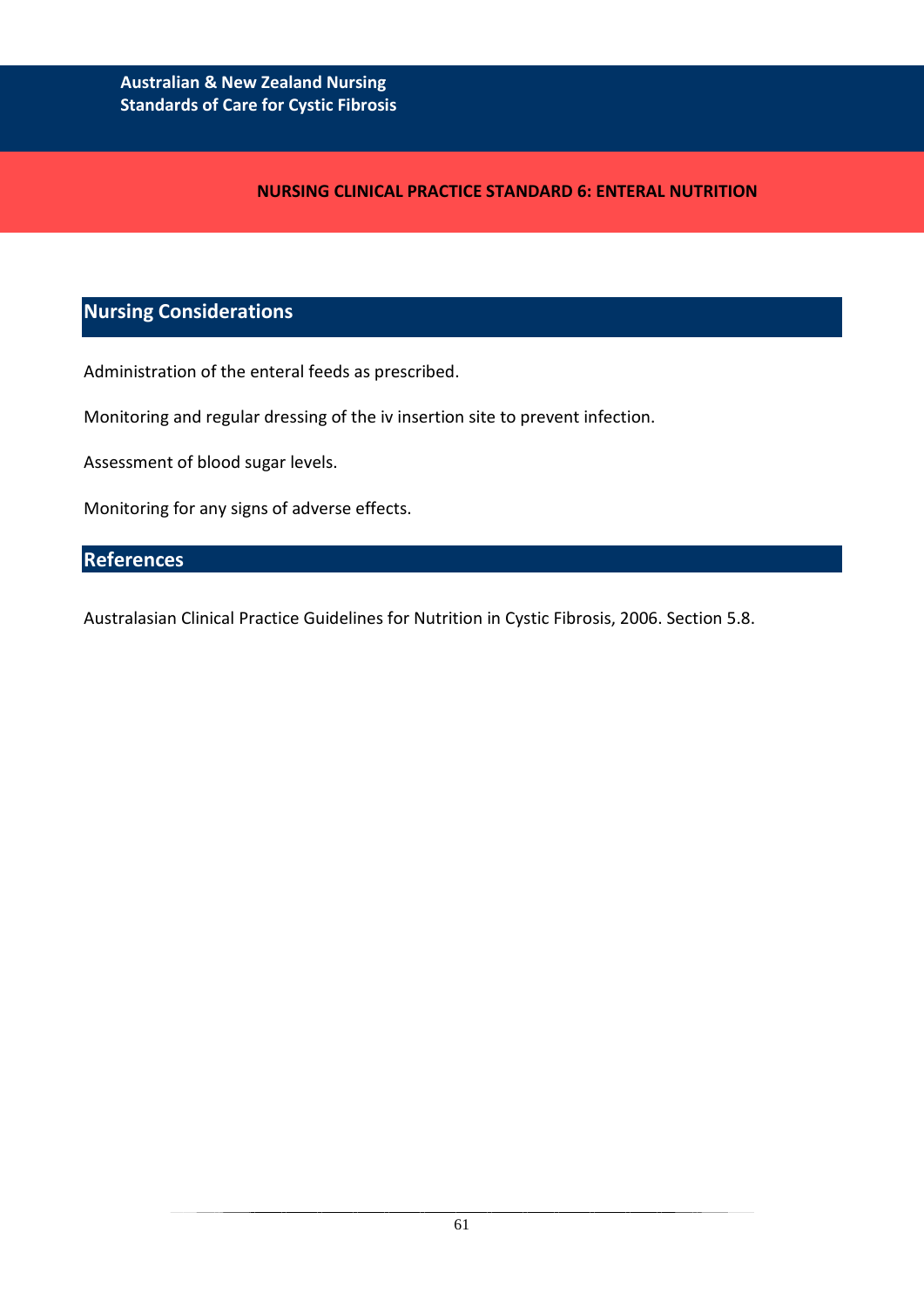#### **NURSING CLINICAL PRACTICE STANDARD 7: NEBULISED MEDICATION ADMINISTRATION**

### **Definition**

Nebulisers provide a means of administering aerosolized drugs to the airways for local effect or systemic absorption. To effectively achieve this, the nebuliser must produce very small particles (<5 micron) which are breathed deeply into the lungs. This procedure describes the appropriate equipment & process to achieve effective administration of the listed medications by this route.

## **Considerations for optimal medication delivery**

- Nebuliser selection and use
	- Conventional e.g. sidestream
	- High efficiency e.g. Pari LC plus<sup>™</sup>, Pari Star<sup>™</sup>, Pari Sprint<sup>™</sup>, AeroNeb<sup>™</sup>
- Patient interface (must match nebuliser type)
	- **nouthpiece**
	- mask
- Gas flow and type
- Storage and care of all equipment

# **Nebuliser Selection and Use**

| <b>Medication Type</b>                                   | <b>Nebuliser Type</b>      |     |      | <b>Patient Interface</b>        | <b>Filter Needed</b> |
|----------------------------------------------------------|----------------------------|-----|------|---------------------------------|----------------------|
| Bronchodilator                                           | Conventional<br>efficiency | and | High | Mouthpiece*                     | No                   |
| Mucolytic, e.g. dornase<br>alpha,<br>hypertonic saline + | High efficiency            |     |      | Mouthpiece<br>Mask <4yrs of age | No                   |
| Antimicrobials <sup>+</sup>                              | High efficiency            |     |      | Mouthpiece<br>Mask <4yrs of age | Yes                  |

\* *Mask may be used as per patient assessment (except Atrovent® if patient has glaucoma) or if otherwise clinically indicated*

† *Test dose with pre & post spirometry is usually given to check for bronchospasm (as per local facility clinical guidelines)*

#### Note:

- Filters are used to prevent environmental deposition of nebulised antibiotics in hospital and the risk of developing antibiotic resistant organisms.
- Filter Pad to be replaced after use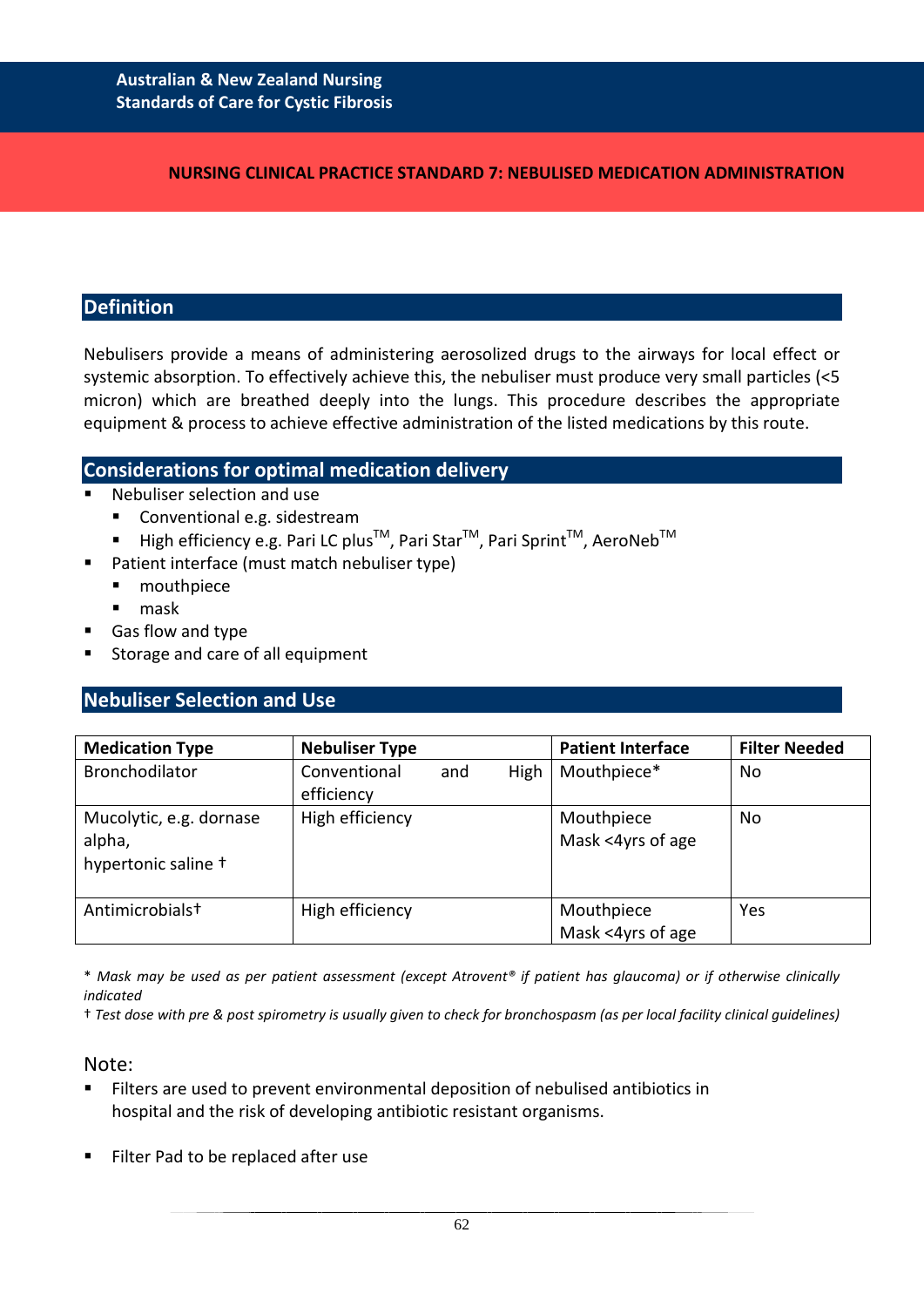#### **NURSING CLINICAL PRACTICE STANDARD 7: NEBULISED MEDICATION ADMINISTRATION**

 If the patient is to nebulise antibiotics at home they do not require a nebuliser with filter. Consideration, however, should be given to the home environment when making this decision. The usual nebuliser is used and they are instructed to use it a well ventilated area, e.g. outside, near an open window or vent the nebuliser outside with a 75-100 cm length of tubing.

## **Patient Interface**

Mouthpieces are the recommended interface for nebuliser therapy as they:

- promote mouth breathing & reduce upper airway deposition
- **P** provide better lung deposition than masks
- reduce facial/eye irritation
- **E** increase user comfort (less claustrophobic)

Note: Mouthpiece must be used for antimicrobials, steroids, dornase alpha and ipratropium bromide.

Mask interface is indicated for children under five years, and for patients who are confused, unconscious or have impaired coordination.

For optimal effect, masks must:

- have an expiratory valve
- **•** be firmly fitted
- **•** be used with mouth breathing

### **Gas Flow and Type**

- Nebulisation **by air** to be used for patients **requiring ≤ 4L/min**, especially for known or suspected CO<sub>2</sub> retainers (chronic hypercapnia)
- $O<sub>2</sub>$  via Nasal Prongs should be continued during nebulisation on air
- Nebulisation **by O2** may be used for those **requiring ≥ 5L/min**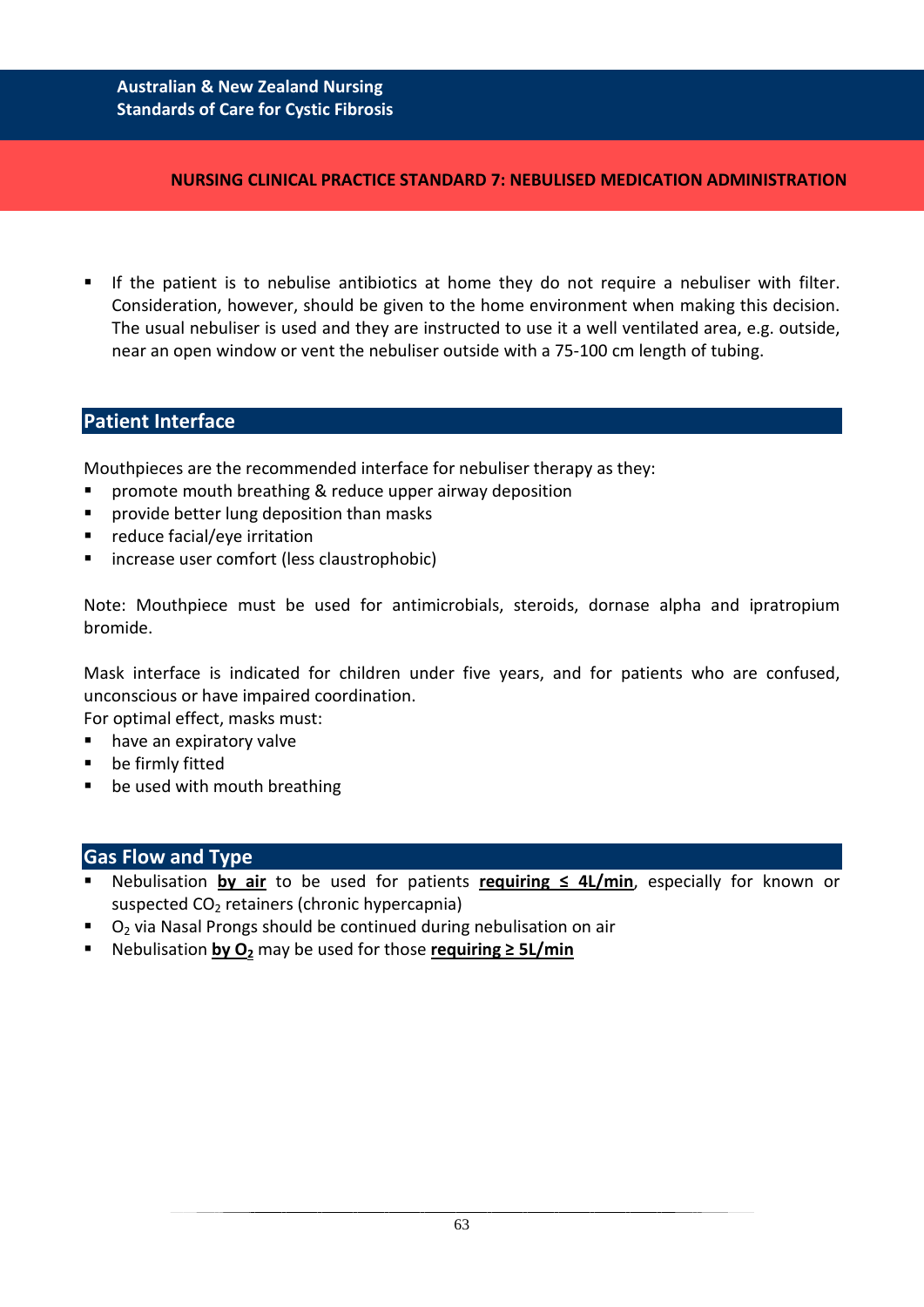## **NURSING CLINICAL PRACTICE STANDARD 7: NEBULISED MEDICATION ADMINISTRATION**

# **Storage and Care of Equipment**

As recommended by the manufacturer and local facility Infection Prevention Unit and CF Physiotherapy Guidelines.

## **References**

Infection control guidelines for CF patients and carers (2008)

Metro North Health Service District – The Prince Charles Hospital Primary & Community Health Services – Nebuliser Administration Procedure (2010)

Practice Guideline: Administering nebulised antibiotics in Hospital, Children's Hospital Westmead (2013).

The Alfred: Care of Airway Clearance Equipment for Inpatients. 2010.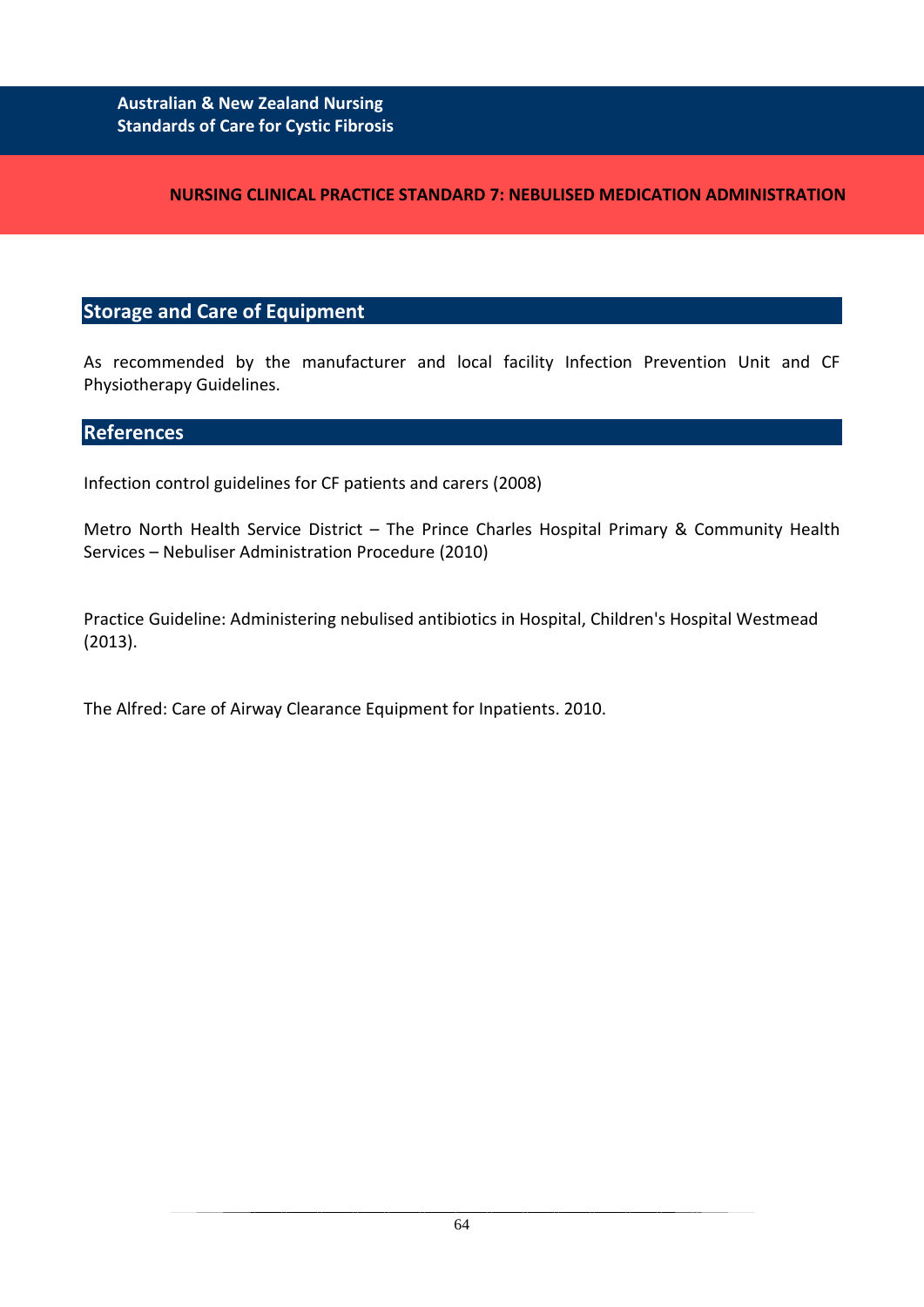#### **NURSING CLINICAL PRACTICE STANDARD 8: NON INVASIVE VENTILATION (NIV)**

# **Definition**

Non Invasive ventilation (NIV) is the application of positive pressure via the upper respiratory tract using a nasal or facemask for the purpose of augmenting alveolar ventilation.

NIV has an expanding role in the management of:

- **Acute respiratory failure**
- **EXPLO Chronic respiratory failure**
- Bridge to transplant
- Airway clearance and exercise

"The physiological rationale for use of NIV is that the unloading of respiratory muscles with positive pressure results in improved respiratory muscle performance, increased alveolar ventilation and improvement in gas exchange" (Physiotherapy for Cystic Fibrosis in Australia: A Consensus Statement, The Thoracic Society of Australia and New Zealand)

## **Bi-Level Positive Airway Pressure (BIPAP)**

BIPAP alternates between an inspired positive airway pressure (IPAP) and expired positive airway pressure (EPAP). It provides a higher level of positive pressure during inspiration than expiration.

- **IFAP** assists with PaCO<sub>2</sub> clearance
- EPAP and oxygen assist with the PaO<sub>2</sub>

Nurses and physiotherapists have a joint role in establishing and maintaining patients on NIV therapies.

### **Patient Interface**

- Full Face Mask
- Nasal Mask
- Mouthpiece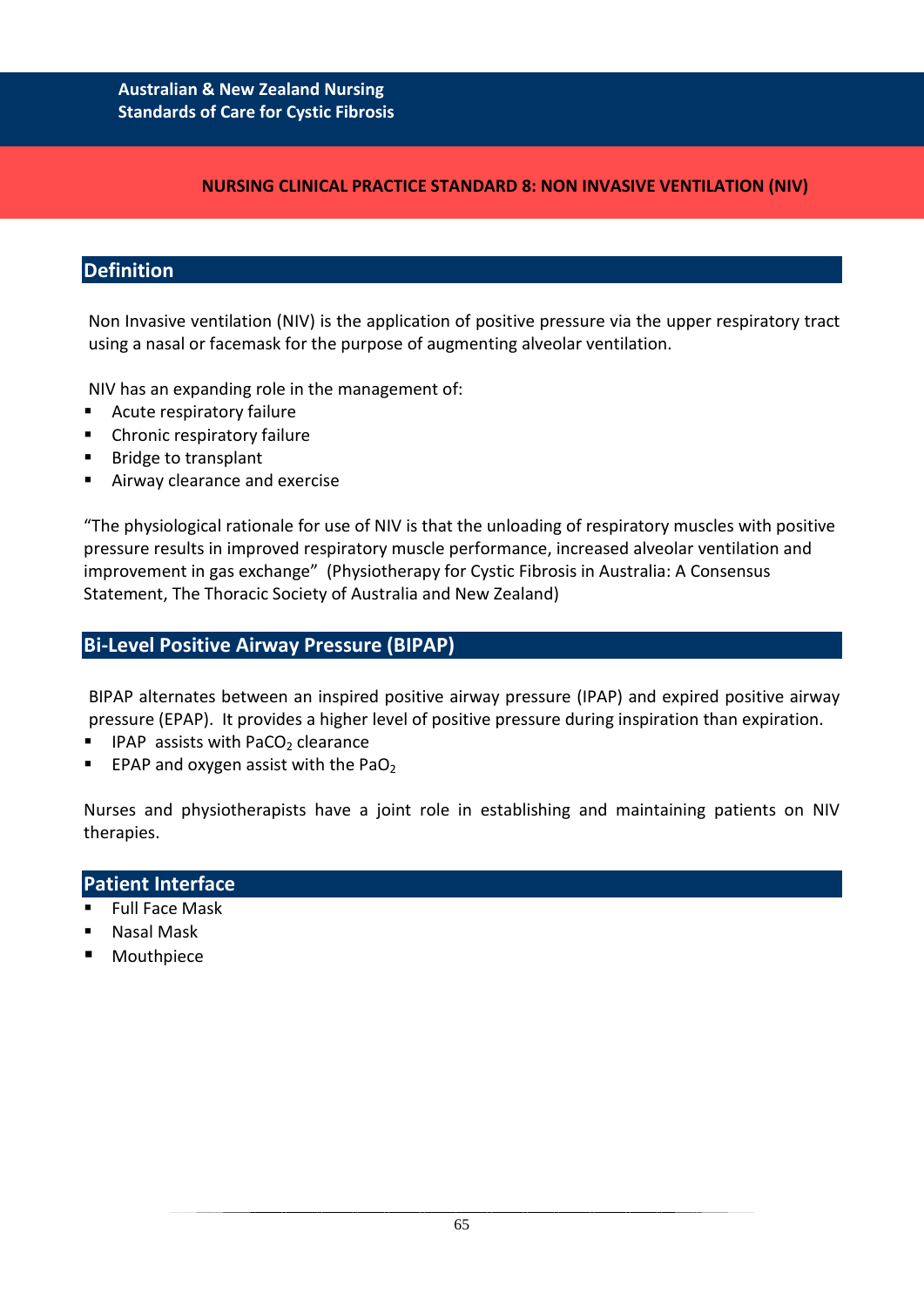## **NURSING CLINICAL PRACTICE STANDARD 8: NON INVASIVE VENTILATION (NIV)**

# **Nursing Care Considerations**

Monitoring – the monitoring required will vary depending on the underlying indication for use (e.g. acute respiratory failure or augmentation of airway clearance). Monitoring heart rate, respiratory rate and effort is essential in assessing the response to treatment. When monitoring the patient, patient acuity should be considered, the level of monitoring required and the nursing staff level required to safely care for the patient.

Hygiene – the patient should have regular periods with mask off to protect skin integrity and to facilitate oral/eye care.

### Interface (full face/nasal/mouthpiece)

- Check appropriate fit
	- **Placement**
	- Pressure area care to high risk areas, e.g. nasal bridge, ears, back of head.
- Clean mask cushion daily

#### Equipment maintenance

- Circuit:
	- Check temperature
	- **Ensure no leaks**
	- Change as per local policy (Refer to local tertiary centre)
- Humidification:
	- All NIV should be delivered with humidified circuit
	- **Ensure humidification is maintained at all times**
	- Change as per local policy (Refer to local tertiary centre)

### **References**

Physiotherapy for Cystic Fibrosis in Australia: A Consensus Statement, The Thoracic Society of Australia and New Zealand

Cystic Fibrosis Standards of Care, Australia. 2008

Guideline: Non Invasive Ventilation (NIV) Management Bayside Health (2011)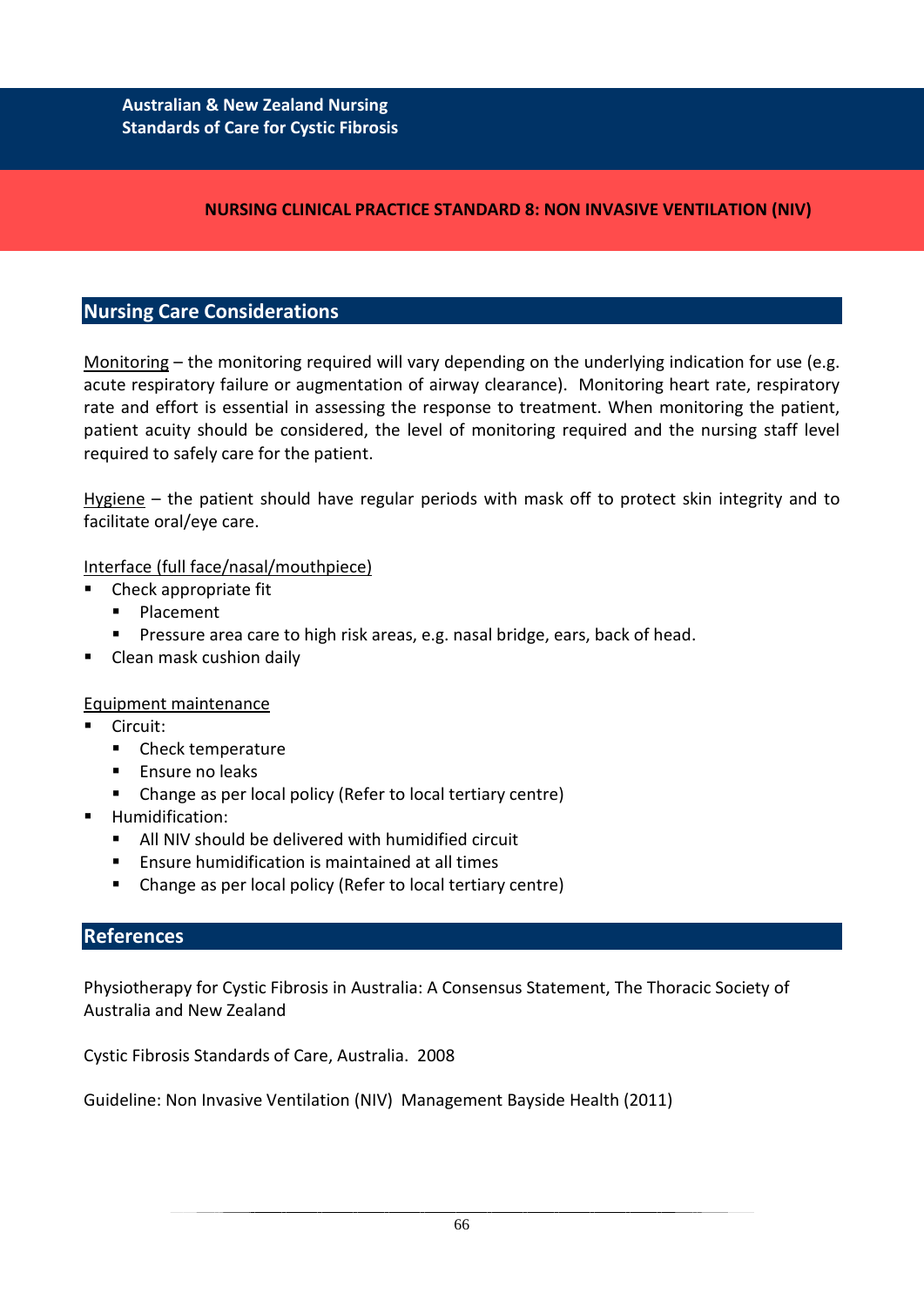### **NURSING CLINICAL PRACTICE STANDARD 9: OXYGEN THERAPY**

# **Definition**

Oxygen therapy is indicated in CF for the management of acute and chronic respiratory failure and may also be required intermittently during exercise or in hypoxic environments (e.g. High altitude or air travel).

# **Considerations for the safe administration of prescribed supplemental oxygen therapy**

- **When is oxygen therapy indicated and at what dose?**
- What flow is required to maintain the predetermined PaO<sub>2</sub> and/or saturation? (Note: A saturation of 90% is required to prevent tissue hypoxia)
- How oxygen is best delivered?
- Is humidification required?
- What are the dangers of oxygen therapy for this patient?
- What assessment and monitoring is required?
- When should it be stopped?

# **Assessment**

### Acute

At times of acute exacerbation patients may have an increase oxygen requirement. It is important that this is monitored. Nursing observations may include, but not restricted to:

- Heart rate.
- Respiration rate and effort (BORG's Scale).
- Oxygen Saturation at rest and post exertion.
- Skin colour peripheral or central cyanosis.
- Use of accessory respiratory muscles.
- **Temperature.**

Note:

- Medical staff prescribe oxygen therapy and advise the required flow rate and delivery device or the SaO<sub>2</sub> range to aim for if flow is to be titrated.
- Regular review of oxygen prescription is essential.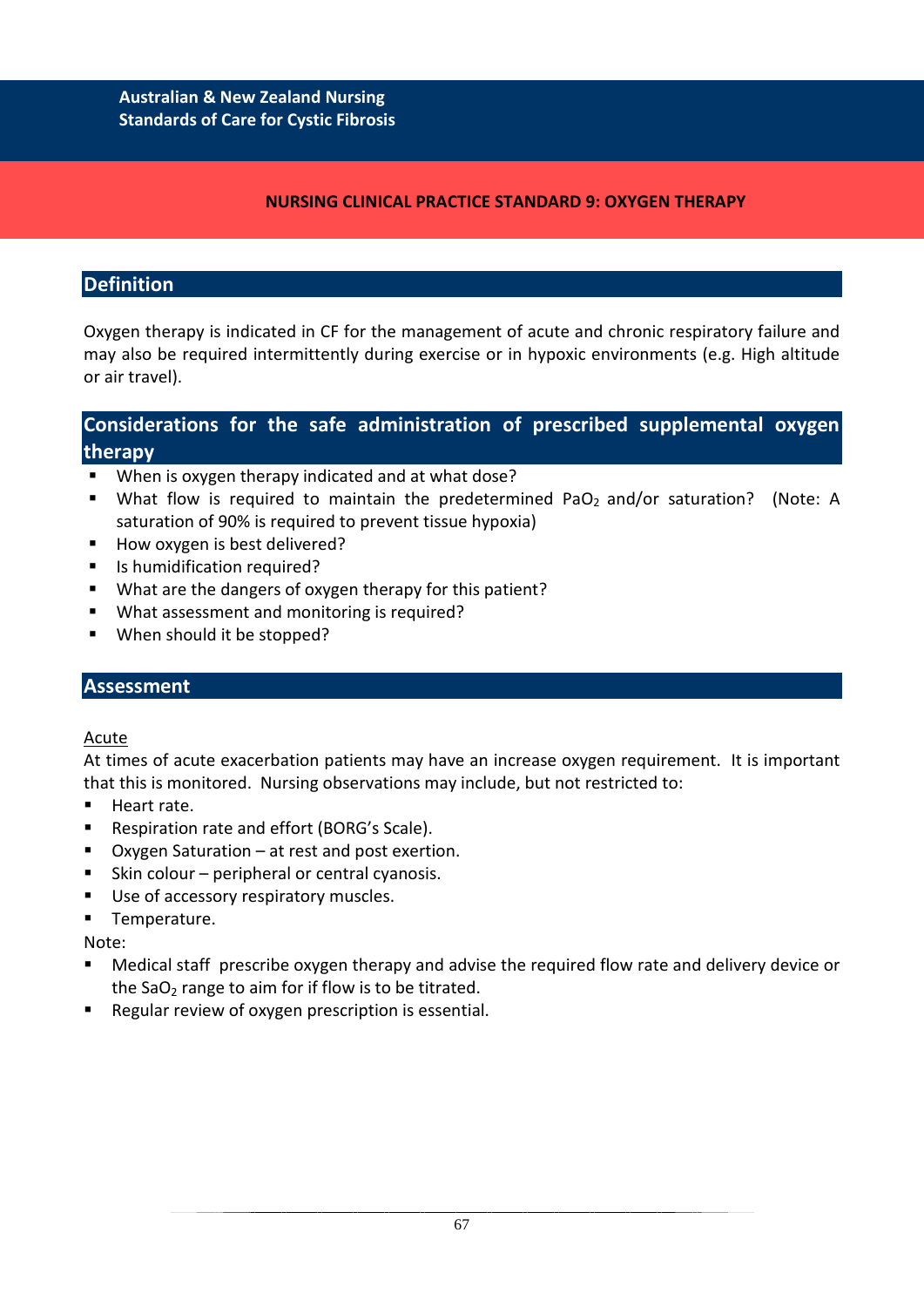#### **NURSING CLINICAL PRACTICE STANDARD 9: OXYGEN THERAPY**

Clinical measurements may include, but not restricted to:

- Overnight oximetry
- **Sleep study**
- Arterial blood gas

#### Chronic

Indications for chronic therapy at home are based on hypoxia at rest. Clinical measurements requirements may include, but not restricted to:

- **•** Overnight oximetry
- **Sleep study**
- Arterial blood gas test
- **Six minute exercise test**

Refer to local health area guidelines for the criteria to qualify for home  $O<sub>2</sub>$  therapy.

#### Intermittent

- Exercise Oxygen saturation is monitored as the patient ambulates with and without oxygen. Saturations below 88% whilst ambulating on room air may indicate that patient would benefit from supplemental oxygen with exercise and would warrant formal assessment.
- High Altitude High Altitude Simulation Testing (HAST) is performed on patients who wish to travel by aircraft or who intend to be staying at high altitude such as skiing holidays. The test involves simulation of oxygen levels that will be experienced during flight. (FiO<sub>2</sub> = 15% during flight). If SpO<sub>2</sub> drops below 88% during simulation of altitude then additional oxygen is given via nasal prongs to maintain  $SpO<sub>2</sub> > 88$ %.

### **Delivery Systems**

Refer to your local State/ Territory and Health Authority Oxygen Therapy Administration Guidelines

### **References**

Adult Domiciliary Oxygen Therapy Clinical Practice Guideline. The Thoracic Society of Australia and New Zealand. March 2014.

Physiotherapy for Cystic Fibrosis in Australia: A Consensus Statement. The Thoracic Society of Australia and New Zealand. 2010

Cystic Fibrosis Standards of Care, Australia. 2008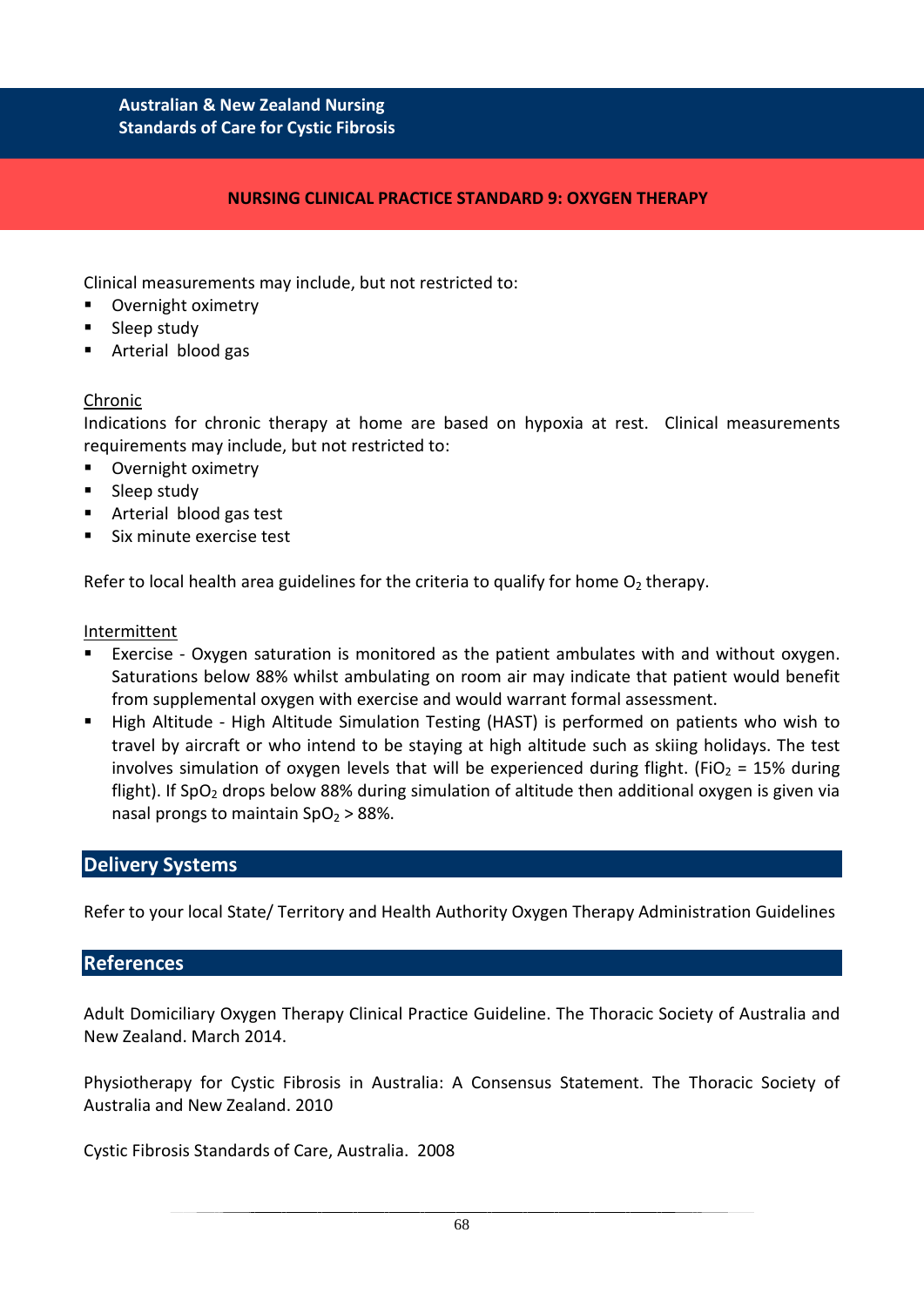#### **NURSING CLINICAL PRACTICE STANDARD 10: PNEUMOTHORAX**

### **Definition**

A pneumothorax is defined as the presence of air within the pleural space. In CF, it is generally termed a secondary pneumothorax as it occurs as a result of underlying lung disease. A pneumothorax may occur in a patient with CF as a result of rupture of sub-pleural blebs on the visceral pleura.

### **Clinical Presentation**

Symptoms vary, but may include the following:

- Sudden or gradual onset of chest pain sometimes localised to shoulder tip, may be described as a "stitch".
- Sudden or gradual onset of dyspnoea.

#### Assessment:

- Normal observations including site and severity of chest pain x/10.
- Auscultation to assess extent and side.
- Radiological imaging.

### **Management**

The aim of management is to create an environment that facilitates healing of the breach in the lung surface by removing the air from the space and encouraging the lung pleural interface to adhere and prevent the development of an empyema.

For a small pneumothorax in an asymptomatic patient, medical management usually involves observation and/or aspiration and low flow supplemental oxygen therapy. A large pneumothorax requires intercostal drainage with or without suction. Intravenous antimicrobial treatment should be commenced at the same time to prevent infection and resultant sputum retention, which may delay re-expansion of the collapsed lung. A recurrent pneumothorax may require surgical intervention i.e. a pleurodesis.

In the case of potential need for surgery, usually considered if the lung fails to come up on suction or goes down when suction is removed after 48+ hrs, early referral to an experienced cardiothoracic surgeon is advisable.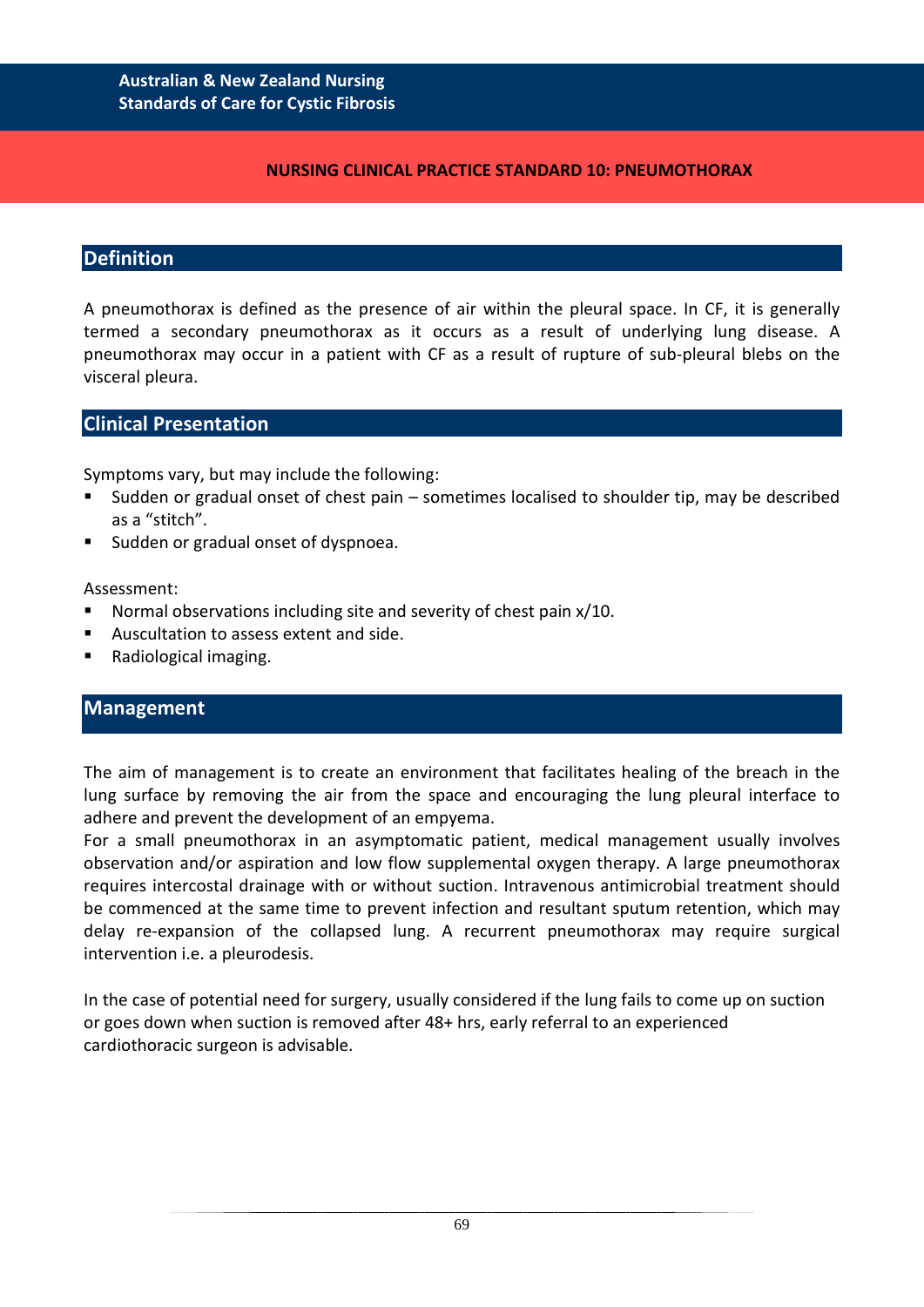#### **NURSING CLINICAL PRACTICE STANDARD 10: PNEUMOTHORAX**

|                           | <b>Airway Clearance/</b>                                                                                                                                                                                                                                                                 | <b>Investigations</b>            | <b>Treatment</b>                                                                                                                         |  |
|---------------------------|------------------------------------------------------------------------------------------------------------------------------------------------------------------------------------------------------------------------------------------------------------------------------------------|----------------------------------|------------------------------------------------------------------------------------------------------------------------------------------|--|
|                           | <b>Exercise</b>                                                                                                                                                                                                                                                                          |                                  |                                                                                                                                          |  |
| <b>Small pneumothorax</b> | • Maximise controlled airway<br>clearance and gentle<br>coughing/huffing<br>• Cease PEP, percussion and<br>vibrations, and head down<br>tilt positions<br>• Adequate humidification<br>• Avoid upper limb resistance                                                                     | $CXR - PA + Lateral$<br>Chest CT | • Consider intravenous<br>antimicrobial treatments.<br>• Low flow supplemental<br>oxygen.                                                |  |
| Large Pneumothorax        | exercises<br>If pneumothorax is<br>undrained, cease<br>treatment and liaise with<br>medical team.<br>If pneumothorax is<br>drained:<br><b>Gentle Coughing</b><br>٠<br>Review PEP and non-<br>٠<br>invasive ventilation<br>Avoid PEP 1-2 weeks post<br>٠<br>resolution of<br>pneumothorax | CXR - PA + Lateral<br>Chest CT   | • Intravenous<br>antimicrobial treatments<br>• Intercostal catheter<br>placement<br>• Ensure adequate<br>analgesia and<br>humidification |  |

**Note: Lung function testing, air travel and diving (or any other breath-holding activity) should be avoided for several weeks post resolution, as medically deemed appropriate.**

### **References**

Physiotherapy for Cystic Fibrosis in Australia: A Consensus Statement, The Thoracic Society of Australia and New Zealand.

Cystic Fibrosis Standards of Care, Australia. 2008. Revised 2013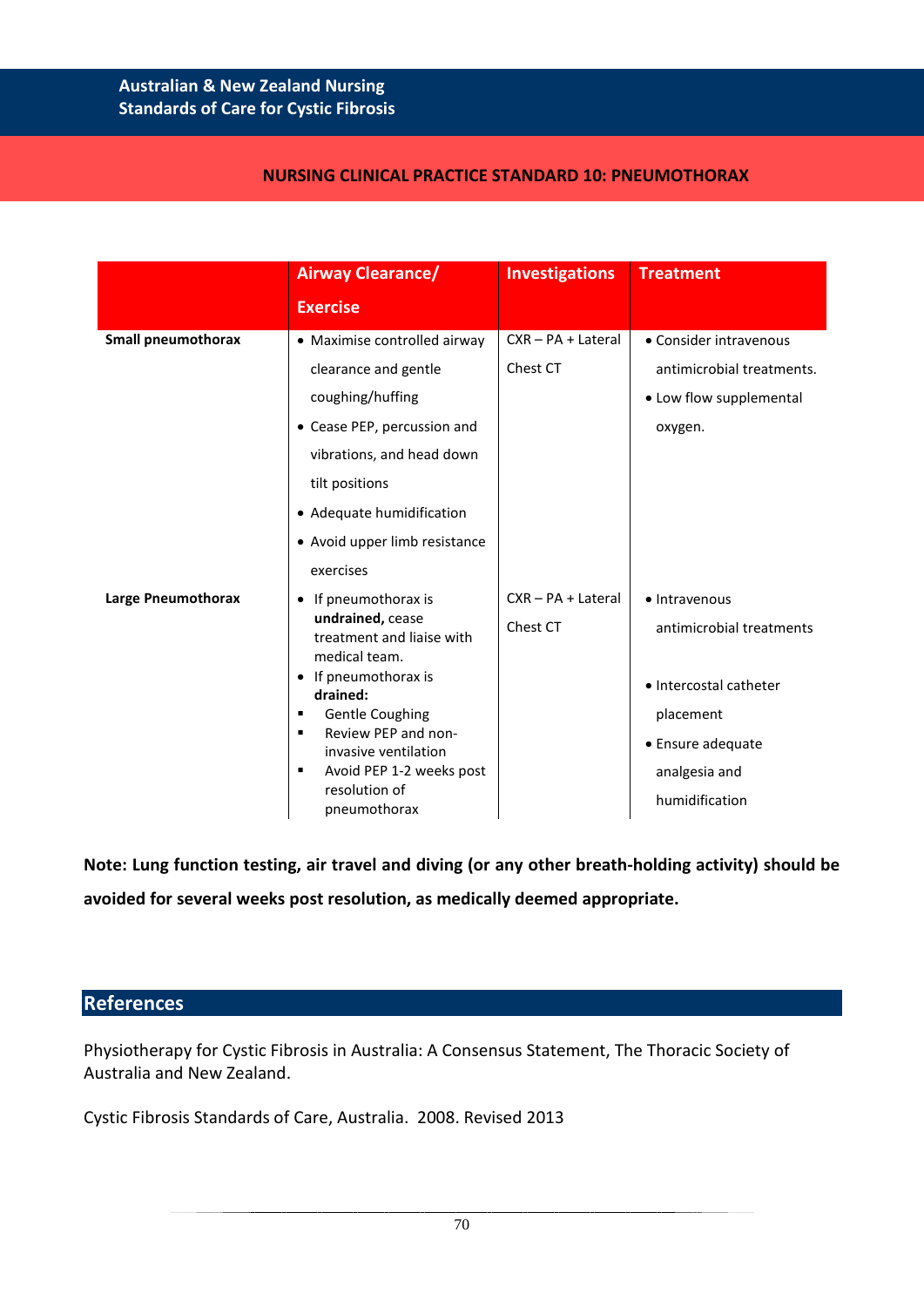## **NURSING CLINICAL PRACTICE STANDARD 11: SALT REPLACEMENT THERAPY**

# **Definition**

People with CF are at risk of increased sweat losses of sodium and chloride. Infants with CF are particularly at risk of salt depletion due to low levels of sodium in breast milk and substitutes. Sodium chloride deficiency is characterised by:

- **Hyponatraemia**
- **Decreased serum osmolarity**
- **Decreased appetite**
- Nausea and vomiting
- **Muscle cramps**
- **•** Deposit of sodium chloride crystals on the epithelial surface
- **Fatigue**
- Poor concentration

Salt depletion has clinical implications by contributing to increase sputum viscosity which may lead to sputum retention and also to distal intestinal obstruction syndrome.

The recommended dose of salt replacement for people with CF is based on an individual's symptoms, dietary intake, climate conditions, and exercise/activity level.

| <b>General Recommended doses of sodium</b> |                      |  |  |
|--------------------------------------------|----------------------|--|--|
| Infant                                     | 500mg/day            |  |  |
| Child                                      | Up to 4000 $mg$ /day |  |  |
| Adolescent/Adult                           | 6000mg/day           |  |  |

# **Considerations**

- Salt requirements may increase:
	- **During rapid growth**
	- **•** During periods of illness
	- Changes in dietary intake
	- With additional strenuous work or physical activity
	- With change to hot/humid climate
- Facilitate review by specialist CF Dietitian e.g. contact nearest tertiary centre, minimum annually or at time when changes in requirements occur.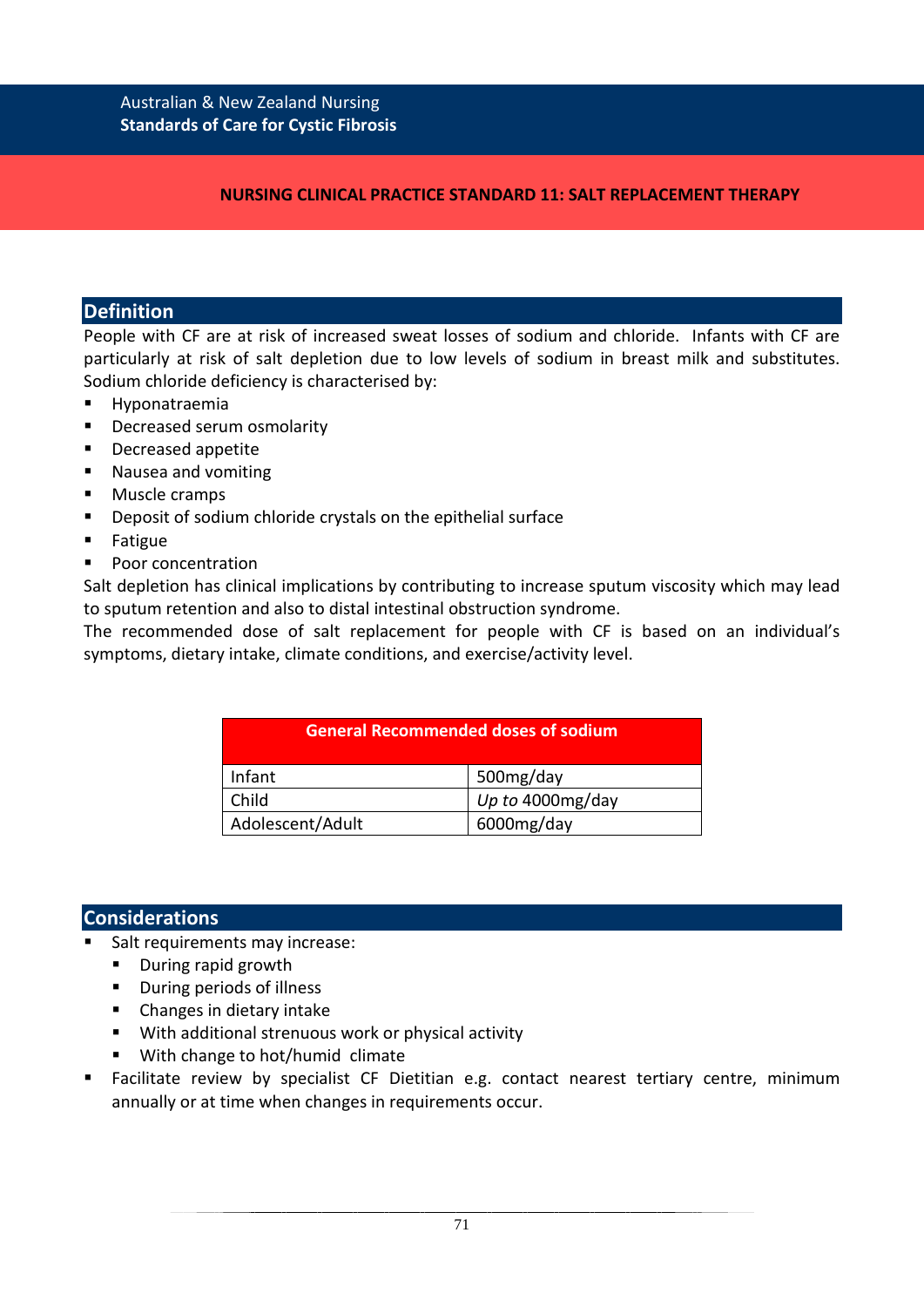#### **NURSING CLINICAL PRACTICE STANDARD 11: SALT REPLACEMENT THERAPY**

#### **Resources**

"Salt, just do it" Adult Cystic Fibrosis Centre, TPCH – Brisbane

FACT SHEET – Salt Replacement Therapy, Paediatric Cystic Fibrosis Centre, Royal Children's Hospital – Brisbane

"Don't dry out" – CF Service, The Alfred, Melbourne

# **References**

Australasian Clinical Practice Guidelines for Nutrition, 2006

Cystic Fibrosis Standards of Care, Australia. 2008